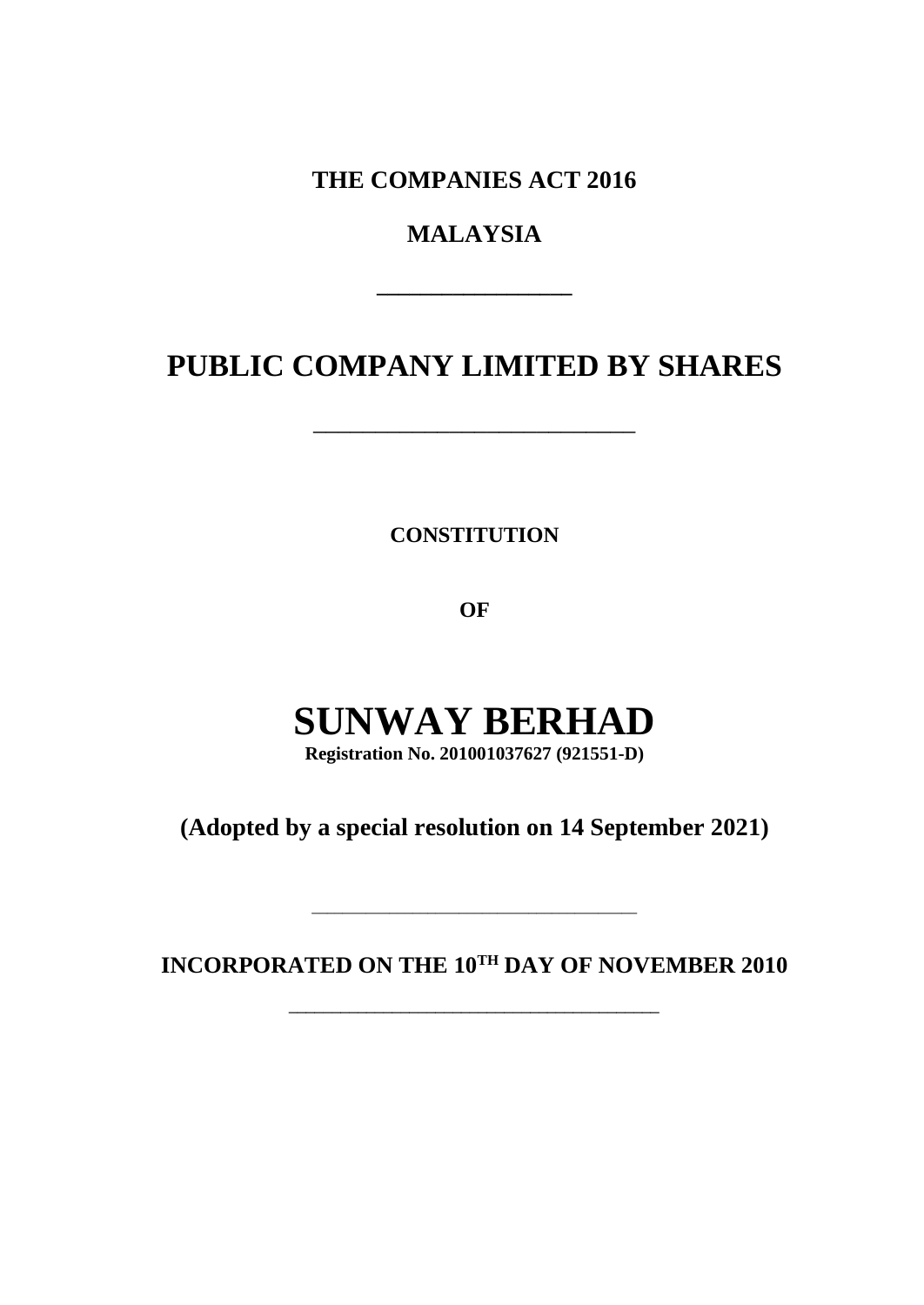| Company No. |  |
|-------------|--|
| 921551      |  |
|             |  |

### THE COMPANIES ACT 2016

PUBLIC COMPANY LIMITED BY SHARES

 $\overline{\phantom{a}}$  , where  $\overline{\phantom{a}}$  , where  $\overline{\phantom{a}}$  , where  $\overline{\phantom{a}}$ 

\_\_\_\_\_\_\_\_\_\_\_\_\_\_\_\_\_\_\_\_\_\_\_\_\_\_

# CONSTITUTION

OF

# **SUNWAY BERHAD**

- 1. The name of the Company is **SUNWAY BERHAD** and:-
	- (a) The registered office of the Company will be situated in Malaysia;
	- (b) The liability of the members is limited;
	- (c) The shares in the original or any increased capital may be divided into several classes and there may be attached thereto respectively any preferential, deferred or other special rights, privileges, conditions or restrictions as to dividends, capital, voting or otherwise; and
	- (d) Subject always to the respective rights, terms and conditions mentioned in clause 1(c) above, the Company shall have power to increase or reduce the capital, to consolidate or sub-divide the shares into shares of larger or smaller amounts and to issue all or any part of the original or any additional capital as fully paid or partly paid shares and with any special or preferential rights or privileges, or subject to any special terms or conditions and either with or without any special designation, and also from time to time to alter, modify, commute, abrogate or deal with any such rights, privileges, terms, conditions or designation in accordance with the regulations for the time being of the Company.

# **INTERPRETATION**

Interpretation 2. In this Constitution, unless inconsistent with the subject or context, the words standing in the left hand column appearing below in this Clause 2 shall have the meanings set out opposite to them respectively in the right hand column appearing below in this Clause 2:-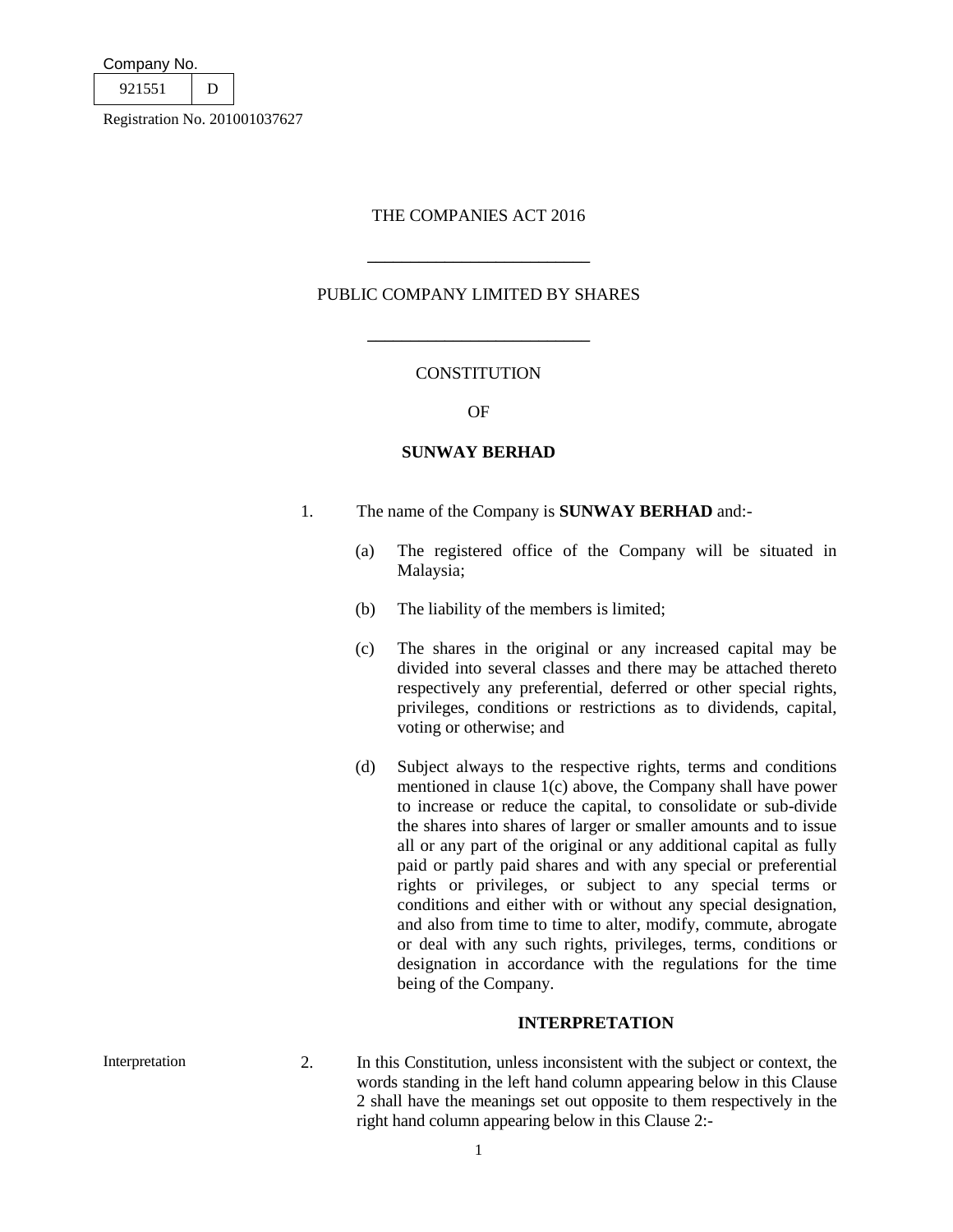| Company No. |  |  |  |  |  |  |
|-------------|--|--|--|--|--|--|
|             |  |  |  |  |  |  |

**Definition WORDS MEANINGS**

Act ... ... Companies Act 2016 or any statutory modification, amendment or re-enactment thereof for the time being in force concerning and affecting the Company. Applicable Laws ... ... All laws, bye-laws, regulations, rules, orders and/or official directions for the time being in force affecting the Company and its subsidiaries, including but not limited to the Act, the Listing Requirements and every other law for the time being in force concerning companies and affecting the Company and any other directives or requirements imposed on the Company by relevant regulatory bodies and/or authorities. This **Constitution** ... ... This Constitution as altered from time to time by special resolution. Bursa Depository ... ... Bursa Malaysia Depository Sdn Bhd. and/or its nominee if the context so admits. Central Depositories Act ... ... Securities Industry (Central Depositories) Act, 1991 or any statutory modification, amendment or re-enactment thereof from time to time in force. Company ... ... Sunway Berhad or such other name as it may assume from time to time (Company no. 921551- D). Deposited Security ... ... A deposited security as defined in Section 2 of the Central Depositories Act. Depositor ... ... A holder of a Securities Account established by Bursa Depository. Directors ... ... The Directors for the time being of the Company. General Meeting Record of Depositors ... ... The Record of Depositors as at the latest date which is reasonably practicable which shall in any event be not less than three (3) Market Days before a general meeting and issued by Bursa Depository to the Company.

ICPS ... ... The irredeemable convertible preference shares of the Company which are subject to the terms

| I | ۰ |        |  |
|---|---|--------|--|
|   |   | I<br>I |  |
|   |   | ٦      |  |
|   |   |        |  |
|   |   |        |  |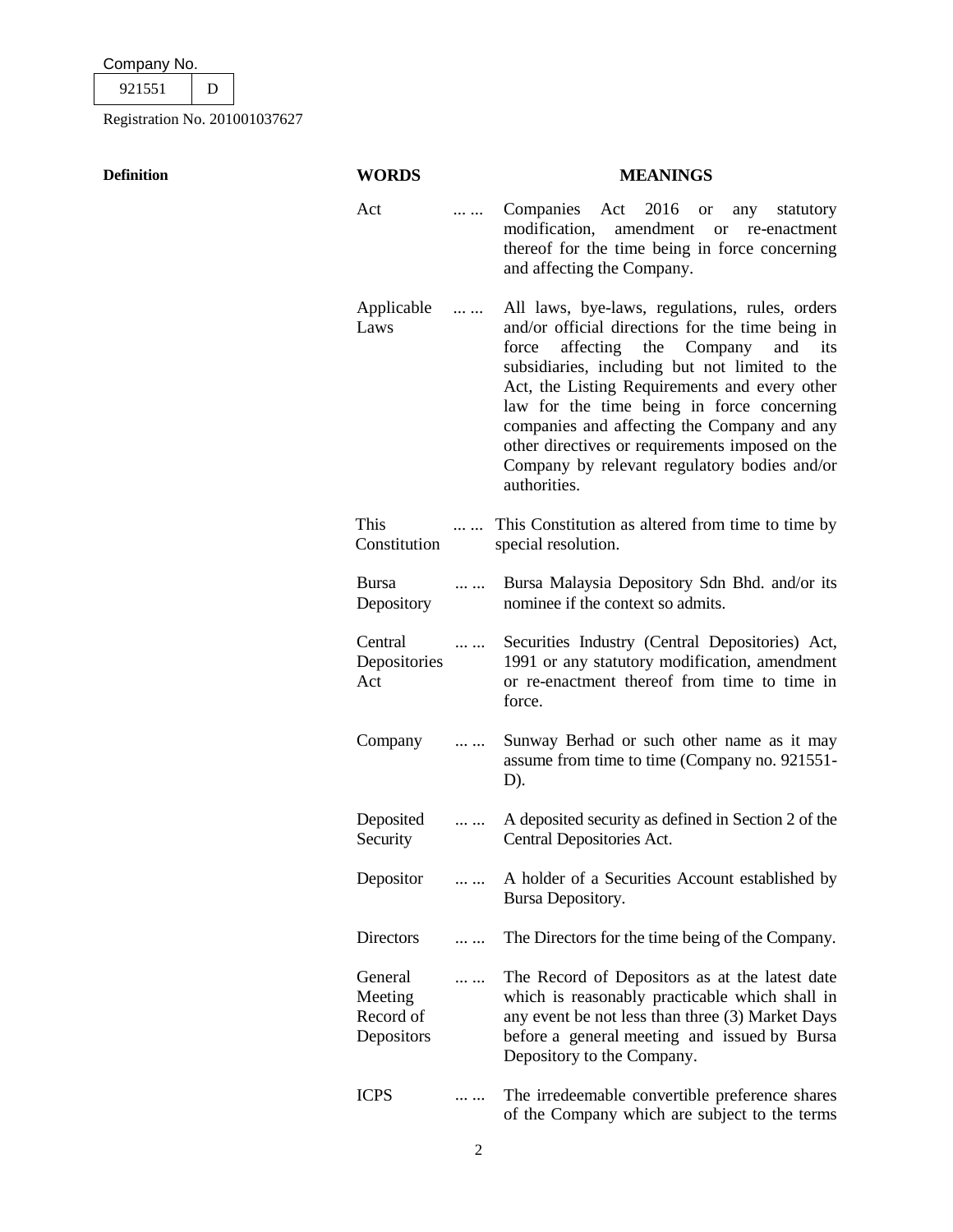| Company No. |  |
|-------------|--|
| 921551      |  |

|                                            | and conditions set out in Clause 8A of this<br>Constitution.                                                                                                                                      |  |  |  |  |
|--------------------------------------------|---------------------------------------------------------------------------------------------------------------------------------------------------------------------------------------------------|--|--|--|--|
| Independent<br>Director                    | has the meaning assigned to it in the Bursa<br>Listing Requirements.                                                                                                                              |  |  |  |  |
| listed                                     | Admitted to the Official List and "listing" shall<br>be construed accordingly                                                                                                                     |  |  |  |  |
| Listing<br>$\cdots$<br>Requirements        | The Listing Requirements of the Stock<br>Exchange or any modification, amendment or<br>re-enactment thereof for the time being in force.                                                          |  |  |  |  |
| Major<br>$\cdots$ $\cdots$<br>Shareholder  | A person who has an interest or interests in one<br>or more voting shares in a corporation and the<br>number of that share, or the aggregate of the<br>number of those shares, is:-               |  |  |  |  |
|                                            | (a) ten percent $(10\%)$ or more of the aggregate<br>of the total number of all the voting shares<br>in the corporation; or                                                                       |  |  |  |  |
|                                            | five percent $(5\%)$ or more of the aggregate<br>(b)<br>of the total number of all the voting shares<br>in the corporation where such person is the<br>largest shareholder of the corporation.    |  |  |  |  |
|                                            | For the purpose of this definition, "interest in<br>shares" has the meaning given in Section 8 of the<br>Act.                                                                                     |  |  |  |  |
| Market Day                                 | A day on which the stock market of the Stock<br>Exchange is open for trading in Securities.                                                                                                       |  |  |  |  |
| Member                                     | Includes a Depositor who shall be treated as if<br>he were a member pursuant to Section 35 of the<br>Central Depositories Act but excludes Bursa<br>Depository in its capacity as a bare trustee. |  |  |  |  |
| Month<br>.                                 | Calendar month.                                                                                                                                                                                   |  |  |  |  |
| Official List                              | A list specifying all Securities listed on the<br>Main Market of the Stock Exchange.                                                                                                              |  |  |  |  |
| Office<br>                                 | The registered office for the time being of the<br>Company.                                                                                                                                       |  |  |  |  |
| Record of<br>$\cdots$<br><b>Depositors</b> | A record provided by Bursa Depository to the<br>Company under the Rules.                                                                                                                          |  |  |  |  |
| Register<br>.                              | The register of Members of the Company to be<br>kept pursuant to the Act.                                                                                                                         |  |  |  |  |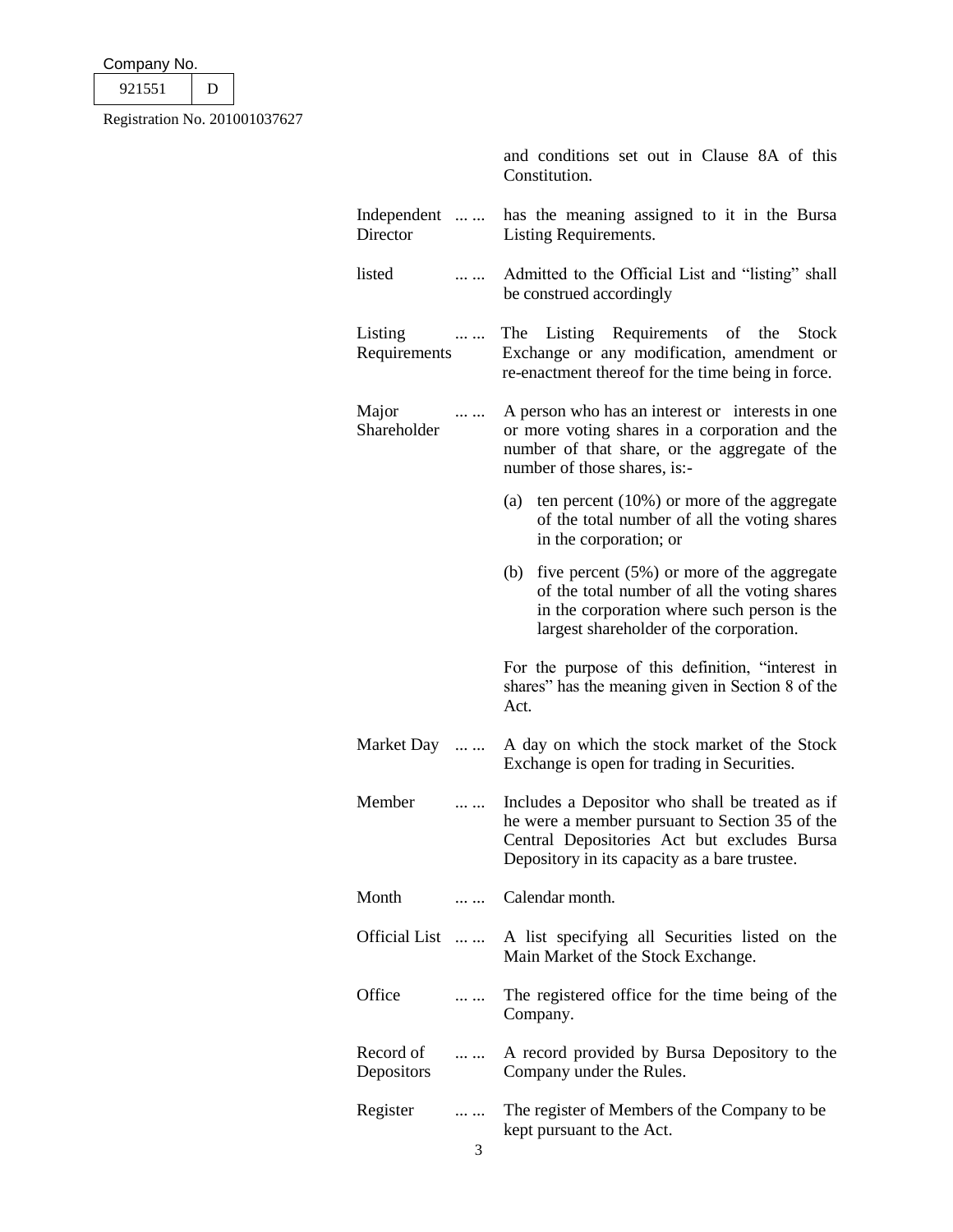| Company No. |  |  |  |  |  |
|-------------|--|--|--|--|--|
| 921551      |  |  |  |  |  |
|             |  |  |  |  |  |

|          | Rules                                                                                       |          | The Rules of Bursa Depository or<br>any<br>modification,<br>amendment or re-enactment<br>thereof for the time being in force.                                                                                                                          |  |  |  |
|----------|---------------------------------------------------------------------------------------------|----------|--------------------------------------------------------------------------------------------------------------------------------------------------------------------------------------------------------------------------------------------------------|--|--|--|
|          | Seal                                                                                        |          | The Common Seal of the Company.                                                                                                                                                                                                                        |  |  |  |
|          | Secretary                                                                                   | $\cdots$ | any person or persons appointed to perform the<br>duties of the Secretary of the Company either<br>temporarily or otherwise and includes an<br>assistant or deputy secretary.                                                                          |  |  |  |
|          | Securities                                                                                  | $\cdots$ | Securities as defined in Section 2 of the Capital<br>Markets<br>and Services Act 2007 or any<br>modification,<br>amendment or re-enactment<br>thereof for the time being in force.                                                                     |  |  |  |
|          | Securities<br>Account                                                                       |          | An account established by Bursa Depository for<br>a Depositor for the recording of deposit of<br>Securities and for dealings in such Securities by<br>the Depositor, as defined in the Central<br>Depositories Act and/or the Rules.                   |  |  |  |
|          | shares                                                                                      |          | The shares of the Company.                                                                                                                                                                                                                             |  |  |  |
|          | <b>Stock</b><br>Exchange                                                                    |          | Bursa Malaysia Securities Berhad.                                                                                                                                                                                                                      |  |  |  |
|          | year                                                                                        |          | A year from the 1st day of January to the 31st<br>day of December, inclusive.                                                                                                                                                                          |  |  |  |
|          |                                                                                             |          | Expressions referring to writing shall, unless the contrary intention<br>appears, be construed as including references to printing, lithography,<br>photography and any other mode or modes of representing or<br>reproducing words in a visible form. |  |  |  |
|          | Words importing the singular number only shall include the plural<br>number and vice versa. |          |                                                                                                                                                                                                                                                        |  |  |  |
|          | and neuter genders.                                                                         |          | Words importing the masculine gender only shall include the feminine                                                                                                                                                                                   |  |  |  |
|          | corporations,                                                                               |          | Words importing persons shall include individual,<br>company,<br>firms, partnerships, joint venture, association,<br>organisation, trust, state or agency of a state (in each case, whether or<br>not having separate legal personality).              |  |  |  |
| $Act$ to |                                                                                             |          | Subject as aforesaid any words or expressions defined in the $\Lambda$ of the                                                                                                                                                                          |  |  |  |

Expressions in the Act to bear same meaning

Subject as aforesaid, any words or expressions defined in the Act, the Central Depositories Act, the Listing Requirements and the Rules shall,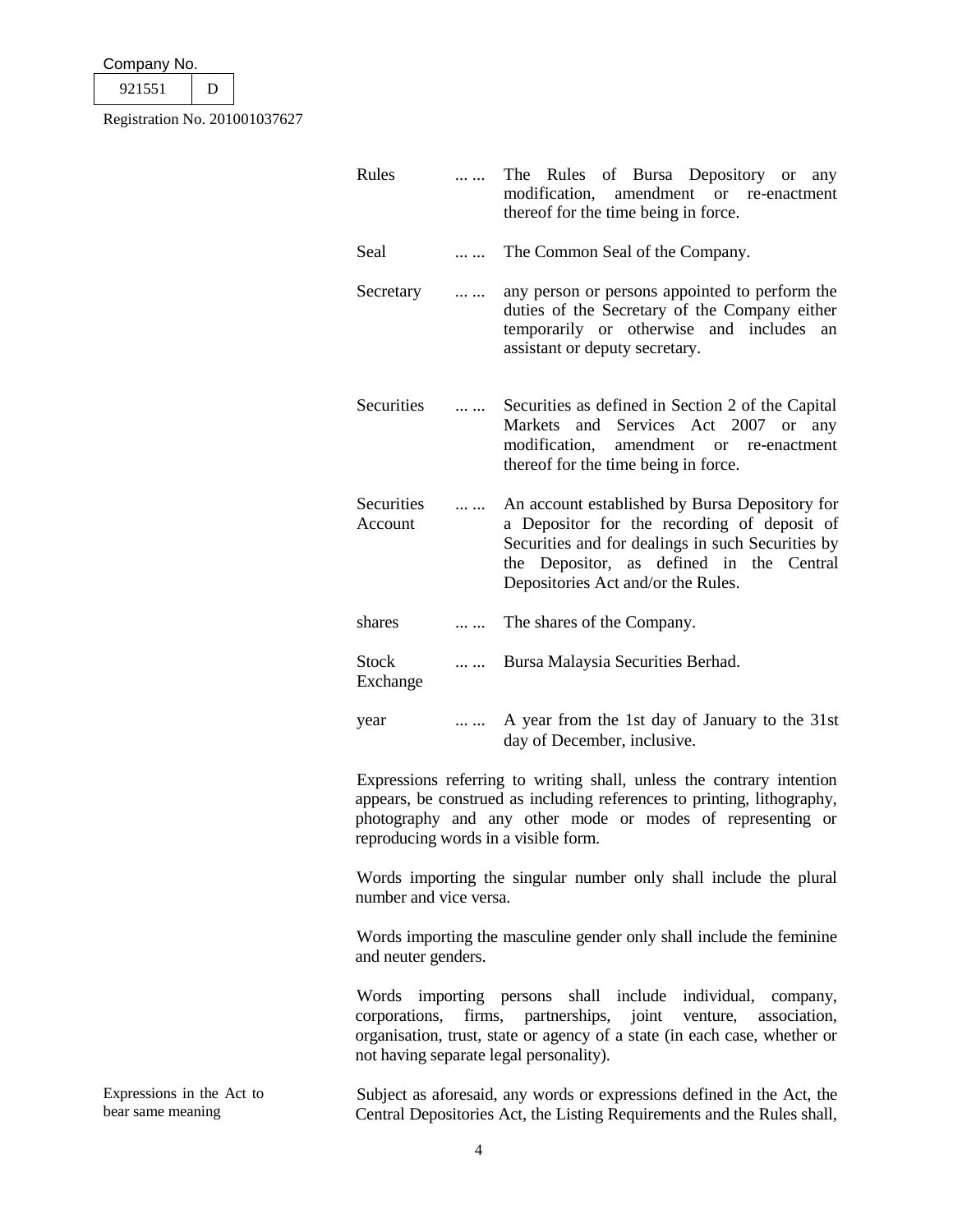921551 D

Registration No. 201001037627

|                                                              |    | if not inconsistent with this Constitution, bear the same meanings in<br>this Constitution.                                                                                                                                                                                                                                                                                                                                                                                                                                         |
|--------------------------------------------------------------|----|-------------------------------------------------------------------------------------------------------------------------------------------------------------------------------------------------------------------------------------------------------------------------------------------------------------------------------------------------------------------------------------------------------------------------------------------------------------------------------------------------------------------------------------|
| Time                                                         |    | Where by this Constitution, a minimum period is prescribed within<br>which an act is to be done or omitted to be done and such minimum<br>period is less than the minimum period required by any law from time<br>to time, such minimum period as set out in this Constitution shall be<br>increased to such minimum period as may be required by law.                                                                                                                                                                              |
|                                                              |    | Where by this Constitution, a maximum period is prescribed within<br>which an act is to be done or omitted to be done and such maximum<br>period exceeds the maximum period imposed by any law from time to<br>time, such maximum period as set out in this Constitution shall be<br>decreased to such maximum period as may be permitted by law.                                                                                                                                                                                   |
| Headings<br>and<br>subheadings                               |    | The headings and subheadings in this Constitution are inserted for<br>convenience only and shall not affect the construction of this<br>Constitution or be read as essential part of this Constitution.                                                                                                                                                                                                                                                                                                                             |
|                                                              |    | <b>BUSINESS</b>                                                                                                                                                                                                                                                                                                                                                                                                                                                                                                                     |
| Directors may<br>undertake or<br>discontinue any<br>business | 3. | The business of the Company shall, subject to the provisions of this<br>Constitution, be carried out by or under the management of the<br>Directors and according to such regulations as the Directors may from<br>time to time prescribe. Any branch or kind of business which the<br>Company may carry on may be undertaken and may be suffered to be in<br>abeyance (whether such branch or kind of business may have been<br>actually commenced or not) so long as the Directors shall from time to<br>time consider advisable. |
|                                                              |    | <b>SHARES</b>                                                                                                                                                                                                                                                                                                                                                                                                                                                                                                                       |
| Allotment, grant of<br>option etc.                           | 4. | Subject to the Act and to the conditions, restrictions and limitations<br>expressed in this Constitution and without prejudice to any special or<br>preferred rights previously conferred on the holders of any existing<br>shares or class of shares, the Directors may issue and allot, grant options<br>over or otherwise dispose of new shares in the capital of the Company<br>to such persons, at such time and on such terms as they think proper<br>PROVIDED ALWAYS THAT:-                                                  |
|                                                              |    | no shares shall be issued at a discount except in compliance with<br>(a)<br>the provisions of the Act;                                                                                                                                                                                                                                                                                                                                                                                                                              |
|                                                              |    | in the case of shares of a class other than ordinary shares, the rights<br>(b)<br>attaching to such shares shall be expressed in this Constitution;                                                                                                                                                                                                                                                                                                                                                                                 |
|                                                              |    | every issue of shares or options to be granted to employees and/or<br>(c)<br>Directors shall be subject to the prior approval of the Members in<br>general meeting. However, no Director shall participate in any                                                                                                                                                                                                                                                                                                                   |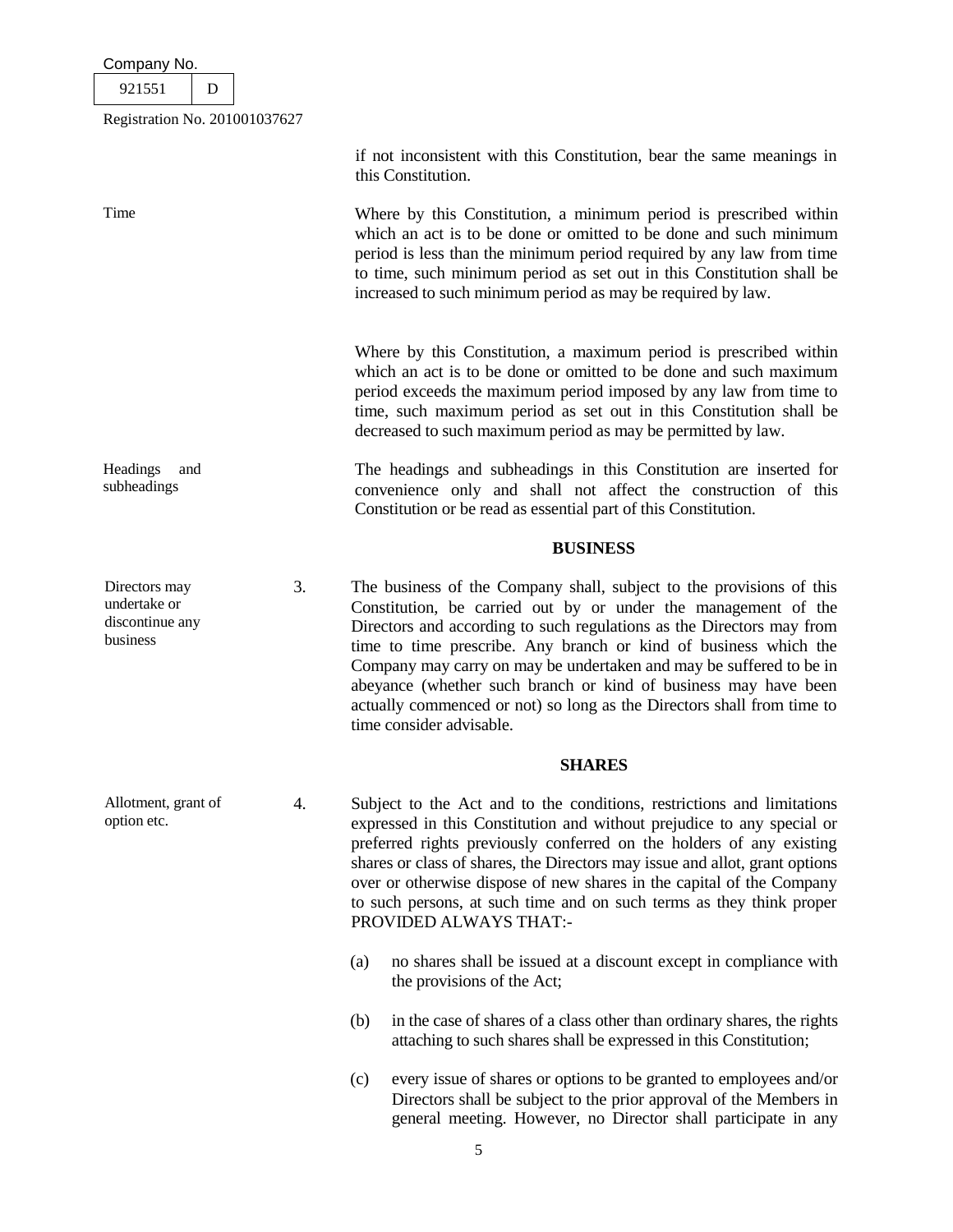|        | Company No. |  |  |  |  |  |  |
|--------|-------------|--|--|--|--|--|--|
| 921551 |             |  |  |  |  |  |  |

issue of shares or option to be granted unless the Members in general meeting shall have approved the amount of shares to be issued or the amount of shares which are the subject of the option to be granted to such Director and the terms of such issue or option; and (d) in the case of shares offered to the public for subscription, the amount payable upon subscription for each such share shall not be

less than one hundred percent (100%) of the offer price of such

Share Certificate 5. The Company may issue jumbo certificates in respect of shares or securities in favour of Bursa Depository as may be directed by the Securities Commission or Bursa Depository pending the crediting of shares or securities into the securities account of the person entitled to such shares or securities or as may be prescribed by the Securities Industry (Central Depositories) Act 1991 and the Rules PROVIDED ALWAYS that every certificate shall be issued under the Securities Seal or Seal in such form as the Board shall from time to time prescribe and shall bear the facsimile signature of at least one Director and a second Director or the Secretary or some other person appointed by the Board, and shall specify the number and class of shares or securities to which it relates.

shares.

- Issue of shares with preferred or special rights 6. Without prejudice to any special rights previously conferred on the holders of any existing shares or class of shares, any share in the Company may be issued with such preferred, deferred or other special rights or such restrictions whether in regard to dividend voting, return of capital or otherwise as shall be expressed in the ordinary resolution creating the same and where such shares are preference shares, the rights attached thereto shall also be set out in this Constitution when such preference shares are issued.
- Issue of preference shares 7. Subject to the Act and the Listing Requirements, preference shares may, with the sanction of an ordinary resolution, be issued on the terms that they are, or at the option of the Company are liable, to be redeemed on such terms and in such manner as shall be provided in this Constitution at the time such preference shares are issued.
- Repayment of preference capital 8. The repayment of preference capital other than redeemable preference capital, or any other alteration of preference shareholders' rights may only be made pursuant to a special resolution of the preference shareholders concerned.
- ICPS 8A. In this Constitution, if not consistent with the subject or context, the words stated in the first column of the following table shall bear the meaning set opposite to them respectively in the second column:

| Conversion |              |  | Shall have the meaning given in Clause |  |  |
|------------|--------------|--|----------------------------------------|--|--|
| Period     | $8A(7)(a)$ . |  |                                        |  |  |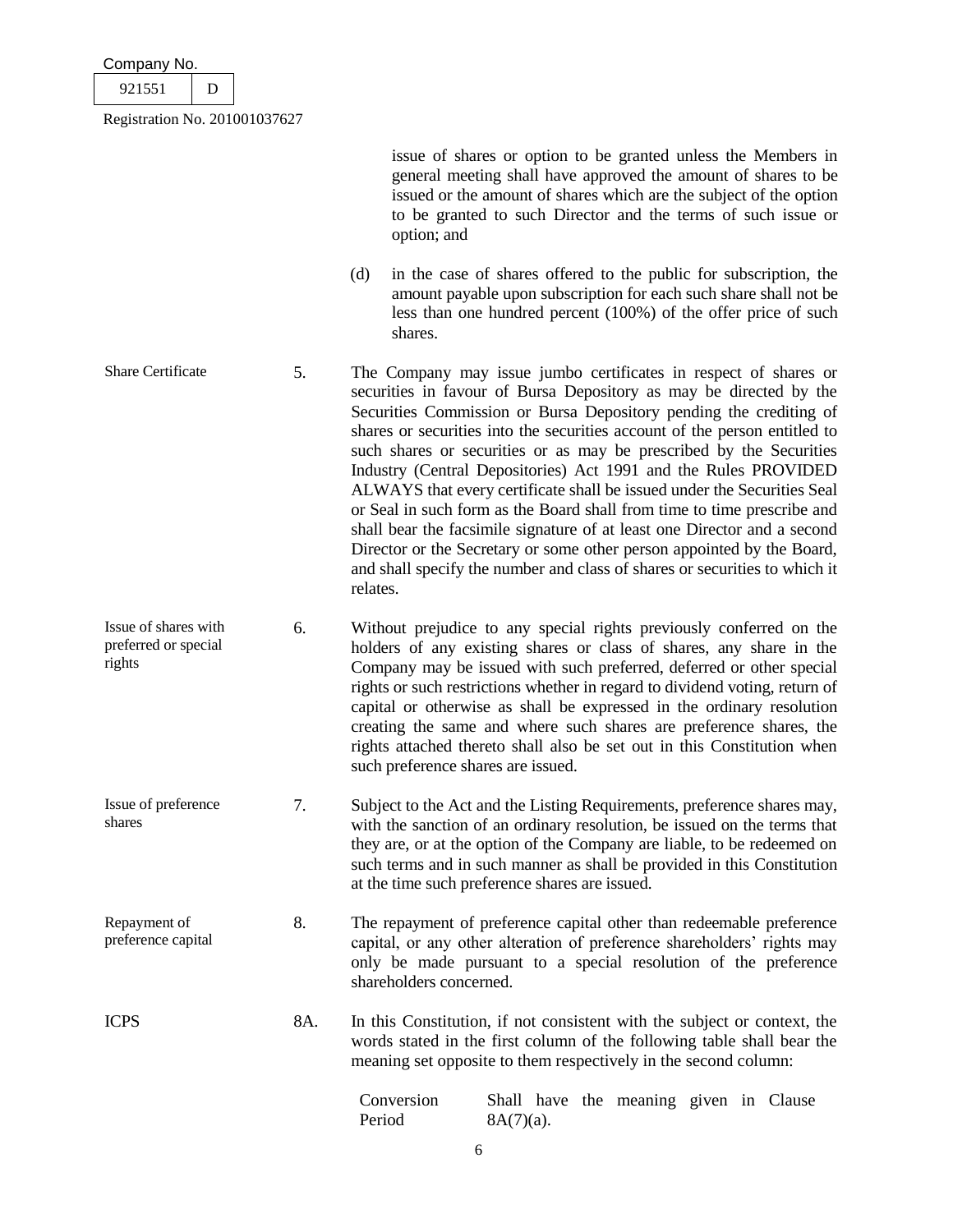| Company No. |  |  |
|-------------|--|--|
|-------------|--|--|

921551 D

Registration No. 201001037627

| Conversion<br>Price         | $8A(7)(b)$ .     |  | Shall have the meaning given in Clause           |  |  |
|-----------------------------|------------------|--|--------------------------------------------------|--|--|
| Conversion<br><b>Shares</b> | $8A(7)(d)(ii)$ . |  | Shall have the meaning given in Clause           |  |  |
| <b>Issue Date</b>           | $8A(1)(a)$ .     |  | Shall have the meaning given in Clause           |  |  |
| <b>Issue Price</b>          | RM1.00 per ICPS  |  |                                                  |  |  |
| <b>Maturity Date</b>        | $8A(1)(b)$ .     |  | Shall have the meaning given in Clause           |  |  |
| Ordinary<br>Dividend        |                  |  | Shall have the meaning given in Clause $8A(2)$ . |  |  |
| Preferential<br>Dividend    |                  |  | Shall have the meaning given in Clause $8A(2)$ . |  |  |
| Year 4<br>Anniversary       | $8A(7)(a)(i)$ .  |  | Shall have the meaning given in Clause           |  |  |

The Directors shall have the discretion to issue ICPS from time to time and the ICPS shall confer on its holders the following rights and privileges and be subject to the following conditions:

- (1) Maturity, listing, tradability and transferability
	- (a) The tenure of the ICPS shall be 5 years commencing from and inclusive of the date of issuance of the ICPS ("**Issue Date**").
	- (b) The maturity date of the ICPS shall be the Market Day immediately preceding the  $5<sup>th</sup>$  anniversary from the Issue Date ("**Maturity Date**") unless the tenure of the ICPS, if permitted by law, is extended by the Company and the ICPS holders.
	- (c) The ICPS and Conversion Shares will be listed and quoted on the Main Market of the Stock Exchange.
	- (d) The ICPS are tradeable upon listing in board lots of 100 units of ICPS or in such other denomination as may be prescribed by the Stock Exchange.
	- (e) As the ICPS will be listed and quoted on the Main Market of the Stock Exchange, they will be deposited with the Central Depository System of the Stock Exchange and will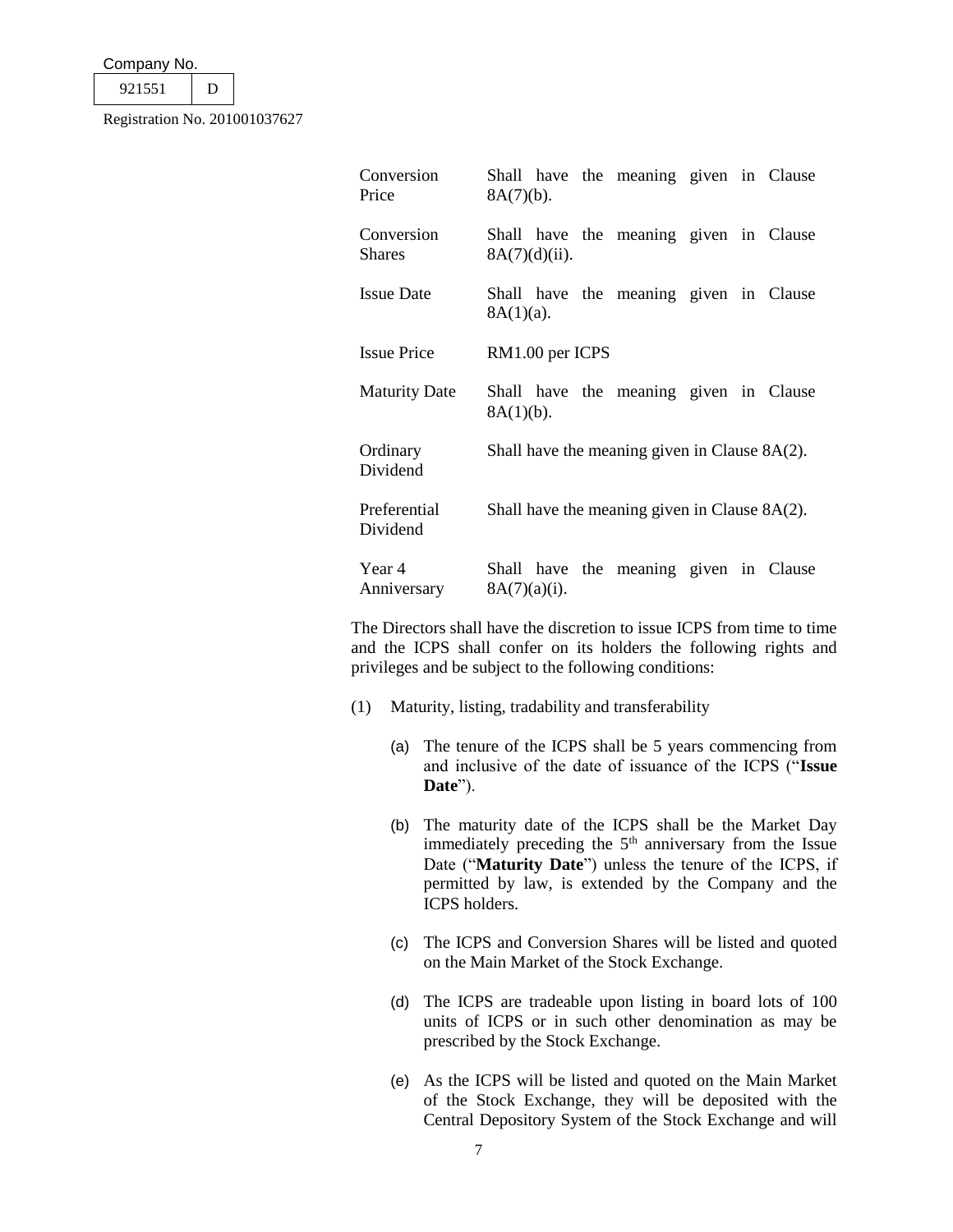| Company No.                   |  |  |  |
|-------------------------------|--|--|--|
| 921551                        |  |  |  |
| Registration No. 201001037627 |  |  |  |

be subject to the Rules. The ICPS shall be transferable in the manner provided under the Central Depositories Act and the Rules.

(2) Dividend rate

The Company shall at the discretion of the Directors pay preferential dividend on a semi-annual basis at the rate of 5.25% per annum calculated based on the Issue Price or such other applicable rate of dividend as may be determined by the Directors in respect of the particular class of ICPS to be issued by the Company ("**Preferential Dividend**").

If the Board declares Preferential Dividend and such Preferential Dividend remains unpaid as and when it becomes due, such Preferential Dividend shall become payable in arrears. If the Preferential Dividend in arrears is not settled before any subsequent Preferential Dividend declaration, such subsequent Preferential Dividend declaration shall be cumulative of the payment in arrears.

No dividend shall be declared in respect of shares or other classes of preference shares of the Company ("**Ordinary Dividend**") until and unless the Company has declared the Preferential Dividend on the ICPS in the relevant financial year during which the Ordinary Dividend is to be declared. Upon declaration of a Preferential Dividend, ICPS holders shall have the right to payment of such Preferential Dividend in priority to Ordinary Dividend payable to holders of shares and other classes of preference shares of the Company.

Preferential Dividend shall not however be payable to the ICPS holders if the Company has not declared such dividend and will also not be payable in the following circumstances:

- (i) upon the winding-up, liquidation or dissolution of the Company. Accordingly, the ICPS holders shall (by the decision of the Directors at the relevant time on their behalf) waive all undeclared dividends; and
- (ii) upon the mandatory conversion of the ICPS to shares. Accordingly, the ICPS holders shall waive all undeclared Preferential Dividends. Each ICPS will cease to receive Preferential Dividends from and including the date the ICPS is converted into new shares in the Company save for Preferential Dividends declared and unpaid up to the date of mandatory conversion of the ICPS into shares in the Company.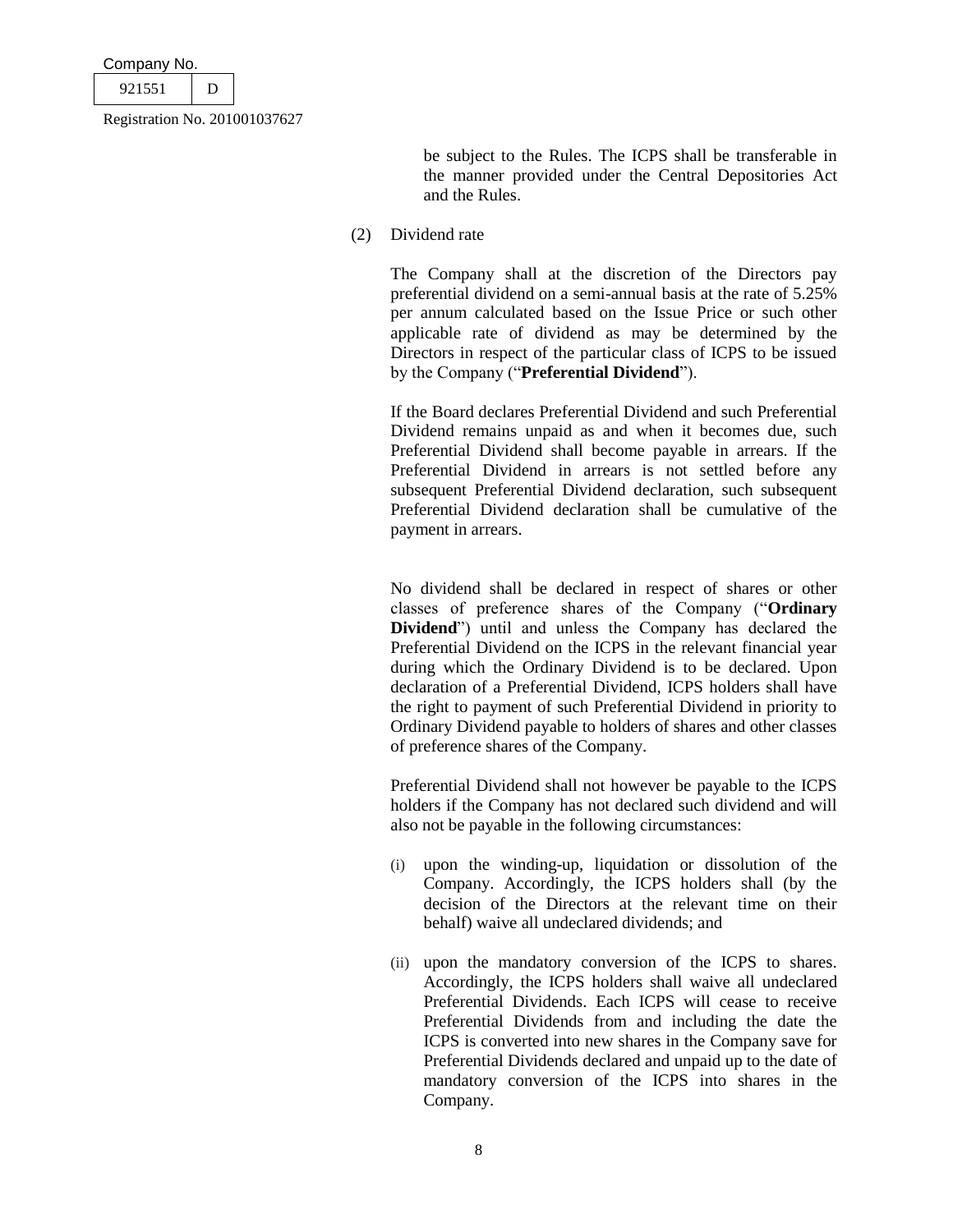| Company No. |        |
|-------------|--------|
| 921551      |        |
|             | 0.0102 |

The ICPS shall not confer any further rights of participation in the profits of the Company.

(3) Ranking of the ICPS and liquidation preference

The ICPS are unsecured and shall upon allotment and issue, rank equally amongst themselves and shall rank in priority to any other class of shares in the capital of the Company but shall rank behind all secured and unsecured obligations of the Company, except that:

- (i) they will not be entitled to any rights, allotments and/or other distributions that may be declared by the Company in respect of the shares; and
- (ii) they carry no right to vote at any general meeting of the Company save for the voting rights as set out under Clause 8A(4).

If there is a liquidation or winding-up of the Company:

- (i) the assets of the Company after payment of all secured and unsecured obligations of the Company shall be distributed to the holders of the ICPS in full of an amount which is equal to the Issue Price for each ICPS and in priority to any distribution to the holders of the shares, provided that there shall be no further right for the holders of the ICPS to participate in any surplus capital or surplus profits of the Company; and
- (ii) if the Company has insufficient assets to permit payment of the full Issue Price to the holders of ICPS, the assets of the Company shall be distributed pro rata on an equal priority to the holders of ICPS in proportion to the amount that each holder of ICPS would otherwise be entitled to receive.
- (4) ICPS holders' right to participate in any distribution or offer of further securities in the Company and voting rights

An ICPS does not carry any right to vote at any general meeting of the Company except for the right to vote in person or by proxy or by attorney at such meeting in each of the following circumstances:

- (i) when the dividend or part of the dividend payable on the ICPS is in arrears for more than 12 months;
- (ii) upon any resolution which varies or is deemed to vary the rights and privileges attaching to the ICPS;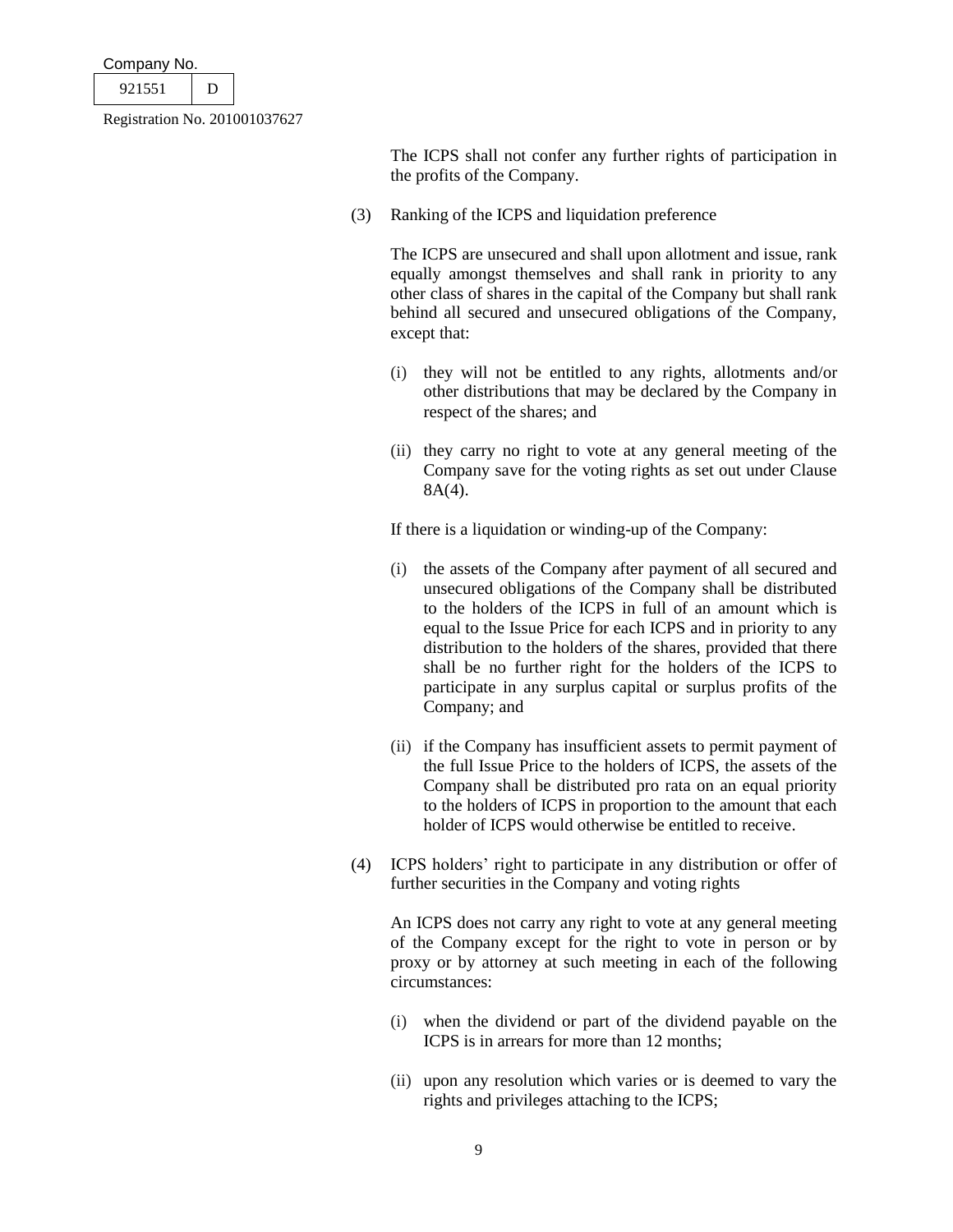| Company No. |  |
|-------------|--|
|             |  |

> (iii) upon any resolution for the winding-up of the Company; and

> (iv) other circumstances as may be provided under law and applicable to preference shares and/or preference shareholders from time to time.

> In any such case, the ICPS holders shall be entitled to vote together with the holders of shares and exercise one vote for each ICPS held.

(5) Right to receive notices and reports and to attend meetings

The ICPS holders shall be entitled to receive notice of meetings, report and accounts, and attend meetings and vote at any class meeting of the holders of the ICPS in relation to any proposal by the Company to vary, modify or abrogate the rights and privileges of the ICPS as stated in this Constitution.

(6) Changes in capital

The Company may create and issue further preference shares that will rank equally with, but not rank in priority to, the ICPS, without the approval of the ICPS holders.

- (7) Conversion
	- (a) Conversion Period

The ICPS are convertible in the following manner:

- (i) 50% of the outstanding ICPS shall be mandatorily converted into new shares on the Market Day immediately preceding the 4th anniversary of the Issue Date of the ICPS ("**Year 4 Anniversary**") at the Conversion Price.
- (ii) the remaining balance of the ICPS shall be mandatorily converted into new shares on the Maturity Date at the Conversion Price.
- (b) Conversion Price

The Conversion price per ICPS which shall be fixed on a date to be determined and announced by the Directors after all relevant approvals have been obtained and before the Entitlement Date, and at the lower of:

(i) RM1.00 per share; and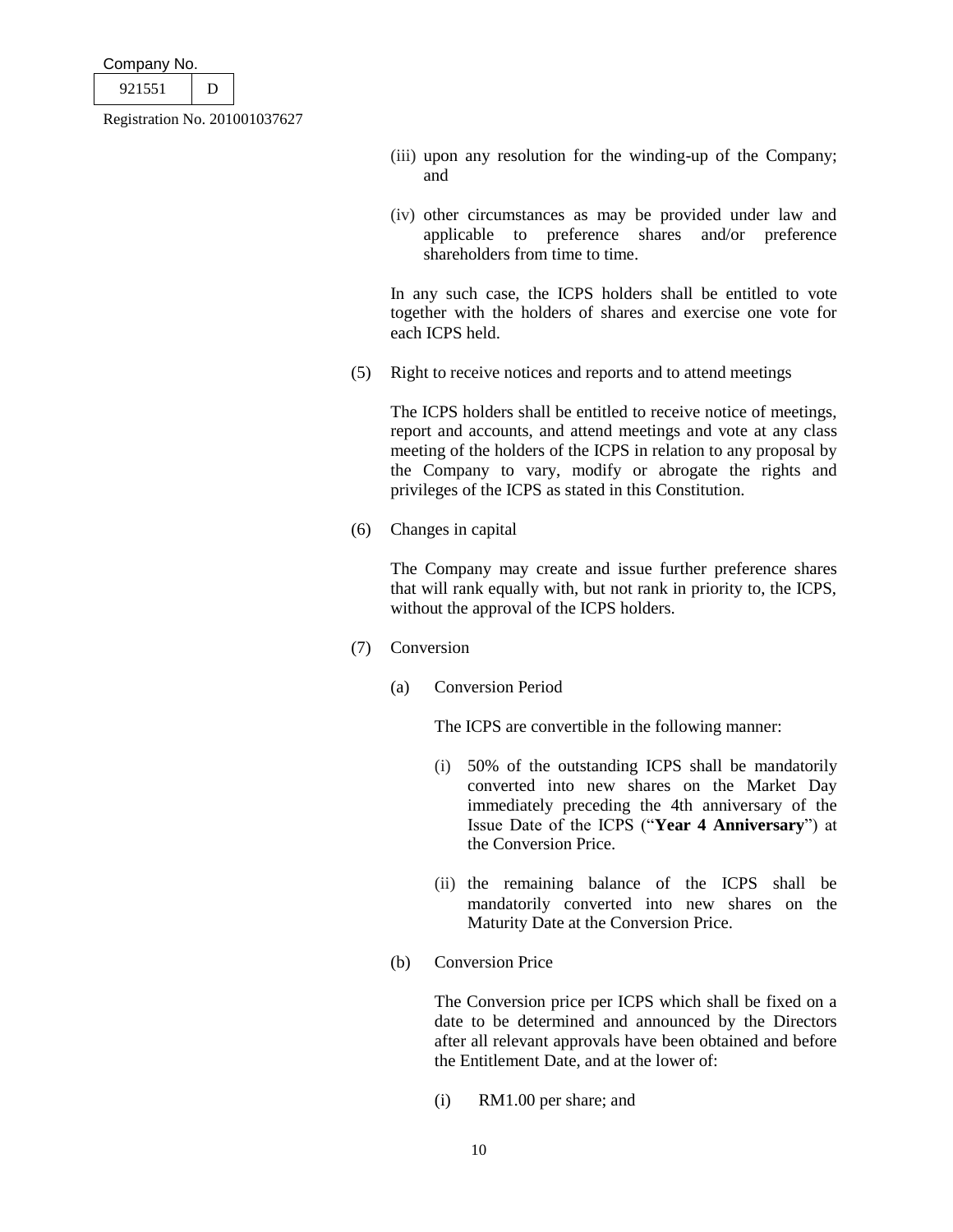| Company No. |  |
|-------------|--|
| 921551      |  |
|             |  |

(ii) an RM amount equivalent to up to 20% discount to the five-day VWAP of shares immediately before the price-fixing date,

subject to the adjustments to the Conversion Price as set out below. For the avoidance of doubt, there will only be one Conversion Price for both the Year 4 Anniversary and the Maturity Date to be announced by our Board before the Entitlement Date.

No additional cash payment is required from ICPS holders for such conversion of the ICPS.

(c) Conversion Rights

The ICPS shall only be mandatorily converted in the manner set out in Clauses  $8A(7)(a)$  and 7(b) and shall not be convertible at the option of ICPS holders.

If the conversion results in a fractional entitlement to shares, such fractional entitlement shall be disregarded and no refund or credit, whether in the form of ICPS, cash or otherwise, shall be given for the disregarded fractional entitlement.

- (d) Conversion Mechanism
	- (i) The Company shall issue a notice of maturity to the ICPS holders notifying the ICPS holders on (A) the conversion of the 50% ICPS on the Year 4 Anniversary; and (B) the Maturity Date, together with details of the suspension of trading of the ICPS in accordance with applicable laws, rules and regulations (which notice may be effected by way of advertisement of a summary of such notice in at least one nationally circulated Bahasa Malaysia or English daily newspaper), not less than one month before the Year 4 Anniversary and the Maturity Date, respectively.
	- (ii) Subject to all applicable laws, rules and regulations, the Company shall within eight Market Days from the due date of conversion of the ICPS or such other period as may be prescribed or permitted by the Stock Exchange or prescribed or permitted under any applicable laws and regulations: (1) issue and/or allot to the relevant holders of the then outstanding ICPS, such number of shares to which such holders are entitled to receive by virtue of the mandatory conversion of the ICPS, credited as fully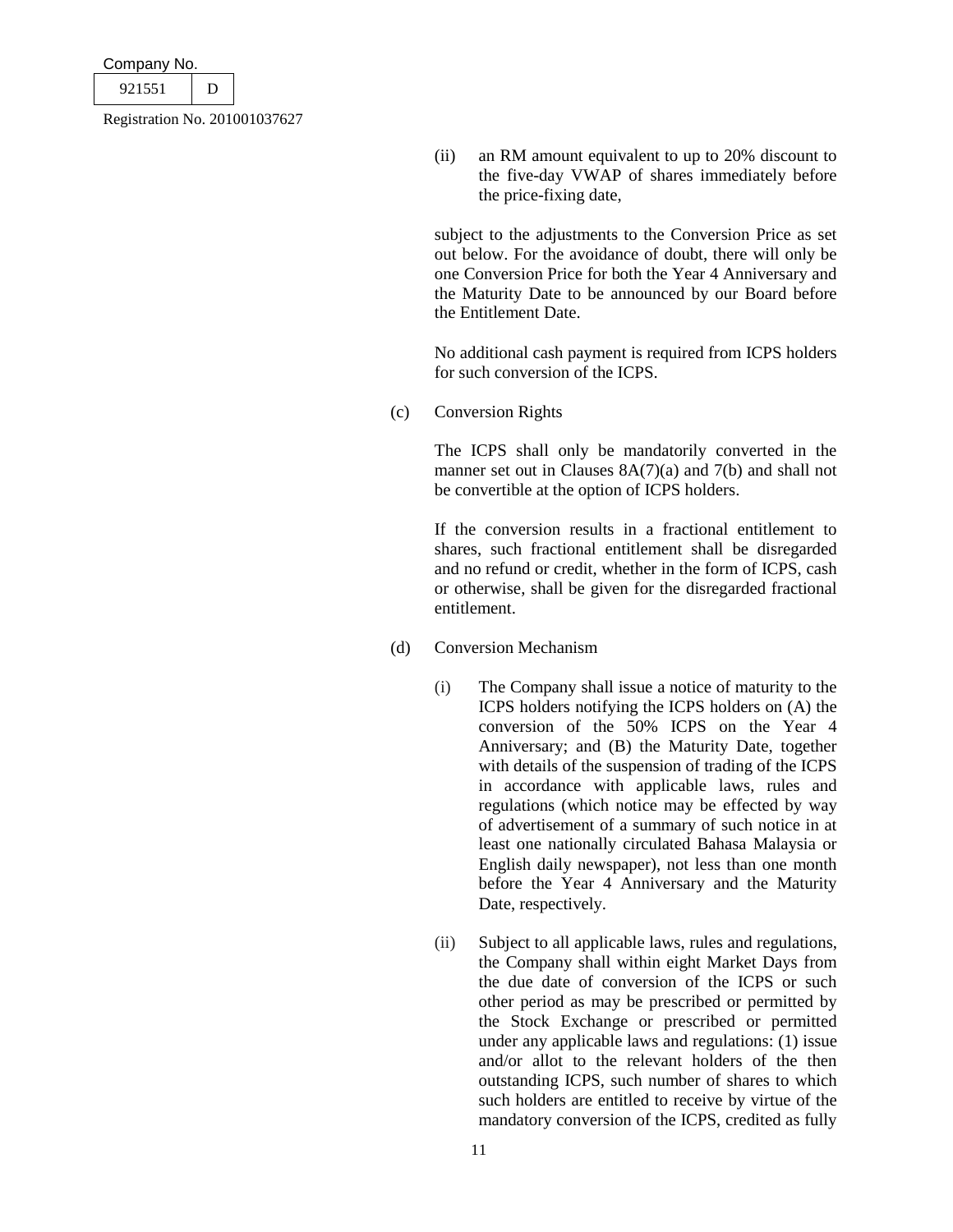| Company No.                   |  |  |  |
|-------------------------------|--|--|--|
| 921551                        |  |  |  |
| Registration No. 201001037627 |  |  |  |

paid-up ("**Conversion Shares**"), and cause the securities account of the said holders to be credited with such number of Conversion Shares; and (2) despatch a notice of allotment to the relevant ICPS holders for the Conversion Shares.

- (iii) Once converted, the ICPS shall not be capable of reissuance.
- (e) Adjustments to the Conversion Price if there is an alteration to share capital

The Conversion Price shall be subject to adjustments from time to time, at the determination of the Directors, if there is any alteration to the share capital of the Company, whether by way of rights issue, bonus issue, capitalisation issue, consolidation of shares, subdivision of shares or capital distribution whether on a reduction of capital or otherwise, following the provisions of this Constitution or under any circumstances that are deemed necessary by the Directors. The adjustments shall be adjusted, calculated or determined by the Directors in consultation with an approved adviser or external auditor appointed by the Company, as the case may be.

(f) Ranking and rights of Conversion Shares

The Conversion Shares shall, upon allotment and issue, rank equally in all respects with the then existing issued shares, save and except that the holders of such Conversion Shares shall not be entitled to participate in any dividends, rights, allotments and/or other distributions that may be declared, made or paid, the entitlement date of which is before the date of allotment and issuance of such Conversion Shares.

(g) Redemption

The ICPS shall not be redeemable for cash.

(h) Modification of rights of the ICPS

The Company may from time to time without the consent or sanction of all the holders of the ICPS make modifications to the terms of the ICPS of which in the opinion of the Directors is not materially prejudicial to the interest of the holders of the ICPS or are to correct a manifest error or to comply with mandatory provisions of the laws of Malaysia and the relevant regulations.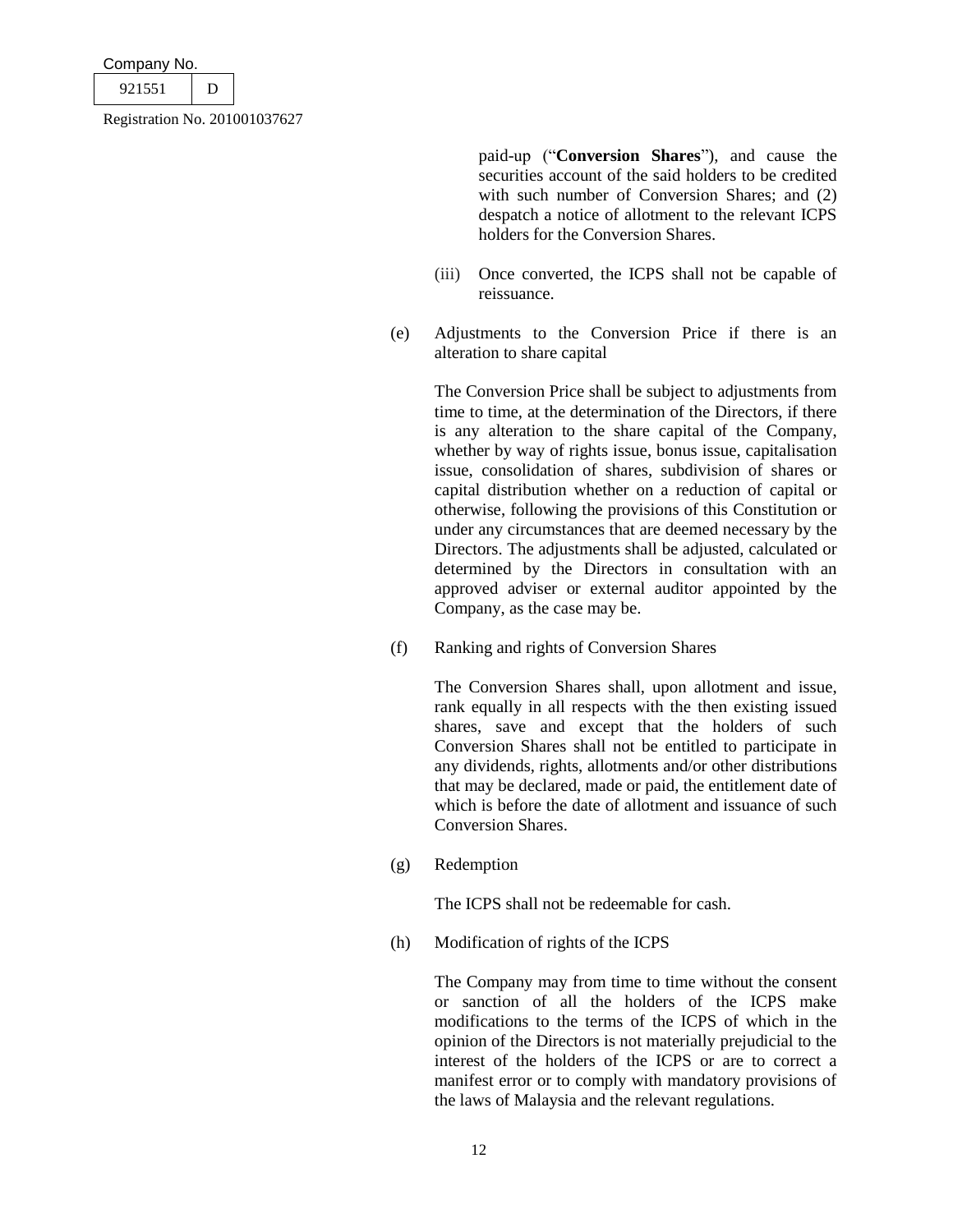| Company No. |  |
|-------------|--|
| 921551      |  |

No crediting of Securities Accounts

Registration No. 201001037627

Any variation, modification or abrogation of the rights and privileges attached to the ICPS shall require the sanction of a special resolution of the ICPS holders holding or representing not less than 75% of the outstanding ICPS present and voting either in person or by proxy at the meeting convened for the ICPS holders to sanction such purposes.

(i) Governing law

The ICPS shall be governed by the laws of Malaysia.

- Allotment and despatch of notices of allotment 9. Subject to provisions of the Act, the Central Depositories Act and the Rules, the Company shall issue, allot and despatch notices of allotment to the allottees and make an application for the quotation of such Securities within such period as may be prescribed under the Listing Requirements or by the Stock Exchange from time to time.
- Crediting of Securities Accounts 10. The Company shall take all steps as are necessary to ensure that all new issues of Securities by the Company for which listing is sought are made by way of crediting the Securities Accounts of the allottees with such Securities save and except where the Company is specifically exempted from compliance with the Central Depositories Act in which event it shall so similarly be exempted from compliance with this Clause. For this purpose, the Company is authorised to notify Bursa Depository of the names of the allottees and all particulars required by Bursa Depository, to enable Bursa Depository to make the appropriate entries in the Securities Accounts of such allottees. Notwithstanding anything in this Constitution, the Company shall duly observe and comply with the provisions of the Act and the Listing Requirements from time to time prescribed by the Stock Exchange as applicable to any allotment of its Securities.
- until authorised to list 11. The Company must not cause or authorise its share registrar to cause the Securities Account of the allottees to be credited with the additional Securities until after the Company has filed with the Stock Exchange applications for listing of such additional Securities and been notified by the Stock Exchange that the additional Securities have been authorised for listing.
- Power to purchase own shares 12. Subject to and in accordance with the provisions of the Act, the Listing Requirements and such other relevant laws, regulations or guidelines, the Company is allowed and shall have the power, to the fullest extent permitted, to purchase its own shares. Any shares in the Company so purchased by the Company, shall be dealt with as provided by the Act, the Listing Requirements and such other relevant laws, regulations or guidelines.
- Powers of paying commission and 13. Subject to the Act, the Company may exercise the powers of paying commissions conferred by the Act to any person in consideration of his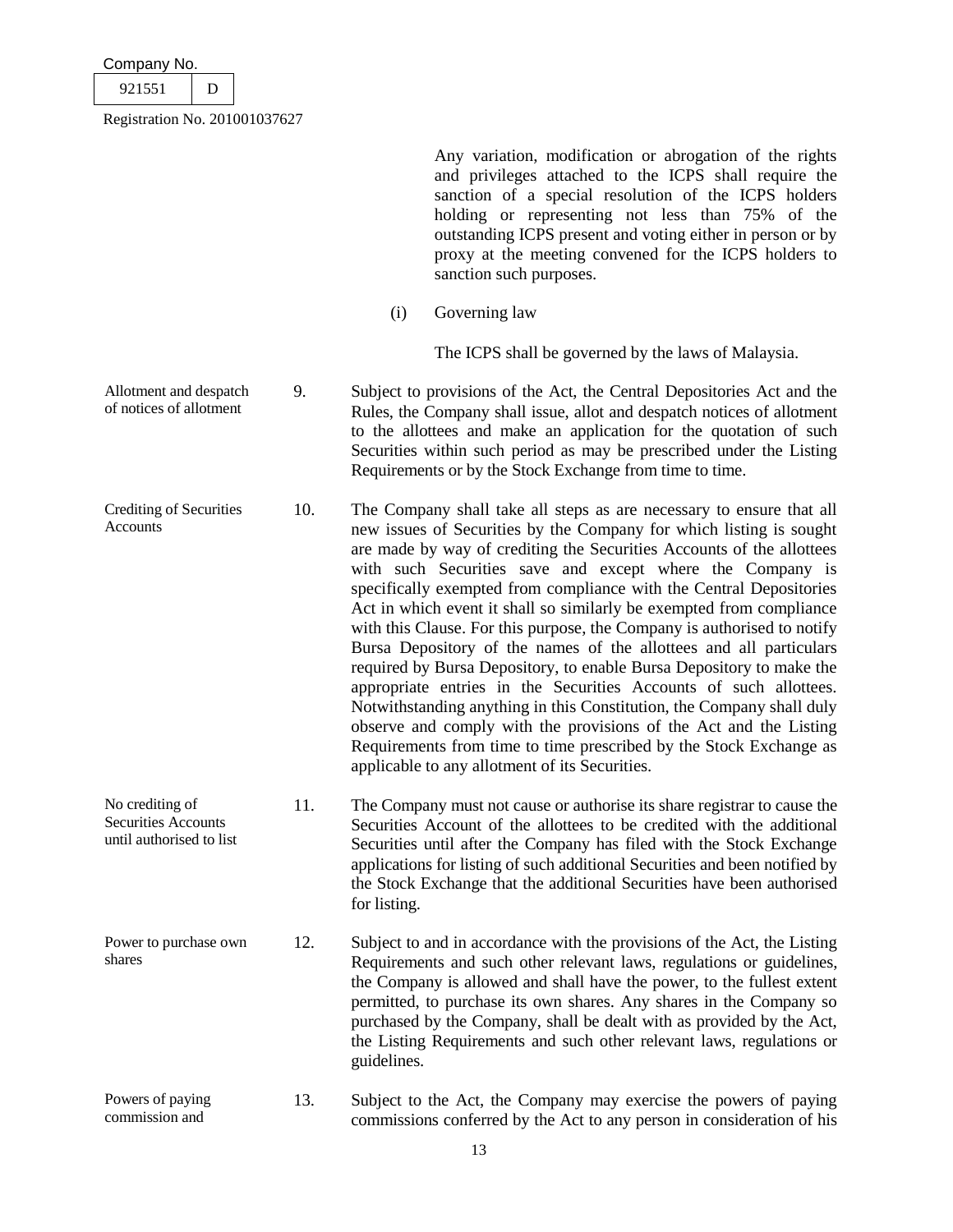| Company No.                   |  |  |  |  |
|-------------------------------|--|--|--|--|
| 921551                        |  |  |  |  |
| Registration No. 201001037627 |  |  |  |  |

Company to have paramount lien

brokerage subscribing or agreeing to subscribe, whether absolutely or conditionally or procuring or agreeing to procure subscriptions, whether absolute or conditional, for any shares in the Company. Subject to the Act, such commission may be satisfied by the payment of cash or the allotment of fully paid shares or partly in one way and partly in the other. The Company may also on any issue of shares pay such brokerage as may be lawful.

Trust not to be recognised 14. Except as required by law, no person shall be recognised by the Company as holding any Security upon any trust, and the Company shall not be bound by or be compelled in any way to recognise (even when having notice thereof) any equitable, contingent, future or partial interest in any Security, or any interest in any fractional part of a Security, or any other rights in respect of any Security, except an absolute right to the entirety thereof in the registered holder except only as otherwise provided for by this Constitution, the Act or Central Depositories Act required or pursuant to any order of court.

### **VARIATION OF RIGHTS**

How special rights of shares may be varied 15. If at any time the share capital of the Company is divided into different classes of shares, the repayment of such rights and privileges attached to each class may subject to the provisions of the Act be varied, modified, commuted, dealt with, affected or abrogated with the sanction of a special resolution, which shall be carried only with the approval of not less than three-fourths (3/4) of the total number of issued shares of each class and passed at a separate general meeting of the holders of the shares of that class but not otherwise. To every such separate general meeting, the provisions of this Constitution relating to general meetings of the Company and to the proceedings thereat shall mutatis mutandis apply but so that the necessary quorum shall be two (2) persons at least holding or representing by proxy one-third (1/3) in total number of the issued shares of the class (but so that if at any adjourned meeting a quorum as above defined is not present, any two (2) holders of shares of the class present in person or by proxy shall be a quorum). Provided however that in the event of the necessary majority not having been obtained in the manner aforesaid, consent in writing may be secured from Members holding at least three-fourths (3/4) of the issued shares of the class and such consent if obtained within two (2) months from the date of the general meeting shall have the force and validity of a special resolution duly carried by a vote in person or by proxy.

# **LIEN ON SHARES**

16. Subject to the Act, the Central Depositories Act, the Rules and the Listing Requirements, the Company shall have a first and paramount lien on any share (not fully paid-up) registered in the name of a Member for all moneys (whether presently payable or not) due by him or his estate, to the Company in respect of the unpaid calls and instalments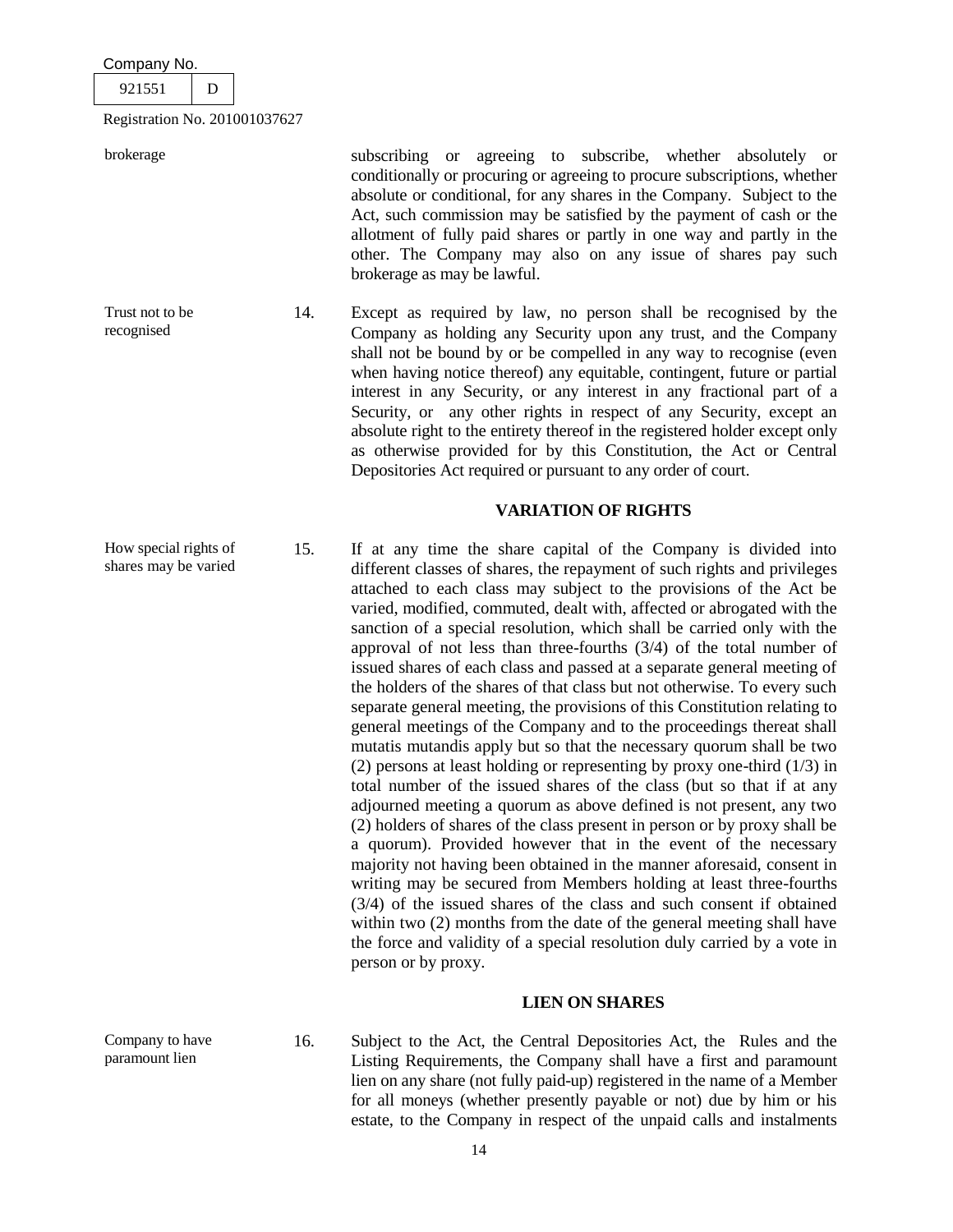| Company No.                        |   |     |                                                                                                                                                                                                                                                                                                                                                                                                                                                                                                                                                                                                                                                                                                                                    |
|------------------------------------|---|-----|------------------------------------------------------------------------------------------------------------------------------------------------------------------------------------------------------------------------------------------------------------------------------------------------------------------------------------------------------------------------------------------------------------------------------------------------------------------------------------------------------------------------------------------------------------------------------------------------------------------------------------------------------------------------------------------------------------------------------------|
| 921551                             | D |     |                                                                                                                                                                                                                                                                                                                                                                                                                                                                                                                                                                                                                                                                                                                                    |
| Registration No. 201001037627      |   |     |                                                                                                                                                                                                                                                                                                                                                                                                                                                                                                                                                                                                                                                                                                                                    |
|                                    |   |     | upon that specific share, and for such amounts as the Company may be<br>called upon by law to pay and has paid in respect of the share of the<br>Member or deceased Member. The Company's lien, if any, on a share<br>shall extend to all dividends payable thereon. The Board may at any<br>time declare any share to be wholly or in part exempted from the<br>provisions of this Clause.                                                                                                                                                                                                                                                                                                                                        |
| Notice to pay amount<br>due        |   | 17. | Subject to the Act, the Central Depositories Act and the Rules, the<br>Company may sell in such manner as the Directors think fit, any shares<br>which the Company has a lien, but no sales shall be made unless:                                                                                                                                                                                                                                                                                                                                                                                                                                                                                                                  |
|                                    |   |     | (a)<br>a sum in respect of which the lien exists is presently payable;                                                                                                                                                                                                                                                                                                                                                                                                                                                                                                                                                                                                                                                             |
|                                    |   |     | a notice in writing, stating and demanding payment of such part of<br>(b)<br>the amount in respect of which the lien exists as is presently<br>payable comprising unpaid calls accrued and interest and expenses<br>within fourteen (14) days from the date of such notice, has been<br>given by or on behalf of the Company to the registered holder for<br>the time being of the share, or the person entitled thereto by reason<br>of his death or bankruptcy; and                                                                                                                                                                                                                                                              |
|                                    |   |     | no payment has been received by the Company before the expiry<br>(c)<br>of the said fourteen (14) days' period.                                                                                                                                                                                                                                                                                                                                                                                                                                                                                                                                                                                                                    |
| Transfer of forfeited<br>shares    |   | 18. | To give effect to any such sale, the Directors may authorise any person<br>to transfer, subject to the Act, the Central Depositories Act and the<br>Rules, the shares sold to the purchaser thereof. The purchaser shall be<br>registered as the holder of the shares comprised in any such transfer and<br>he shall not be bound to see to the application of the purchase money<br>nor shall his title to the shares be affected by any irregularity or<br>invalidity in the proceedings in reference to the sale and the remedy of<br>the former holder of such shares or of any person claiming under or<br>through him in respect of any alleged irregularity or invalidity, shall be<br>against the Company in damages only. |
| Application of proceeds<br>of sale |   | 19. | Subject to the Act, the Central Depositories Act, the Listing<br>Requirements and the Rules, the proceeds of any such sale shall be<br>received by the Company and applied in or towards payment of the<br>unpaid calls and instalments, such amounts as the Company may be<br>called upon by law to pay and has paid in respect of the shares of the<br>Member or deceased Member, accrued interest and costs relating to<br>the sale and the balance, if any, shall be paid by the Company to the<br>person entitled to the shares at the date of the sale or his executors,<br>administrators or assignees or as he directs.                                                                                                    |
|                                    |   |     | <b>CALLS ON SHARES</b>                                                                                                                                                                                                                                                                                                                                                                                                                                                                                                                                                                                                                                                                                                             |

Calls when payable 20. (1) The Directors may, subject to the provisions of this Constitution, from time to time make such calls upon the Members in respect of all moneys unpaid on their shares as they think fit, provided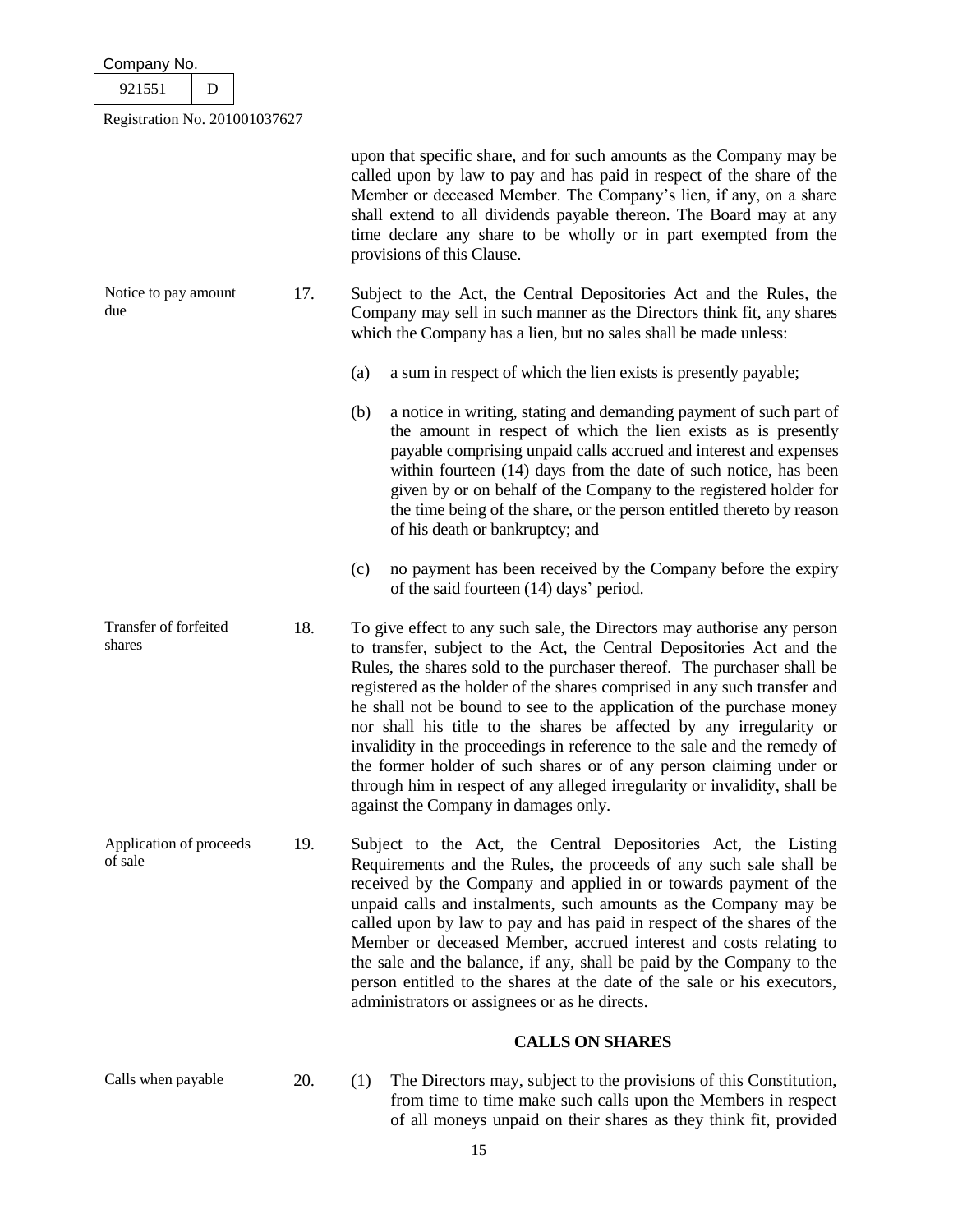| Company No.                                   |   |     |     |                                                                                                                                                                                                                                                                                                                                                                                                                                                                                                                                                                                                                                                                                                                                                                                                                                                                    |
|-----------------------------------------------|---|-----|-----|--------------------------------------------------------------------------------------------------------------------------------------------------------------------------------------------------------------------------------------------------------------------------------------------------------------------------------------------------------------------------------------------------------------------------------------------------------------------------------------------------------------------------------------------------------------------------------------------------------------------------------------------------------------------------------------------------------------------------------------------------------------------------------------------------------------------------------------------------------------------|
| 921551                                        | D |     |     |                                                                                                                                                                                                                                                                                                                                                                                                                                                                                                                                                                                                                                                                                                                                                                                                                                                                    |
| Registration No. 201001037627                 |   |     |     |                                                                                                                                                                                                                                                                                                                                                                                                                                                                                                                                                                                                                                                                                                                                                                                                                                                                    |
|                                               |   |     |     | that fourteen (14) days' notice at least is given of each call, and<br>each Member shall be liable to pay the amount of every call so<br>made upon him to the persons by the instalments (if any) and at<br>the times and places appointed by the Directors. A call shall be<br>deemed to have been made at the time when the resolution of the<br>Directors authorising such call was passed. A call may be<br>revoked or postponed as the Board may determine.                                                                                                                                                                                                                                                                                                                                                                                                   |
| Instalments similar to<br>calls               |   |     | (2) | If by the terms of the issue of any shares or otherwise, any amount<br>is made payable at any fixed time or by instalments at any fixed<br>times such amount or instalment shall be payable as if it were a<br>call duly made by the Directors and of which due notice had been<br>given and all provisions hereof with respect to the payment of<br>calls and interests thereon or to the forfeiture of shares for non-<br>payment of calls shall apply to such amount or instalments and the<br>shares in respect of which they are payable.                                                                                                                                                                                                                                                                                                                     |
| Evidence of action for<br>call                |   |     | (3) | At the trial or hearing of any action or other proceeding for the<br>recovery of any money due for any call, it shall be sufficient to<br>prove that the name of the Member sued is entered in the Register<br>or Record of Depositors as the holder of the shares in respect of<br>which such call was made, that the resolution making such call is<br>duly recorded in the minutes book and that notice of such call was<br>duly given to the Member sued according to the provisions of this<br>Constitution and it shall not be necessary to prove the<br>appointment of the Directors who made such call, nor that the<br>meeting at which any call was made duly convened and<br>constituted nor any other matters whatsoever but the proof of the<br>matters aforesaid shall be conclusive evidence of a debt due from<br>the Members sued to the Company. |
| Interest on unpaid calls                      |   | 21. |     | If before or on the day appointed for payment thereof a call or<br>instalment payable in respect of a share is not paid, the holder or allottee<br>of the share shall pay interest on the amount of the call at such rate not<br>exceeding eight per centum per annum as the Directors shall fix from<br>the day appointed for payment thereof to the time of actual payment, but<br>the Directors may waive payment of such interest wholly or in part.                                                                                                                                                                                                                                                                                                                                                                                                           |
| Non-payment of calls                          |   | 22. |     | Any sum which by the terms of allotment of a share becomes payable<br>upon allotment or at any fixed date, shall for all purposes of this<br>Constitution be deemed to be a call duly made and payable on the date<br>fixed for payment, and in case of non-payment the provisions of this<br>Constitution as to payment of interest and expenses, forfeiture and the<br>like, and all other relevant provisions of this Constitution shall apply as<br>if such sum were a call duly made and notified as hereby provided.                                                                                                                                                                                                                                                                                                                                         |
| Arrangements and time<br>for payment of calls |   | 23. |     | The Directors may from time to time make arrangements on the issue of<br>shares for a difference between the holders of such shares as to the<br>amount of calls to be paid and in the time of payment of such calls.                                                                                                                                                                                                                                                                                                                                                                                                                                                                                                                                                                                                                                              |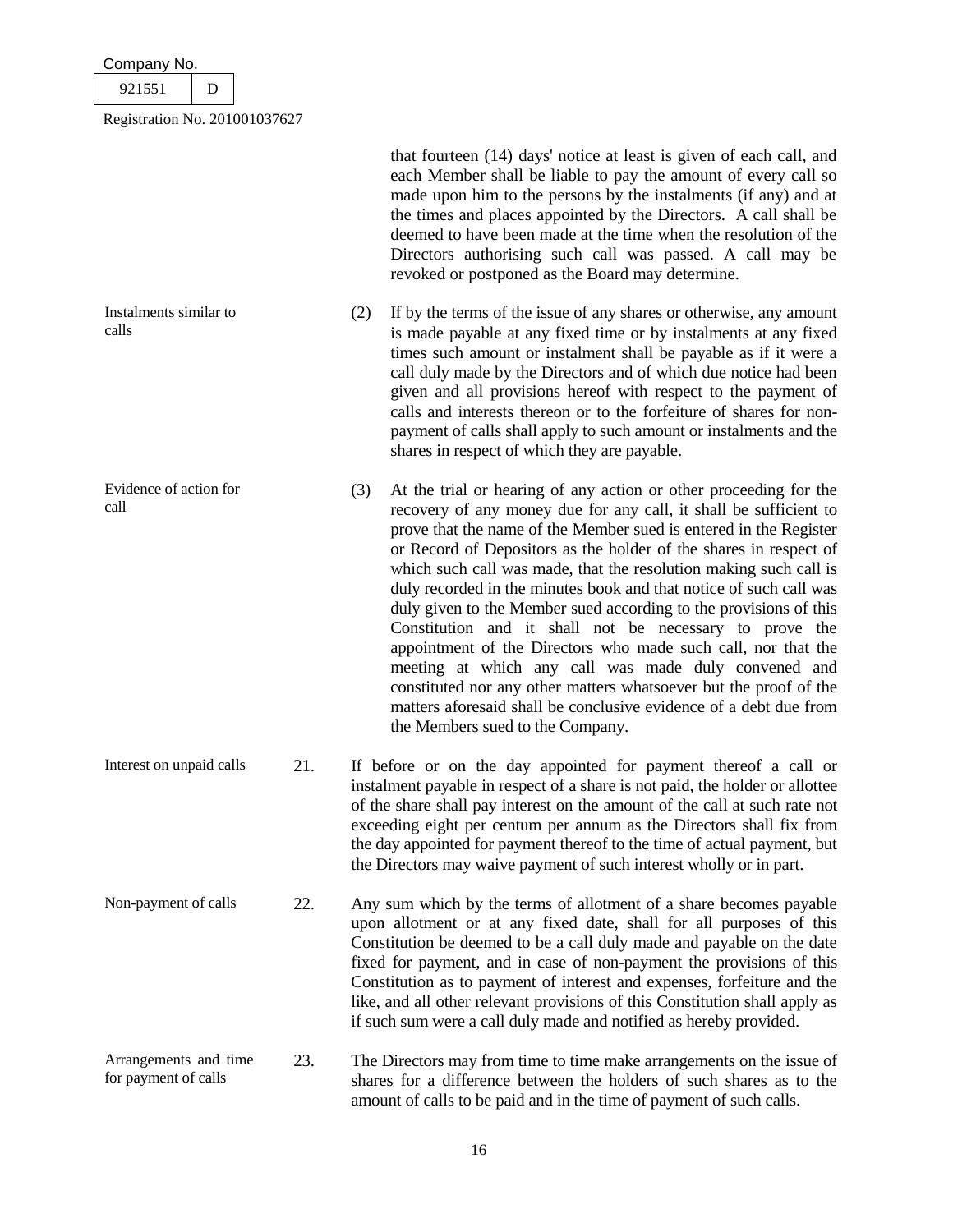921551 D

No right to exercise privilege or to receive

Company may give

dividend

notice

Registration No. 201001037627

Payment in advance of calls 24. (1) The Directors may, if they think fit, receive from any Member

willing to advance the same, all or any part of the moneys uncalled and unpaid upon any shares held by him, and upon all or any of the moneys so advanced may (until the same would, but for such advance, become payable) pay interest at such rate not exceeding eight per centum per annum, as may be agreed upon between the Directors and the Member paying such sum in advance. No such sum paid in advance of calls, whilst carrying interest, shall entitle the Member paying such sum to any portion of a dividend declared in respect of any period prior to the date upon which such sum would, but for such payment, become presently payable nor confer a right to participate in profits.

(2) No Member shall be entitled to receive any dividend (if any is payable to such Member) or otherwise to exercise his privileges or rights as a Member until he shall have paid all calls for the time due and payable on every share held by him together with all interests (if any) payable by him.

# **INFORMATION ON SHAREHOLDING**

- 25. (1) The Company may by notice in writing (but shall not be bound by this Clause) require any Member within such reasonable time as is specified in the notice:-
	- (a) to inform the Company whether he holds any voting shares in the Company as nominee or beneficial owner or as trustee; and
	- (b) if he holds them as nominee or trustee, to indicate so far as he can the persons for whom he holds them by name and by other particulars sufficient to enable those persons to be identified and the nature of their interest.
	- (2) Where the Company is informed in pursuance of a notice given to any person under sub-Clause (1) hereof or under this sub-Clause that any other person has an interest in any of the voting shares in the Company, the Company may by notice in writing require that other person within such reasonable time as is specified in the notice:-
		- (a) to inform it whether he holds that interest as beneficial owner or as trustee; and
		- (b) if he holds it as trustee, to indicate so far as he can the persons for whom he holds it by name and by other particulars sufficient to enable them to be identified and the nature of their interest.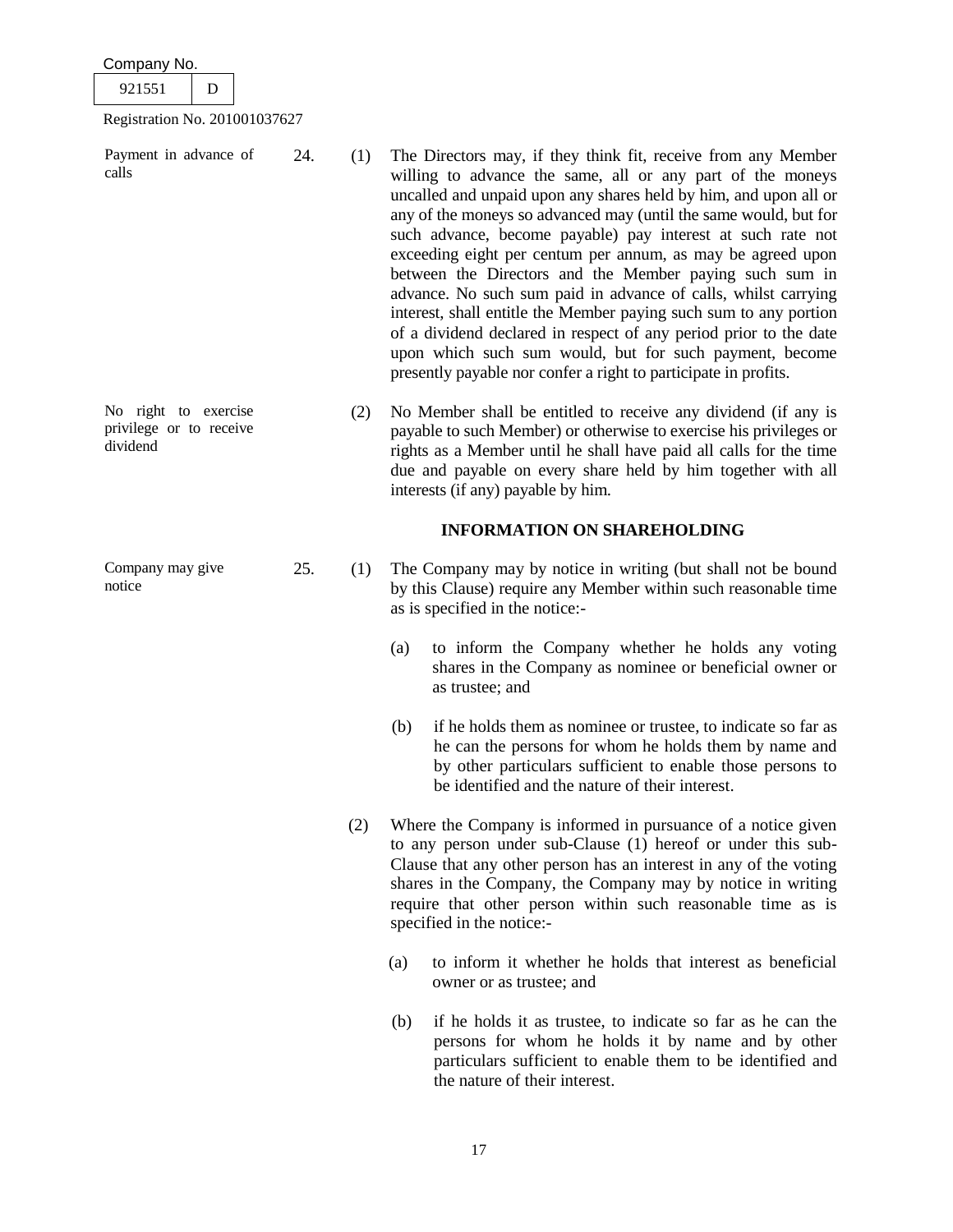921551 D

Registration No. 201001037627

Member to inform Company

(3) The Company may by notice in writing require a Member to inform it, within such reasonable time as is specified in the notice, whether any of the voting rights carried by any voting shares in the Company held by him are the subject of an agreement or arrangement under which another person is entitled to control his exercise of those rights and, if so, to give particulars of the agreement or arrangement and the parties to it.

# **TRANSFER OF SECURITIES**

- Transfer 26. The transfers of any Deposited Securities or class of Deposited Securities in the Company shall be by way of book entry by Bursa Depository in accordance with the Rules and notwithstanding Sections 105, 106 or 110 of the Act, but subject to Section 148(2) of the Act and any exemptions that may be made from compliance with Section 148(1) of the Act, the Company shall be precluded from registering and effecting any transfer of the Deposited Securities. No shares shall in any circumstances be transferred to any infant, bankrupt or person of unsound mind.
- Refusal to register transfers 27. Bursa Depository may refuse to register any transfer of Deposited Securities if it does not comply with the Central Depositories Act or the Rules.
- Closing of Register 28. The Register and/or Record of Depositors may be closed at such times and for such period as the Directors may from time to time determine provided that it shall not be closed for more than thirty (30) days in aggregate in any calendar year. Any notice of intention to close the Register and/or Record of Depositors and the reason therefor shall be given to the Stock Exchange, such closure of the Register and/or Record of Depositors shall be at least ten (10) Market Days after the date of notification to the Stock Exchange (or such other notice period as shall be prescribed by the Stock Exchange). The said notice shall state the books closing date and purpose or purposes for the books closing. In relation to the books closing, the Company shall give written notice to Bursa Depository to issue the appropriate Record of Depositors in accordance with the Central Depositories Act and the Rules within such time as is required by Bursa Depository to enable Bursa Depository to issue the relevant Record of Depositors.
- Fee relating to title to **Securities** 29. There shall be paid to the Company in respect of the registration of any probate, letters of administration, certificate of marriage or death, power of attorney or other document relating to or affecting the title to any Securities, such fee as the Directors may from time to time require or prescribe.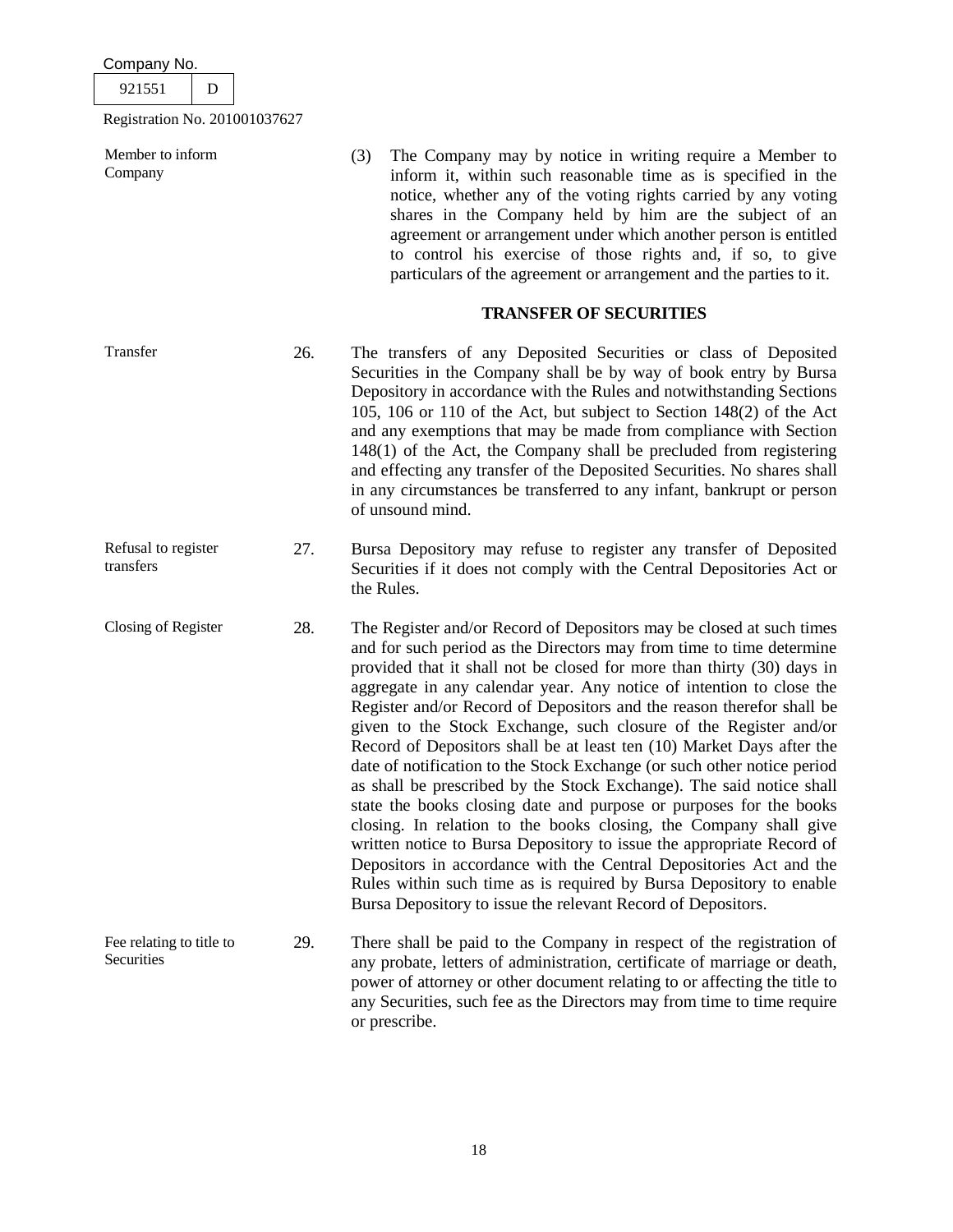| רי<br>۰Z |  |
|----------|--|
|          |  |

Registration No. 201001037627

Foreign Register 30. Where:-

# **TRANSMISSION OF SECURITIES FROM FOREIGN REGISTER**

(1) the Securities of the Company are listed on another stock

|                                            |     | (2)<br>the Company is exempted from compliance with Section 14 of<br>the Central Depositories Act or Section 29 of the Securities<br>Industry (Central Depositories) (Amendment) Act 1998, as the<br>case may be, under the Rules in respect of such Securities, the<br>Company shall, upon request of a Securities holder, permit a<br>transmission of Securities held by such Securities holder from<br>the register of holders maintained by the registrar of the<br>Company in the jurisdiction of the other stock exchange to the<br>register of holders maintained by the registrar of the Company in<br>Malaysia and vice versa provided that there shall be no change<br>in the ownership of such Securities                                                                                                                                                                                                                                                                                                                                                                                                                        |
|--------------------------------------------|-----|---------------------------------------------------------------------------------------------------------------------------------------------------------------------------------------------------------------------------------------------------------------------------------------------------------------------------------------------------------------------------------------------------------------------------------------------------------------------------------------------------------------------------------------------------------------------------------------------------------------------------------------------------------------------------------------------------------------------------------------------------------------------------------------------------------------------------------------------------------------------------------------------------------------------------------------------------------------------------------------------------------------------------------------------------------------------------------------------------------------------------------------------|
|                                            |     | <b>TRANSMISSION OF SECURITIES</b>                                                                                                                                                                                                                                                                                                                                                                                                                                                                                                                                                                                                                                                                                                                                                                                                                                                                                                                                                                                                                                                                                                           |
| Death of holder                            | 31. | In the case of the death of a holder of Deposited Securities in the<br>Company, one (1) of the executors or administrators of the deceased<br>shall subject to the executors' and administrators' compliance with all<br>the requirements of the Rules and having been recorded in the Record of<br>Depositors as the Depositor in lieu of the deceased holder, be the only<br>person recognised by the Company as having any title to his interest in<br>the Deposited Securities; but nothing herein contained shall release the<br>estate of a deceased holder of the Deposited Securities from any liability<br>in respect of any Deposited Securities which had been held by him.                                                                                                                                                                                                                                                                                                                                                                                                                                                      |
| Security of deceased or<br>bankrupt holder | 32. | Any person becoming entitled to Deposited Securities in consequence of<br>the death or bankruptcy of a holder of Deposited Securities may, upon<br>such evidence of title being produced as may from time to time be<br>required by Bursa Depository and the Rules and subject as hereinafter<br>provided and if permitted by the Rules, elect either to be registered<br>himself as holder of the Deposited Securities or to have some person<br>nominated by him registered as the transferee thereof, but Bursa<br>Depository shall, in either case, have the same right to decline or<br>suspend registration as they would have had in the case of a transfer of<br>the Deposited Securities by that holder of such Deposited Securities<br>before his death or bankruptcy. Before recognising any executor or<br>administrator, Bursa Depository may require him to take out grant of<br>probate or letters of administration as evidence. Subject to the Central<br>Depositories Act and the Rules, a transfer of the Deposited Securities<br>may be carried out by the person becoming so entitled in accordance<br>with the Rules. |

exchange; and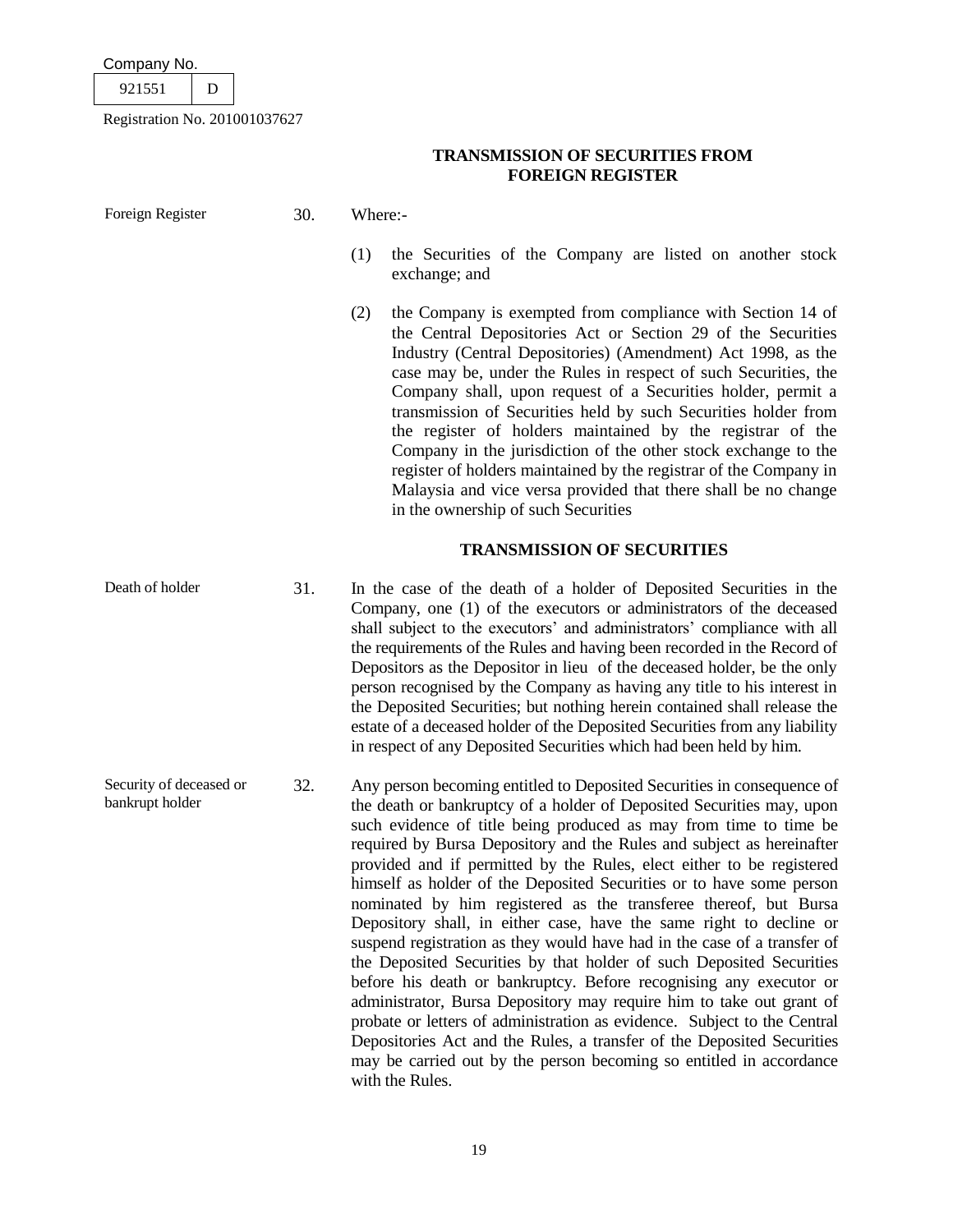| Company No.<br>921551<br>D                                                                  |     |                                                                                                                                                                                                                                                                                                                                                                                                                                                                                                                                                                                                                                                                                                                                                                                                                                                                                |
|---------------------------------------------------------------------------------------------|-----|--------------------------------------------------------------------------------------------------------------------------------------------------------------------------------------------------------------------------------------------------------------------------------------------------------------------------------------------------------------------------------------------------------------------------------------------------------------------------------------------------------------------------------------------------------------------------------------------------------------------------------------------------------------------------------------------------------------------------------------------------------------------------------------------------------------------------------------------------------------------------------|
| Registration No. 201001037627<br>Election of person<br>entitled to be registered<br>himself | 33. | If the person so becoming entitled as referred to in Clause 32 elects to<br>be registered himself, he shall deliver or send to the Company and<br>Bursa Depository a notice in writing signed by him stating that he so<br>elects. If he elects to have another person registered, he shall testify his<br>election by executing to that person a transfer (in such form as required<br>by the Rules) of the Deposited Securities. All the limitations, restrictions<br>and provisions of this Constitution relating to the rights to transfer and<br>the registration of transfers of Deposited Securities shall be applicable to<br>any such notice or transfer as aforesaid as if the death or bankruptcy of<br>the holder of the Deposited Securities had not occurred and the notice or<br>transfer were a transfer signed by that holder of the Deposited<br>Securities. |
| Person entitled to or<br>may receive dividend<br>etc.                                       | 34. | Where the holder of any Deposited Securities dies or becomes bankrupt,<br>his personal representatives or the assignee of the estate, as the case may<br>be, shall, subject to the said personal representative or assignee having<br>been recorded in the Record of Depositors as the Depositor in lieu of the<br>deceased or bankrupt holder, upon the production of such evidence as<br>may from time to time be properly required by the Directors in that<br>behalf, be entitled to receive and may give a discharge for all dividends<br>and other moneys or distributions payable in respect of the Deposited<br>Securities and to the same rights (whether in relation to meetings of the<br>Company or to voting or otherwise) as the holder would have been<br>entitled to if he had not died or become bankrupt.                                                    |
|                                                                                             |     | <b>FORFEITURE OF SHARES</b>                                                                                                                                                                                                                                                                                                                                                                                                                                                                                                                                                                                                                                                                                                                                                                                                                                                    |
| Notice to pay calls                                                                         | 35. | If any Member fails to pay the whole or any part of any call or<br>instalment of a call on the day appointed for the payment thereof the<br>Directors may at any time thereafter, during such time as the call or<br>instalment or any part thereof remains unpaid, serve a notice on him or<br>on the person entitled to the share by transmission requiring him to pay<br>such call or instalment, or such part thereof as shall then be unpaid,<br>together with interest thereon at such rate not exceeding eight per<br>centum per annum as the Directors shall from time to time determine<br>and any expenses that may have been incurred by the Company by<br>reason of such non-payment.                                                                                                                                                                              |
| Length of notice                                                                            | 36. | The notice shall specify the latest day and time (not earlier than the<br>expiration of seven (7) days from the date of the notice) on or before<br>which such call or instalment, or such part as aforesaid, and all interest<br>and expenses that have accrued by reason of such non-payment are to be<br>paid. It shall also name the place where payment is to be made and shall<br>state that in the event of non-payment at the time and day and at the<br>place appointed, the share in respect of which such call was made will<br>be liable to be forfeited.                                                                                                                                                                                                                                                                                                          |
| Failure to comply with<br>notice                                                            | 37. | If the requirements of any such notice as aforesaid are not complied<br>with, any share in respect of which such notice has been given may, at                                                                                                                                                                                                                                                                                                                                                                                                                                                                                                                                                                                                                                                                                                                                 |

any time thereafter, before the payment required by the notice has been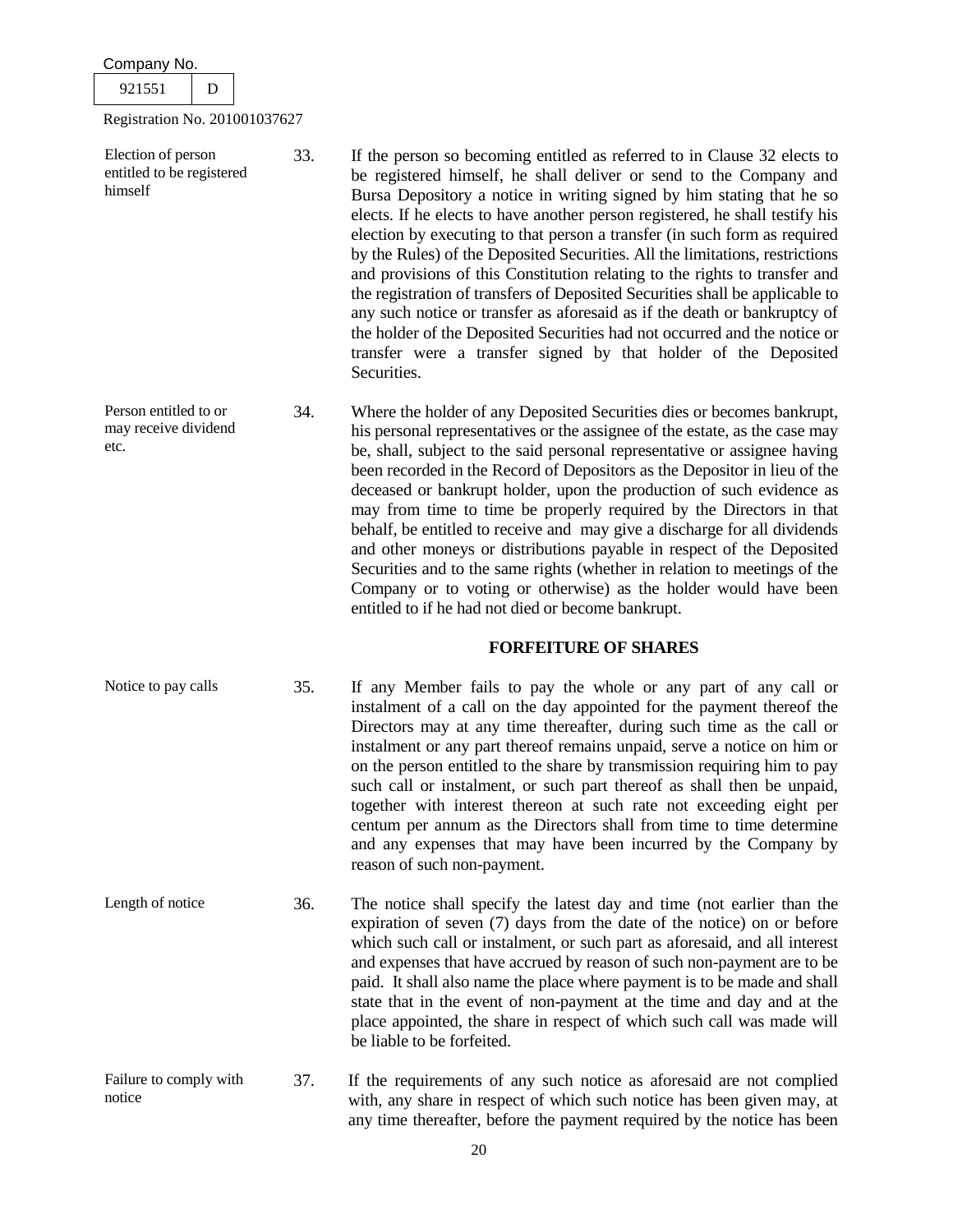| Company No.                                                      |     |                                                                                                                                                                                                                                                                                                                                                                                                                                                                                                                                                                                                                             |  |  |
|------------------------------------------------------------------|-----|-----------------------------------------------------------------------------------------------------------------------------------------------------------------------------------------------------------------------------------------------------------------------------------------------------------------------------------------------------------------------------------------------------------------------------------------------------------------------------------------------------------------------------------------------------------------------------------------------------------------------------|--|--|
| 921551<br>D                                                      |     |                                                                                                                                                                                                                                                                                                                                                                                                                                                                                                                                                                                                                             |  |  |
| Registration No. 201001037627                                    |     |                                                                                                                                                                                                                                                                                                                                                                                                                                                                                                                                                                                                                             |  |  |
|                                                                  |     | made, be forfeited by a resolution of the Directors to that effect. Such<br>forfeiture shall include all dividends and other distributions in respect of<br>the shares not actually paid before the forfeiture notwithstanding that<br>they shall have been declared. The Directors may accept the surrender<br>of any share liable to be forfeited hereunder.                                                                                                                                                                                                                                                              |  |  |
| Notice of forfeiture                                             | 38. | When any share has been forfeited in accordance with this Constitution,<br>notice of the forfeiture shall forthwith be given to Bursa Depository and<br>holder of the share or to the person entitled to the share by reason of<br>death or bankruptcy, as the case may be within fourteen (14) days of the<br>forfeiture. An entry of such notice having been given, and of the<br>forfeiture with the date thereof shall forthwith be made in the Register<br>opposite to the share.                                                                                                                                      |  |  |
| Cancellation of<br>forfeiture                                    | 39. | Notwithstanding any such forfeiture as aforesaid, the Directors may at<br>any time before the forfeited share has been otherwise disposed of,<br>cancel the forfeiture upon the terms of payment of all calls and interest<br>due upon the share to the date of payment and expenses incurred in<br>respect of the share and upon such further terms (if any) as they shall<br>see fit.                                                                                                                                                                                                                                     |  |  |
| Sale of forfeited share                                          | 40. | Every share which shall be forfeited shall thereupon become the<br>property of the Company, and may be subject to the Act, the Central<br>Depositories Act and the Rules either cancelled or sold or re-allotted or<br>otherwise disposed of, either to the person who was before such<br>forfeiture the holder thereof or entitled thereto or to any other person,<br>upon such terms and in such manner as the Directors shall think fit.                                                                                                                                                                                 |  |  |
| Liability to Company of<br>persons whose<br>shares are forfeited | 41. | A person whose shares have been forfeited shall cease to be a Member<br>in respect of the forfeited shares but shall notwithstanding, remain liable<br>to pay to the Company all moneys which, at the date of forfeiture, were<br>presently payable by him to the Company in respect of the shares,<br>together with interest thereon at such rate not exceeding eight per<br>centum per annum, as the Directors shall think fit, from the date of<br>forfeiture until payment but his liability shall cease if and when the<br>Company shall have received payment in full of all such moneys in<br>respect of the shares. |  |  |
| Results of forfeiture                                            | 42. | The forfeiture of a share shall involve the extinction at the time of<br>forfeiture of all interest in and claims and demands against the Company<br>in respect of the share and all other rights and liabilities incidental to the<br>share as between the Member whose share is forfeited and the Company<br>except only such of those rights and liabilities as are by this Constitution<br>expressly saved or as are by the statutes given or imposed in the case of<br>past Members.                                                                                                                                   |  |  |
| Evidence of forfeiture<br>by the Company                         | 43. | A statutory declaration in writing that the declarant is a Director or the<br>Secretary and that a share in the Company has been duly forfeited in<br>pursuance of this Constitution and stating the date upon which it was<br>forfeited shall be conclusive evidence of the facts therein stated as                                                                                                                                                                                                                                                                                                                        |  |  |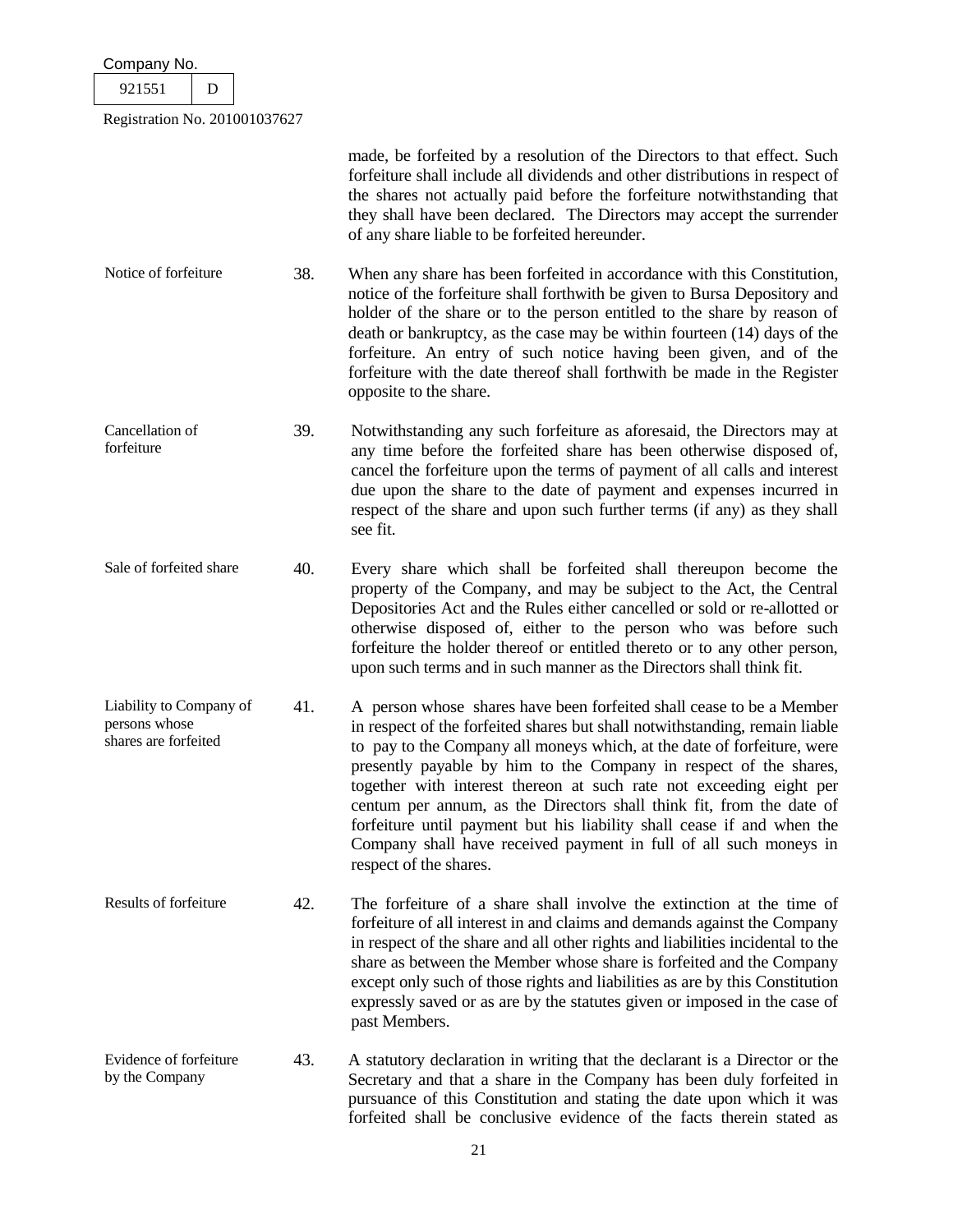| Company No.                   |  |  |  |  |
|-------------------------------|--|--|--|--|
| 921551                        |  |  |  |  |
| Registration No. 201001037627 |  |  |  |  |

against all persons claiming to be entitled to the share adversely to the forfeiture thereof. Such declaration, together with the receipt of the Company for the consideration (if any) given for the share on the sale or disposition thereof and a certificate of proprietorship of the share under the Seal delivered to the person to whom the same is sold or disposed of, shall constitute a good title to the share. Such person shall be registered as the holder of the share and shall be discharged from all calls made prior to such sale or disposition and shall not be bound to see to the application of the purchase money (if any) nor shall his title to the share be affected by any act, omission or irregularity relating to or connected with the proceedings in reference to the forfeiture, sale, re-allotment or disposal of the share.

Residual amounts after sale of forfeited shares 44. If any shares are forfeited and sold, any residue after the satisfaction of the unpaid calls and accrued interest and expenses, shall be paid to the person whose shares have been forfeited, or his executors, administrators or assignees or as he directs.

# **CONVERSION OF SHARES INTO STOCK**

- Conversion of shares into stock and reconversion 45. The Company may by ordinary resolution convert any paid-up shares into stock, and reconvert any stock into paid-up shares of any number. In the event of such conversion, all provisions of this Constitution as are applicable to paid-up shares shall apply to stock and in all such provisions, the word "share" shall include "stock" and the word "shareholder" and "Member" shall include "stockholder".
- Holders of stock may transfer their interests 46. The holders of stock may transfer the same, or any part thereof, in the same manner, and subject to the same regulations, as and subject to which the shares from which the stock arose might previously to conversion have been transferred, or as near thereto as circumstances admit; but the Directors may from time to time fix the minimum amount of stock transferable, and restrict or forbid the transfer of fractions of that minimum.
- Holders of stock have the same rights 47. The holders of stock shall, according to the amount of stock held by them, have the same rights, privileges and advantages as regards dividends, voting at meetings of the Company and other matters as if they held the shares from which the stock arose, but no such privilege or advantage (except participation in the dividends and profits of the Company and in the assets on a winding-up) shall be conferred by an amount of the stock which would not, if existing in shares, have conferred such privilege or advantage.

# **ALTERATION OF CAPITAL**

Power to increase capital 48. The Company in general meeting may from time to time by ordinary resolution, whether all the shares for the time being issued shall have been fully called up or not, increase its share capital by the creation and issue of new shares, such aggregate increase to be of such amount as the Company by the resolution authorising such increase directs.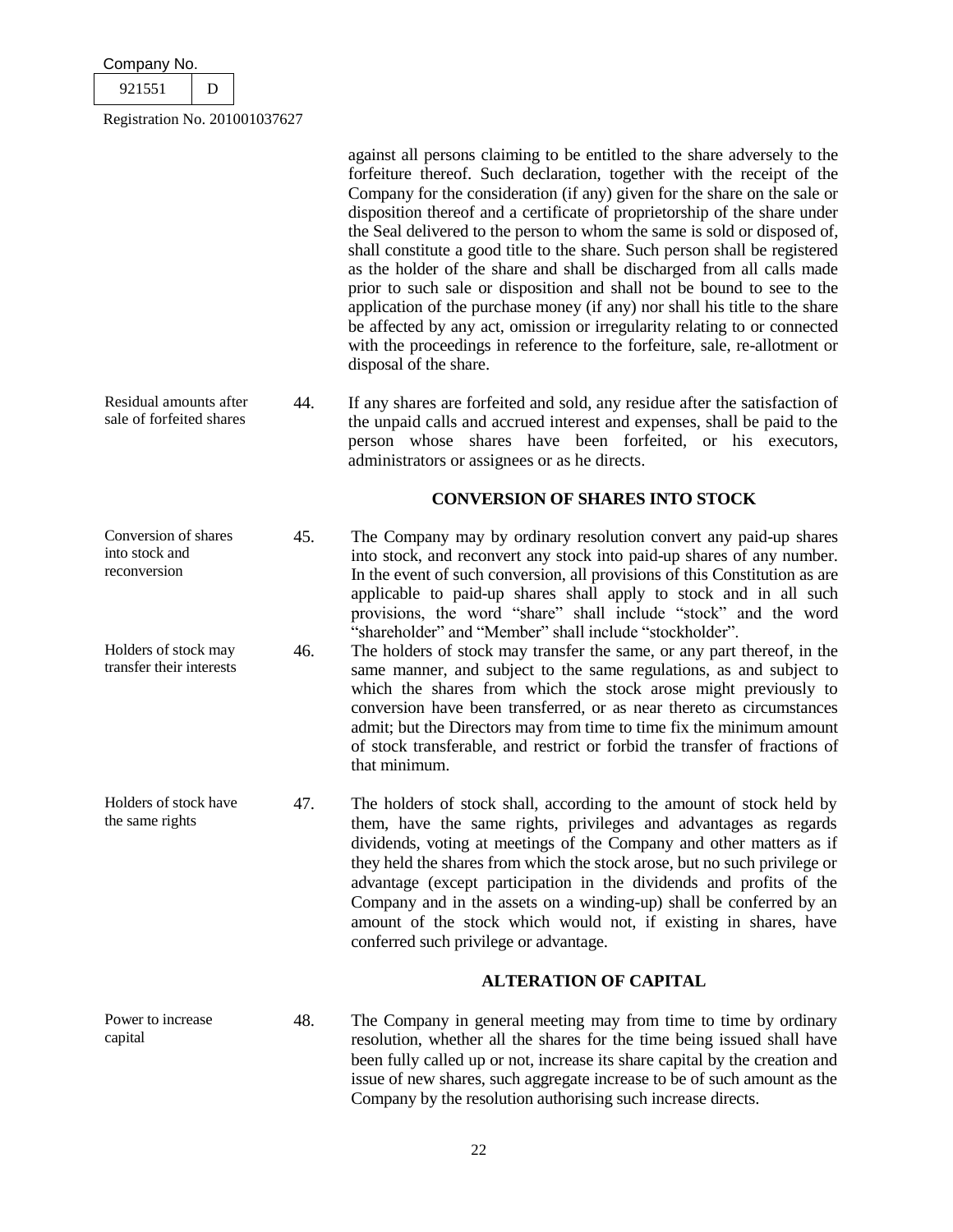| Company No. |
|-------------|
|-------------|

Shares to be offered to Members before issue

Maximum number of shares to be issued

Compliance with the

Act

49. (1) Subject to the Listing Requirements and any direction to the contrary that may be given by the Company in general meeting, all new shares or other convertible Securities shall, before they are issued, be offered to such persons as at the date of offer are entitled to receive notices from the Company of general meetings in proportion as nearly as the circumstances admit, to the amount of the existing shares or convertible Securities to which they are stated in the Record of Depositors as being entitled to. Such offer shall be made by notice specifying the number of shares or convertible Securities offered and limiting a time within which the offer, if not accepted, will be deemed to be declined, and after the expiration of such time or on the receipt of an intimation from the person to whom the offer is made that he declines to accept the shares or convertible Securities offered, the Directors may, subject to this Constitution, dispose of the same in such manner as they think most beneficial to the Company. The Directors may likewise also dispose of any new shares or convertible Securities which (by reason of the ratio which the new shares or convertible Securities bear to shares or convertible Securities held by persons entitled to an offer of new shares or convertible Securities) cannot, in the opinion of the Directors, be conveniently offered under this Clause.

- (2) Subject to the Listing Requirements and notwithstanding the existence of a resolution pursuant to Section 75 of the Act, the Company shall not issue any shares or convertible Securities if the total number of those shares or convertible Securities, when aggregated with the total number of any such shares or convertible Securities issued during the preceding twelve (12) months, exceeds ten percent (10%) of the total issued and paid-up capital of the Company, except where the shares or convertible Securities are issued with the prior approval of the Members in general meeting of the precise terms and conditions of the issue. Provided that in working out the number of shares or convertible Securities that may be issued by the Company, if the Security is a convertible Security, each such Security is counted as the maximum number of shares into which it can be converted or exercised. Provided further that except in the case of an issue of Securities on a pro rata basis to Members, no shares or other convertible Securities shall be issued to a Director, Major Shareholder or person connected with any Director or Major Shareholder unless the Members in general meeting have approved of the specific allotment to be made to such aforesaid person, such approval to be obtained in accordance with the Listing Requirements.
- 50. The Company shall duly observe and comply with the provisions of the Act, the Central Depositories Act, the Rules and the Listing Requirements from time to time prescribed by the Stock Exchange as applicable to any allotment of its shares.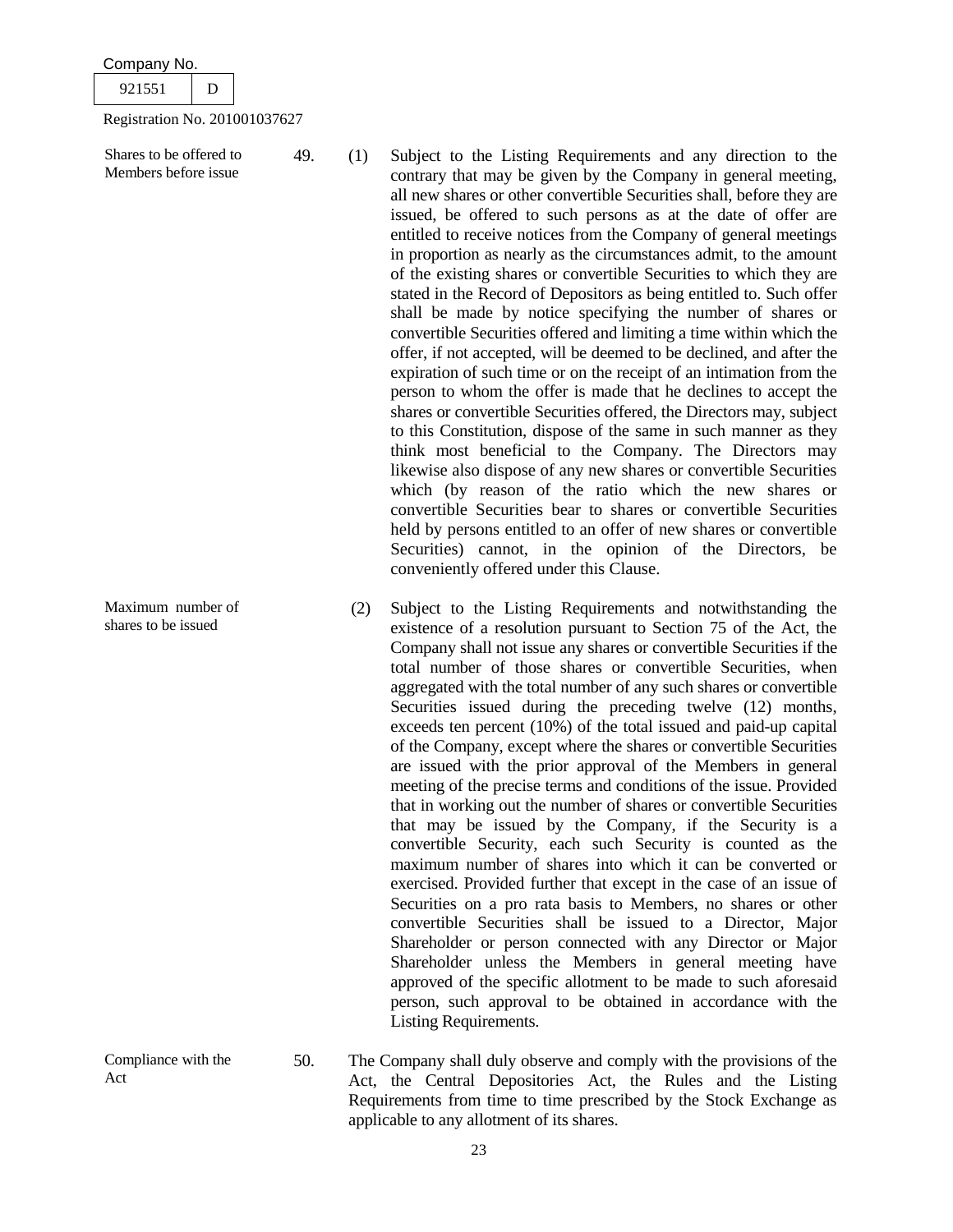| 921551                                           | D |     |                                                                                                                                                                                                                                                                                                                                                                                                                                                                                                                                                                                                                                                                                                                       |
|--------------------------------------------------|---|-----|-----------------------------------------------------------------------------------------------------------------------------------------------------------------------------------------------------------------------------------------------------------------------------------------------------------------------------------------------------------------------------------------------------------------------------------------------------------------------------------------------------------------------------------------------------------------------------------------------------------------------------------------------------------------------------------------------------------------------|
| Registration No. 201001037627                    |   |     |                                                                                                                                                                                                                                                                                                                                                                                                                                                                                                                                                                                                                                                                                                                       |
|                                                  |   |     |                                                                                                                                                                                                                                                                                                                                                                                                                                                                                                                                                                                                                                                                                                                       |
| Rights and liabilities<br>attached to new shares |   | 51. | Except so far as otherwise provided by the conditions of issue or by this<br>Constitution, any capital raised by the creation of new shares shall be<br>considered as part of the original ordinary share capital of the Company<br>and shall be subject to the same provisions herein contained with<br>reference to the payment of calls or instalments, lien, transfer,<br>transmission, forfeiture and otherwise as the original share capital.                                                                                                                                                                                                                                                                   |
|                                                  |   | 52. | The Company may by special resolution:-                                                                                                                                                                                                                                                                                                                                                                                                                                                                                                                                                                                                                                                                               |
| Power to consolidate<br>shares                   |   |     | Consolidate and divide all or any of its share capital, the<br>(a)<br>proportion between the amount paid and the amount, if any,<br>unpaid on each subdivided share shall be the same as it was in the<br>case of the share from which the subdivided share is derived;                                                                                                                                                                                                                                                                                                                                                                                                                                               |
| Power to cancel shares                           |   |     | Cancel any shares which at the date of the passing of the<br>(b)<br>resolution have not been taken, or agreed to be taken by any<br>person or which have been forfeited and diminish the amount of<br>its capital by the amount of shares so cancelled;                                                                                                                                                                                                                                                                                                                                                                                                                                                               |
| Power to subdivide<br>shares                     |   |     | Subdivide shares, or any of them, whatever is in the subdivision,<br>(c)<br>the proportion between the amount paid and the amount, if any,<br>unpaid on each subdivided share shall be the same as it was in the<br>case of the share from which the subdivided share is derived, and<br>so that the resolution whereby any share is subdivided may<br>determine that, as between the holders of the shares resulting from<br>such subdivision, one or more of the shares may have any such<br>preferred or other special rights over, or may have such deferred<br>rights, or be subject to any such restrictions as compared with the<br>others as the Company has power to attach to unissued or new<br>shares; or |
|                                                  |   |     | subject to the Act, convert any class of shares into any other<br>(d)<br>class of shares.                                                                                                                                                                                                                                                                                                                                                                                                                                                                                                                                                                                                                             |
| Power to reduce capital                          |   | 53. | Subject to the Act, the Company may by special resolution reduce its<br>share capital, in any manner and with, and subject to, any incident<br>authorised, and consent required by law and/or confirmation by the<br>Court.                                                                                                                                                                                                                                                                                                                                                                                                                                                                                           |
|                                                  |   |     | <b>BORROWING POWERS</b>                                                                                                                                                                                                                                                                                                                                                                                                                                                                                                                                                                                                                                                                                               |
| Borrowing powers of<br>Directors                 |   | 54. | The Directors, in the exercise of the powers of the Company, may<br>from time to time at their discretion raise or borrow for the purposes<br>of the Company such sums of money as they think proper.                                                                                                                                                                                                                                                                                                                                                                                                                                                                                                                 |
| What security may be<br>given                    |   | 55. | The Directors may also, in the exercise of the powers of the Company<br>mortgage or charge its undertaking, property and uncalled capital, or<br>any part thereof, and to issue debentures and other Securities whether<br>outright or as security for any debt, liability or obligation of the                                                                                                                                                                                                                                                                                                                                                                                                                       |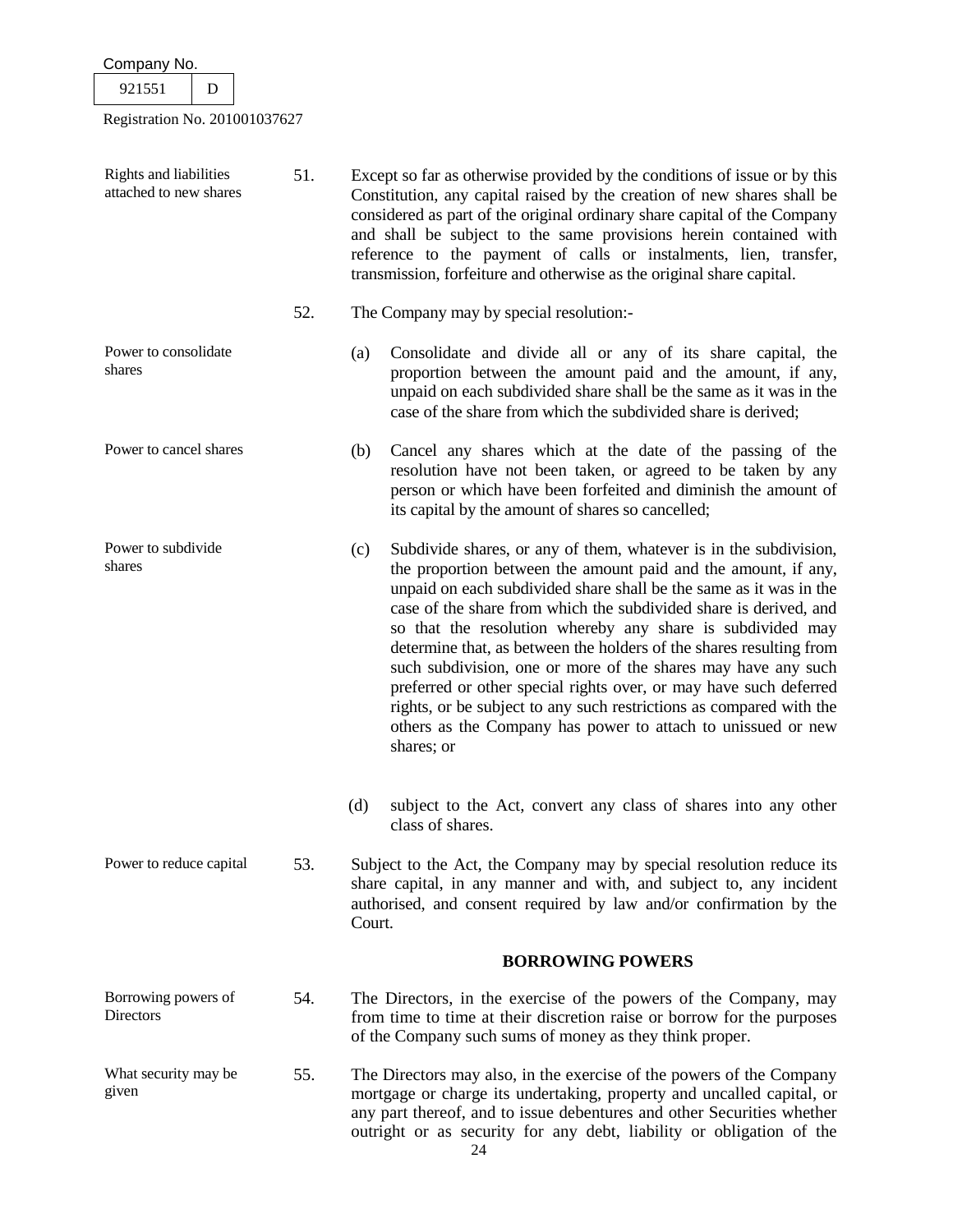| Company No.                                      |     |                                                                                                                                                                                                                                                                                                                                                                                                                                                                                                                                                                                                                                                                                                                                                                  |
|--------------------------------------------------|-----|------------------------------------------------------------------------------------------------------------------------------------------------------------------------------------------------------------------------------------------------------------------------------------------------------------------------------------------------------------------------------------------------------------------------------------------------------------------------------------------------------------------------------------------------------------------------------------------------------------------------------------------------------------------------------------------------------------------------------------------------------------------|
| 921551<br>D                                      |     |                                                                                                                                                                                                                                                                                                                                                                                                                                                                                                                                                                                                                                                                                                                                                                  |
| Registration No. 201001037627                    |     |                                                                                                                                                                                                                                                                                                                                                                                                                                                                                                                                                                                                                                                                                                                                                                  |
|                                                  |     | Company or of any third party as permitted under the Act and the<br>Listing Requirements.                                                                                                                                                                                                                                                                                                                                                                                                                                                                                                                                                                                                                                                                        |
| Debenture may be<br>assignable                   | 56. | Debentures, debenture stock or other Securities may be made<br>assignable free from any equities between the Company and the person<br>to whom the same may be issued.                                                                                                                                                                                                                                                                                                                                                                                                                                                                                                                                                                                           |
| Conditions of issue                              | 57. | Any debentures, debenture stock, bonds or other Securities may be<br>issued at a discount, premium or otherwise, and with any special<br>privileges as to redemption, surrender, drawings, allotment of shares,<br>attending and voting at general meetings of the Company, appointment<br>of Directors and otherwise.                                                                                                                                                                                                                                                                                                                                                                                                                                           |
| Register to be kept                              | 58. | The Directors shall cause a proper register to be kept in accordance<br>with the provisions of the Act, of all mortgages and charges especially<br>those affecting the property of the Company.                                                                                                                                                                                                                                                                                                                                                                                                                                                                                                                                                                  |
| Cost of inspection                               | 59. | The sum payable for each inspection of the register of charges shall be<br>as provided in the Act.                                                                                                                                                                                                                                                                                                                                                                                                                                                                                                                                                                                                                                                               |
|                                                  |     | <b>GENERAL MEETINGS</b>                                                                                                                                                                                                                                                                                                                                                                                                                                                                                                                                                                                                                                                                                                                                          |
| General meetings                                 | 60. | A general meeting shall be held once in every year within six (6)<br>months of the Company's financial year end at such time and place as<br>may be determined by the Directors but so that not more than fifteen<br>(15) months shall be allowed to elapse between any two (2) annual<br>general meetings. The main venue of all meetings of members and<br>annual general meetings shall be within Malaysia at such time and<br>place as the Board shall determine. The chairperson shall be present at<br>that main venue of the meeting. The meeting of Members may be held<br>at more than (1) one venue using any technology or method that<br>enables the Members to participate and to exercise the Members'<br>rights to speak and vote at the meeting. |
| Extraordinary general<br>meeting                 | 61. | The abovementioned general meetings shall be called annual general<br>meetings. All other general meetings other than the annual general<br>meeting shall be called extraordinary general meetings.                                                                                                                                                                                                                                                                                                                                                                                                                                                                                                                                                              |
| Convening of<br>extraordinary general<br>meeting | 62. | The Directors may, whenever they think fit convene an extraordinary<br>general meeting. Extraordinary general meetings shall also be<br>convened on any requisition made in accordance with the provisions of<br>the Act, or if the Company makes a default convening a meeting in<br>compliance with a requisition received pursuant to Section 311 of the<br>Act a meeting may be convened by such requisitionists in the manner<br>provided in Section 311 and 313 of the Act. Any meeting convened by<br>requisitionists shall be convened in the same manner, as nearly as<br>possible, so that in which meetings are to be convened by the<br>Directors. General meetings may also be called as provided in Section<br>310 of the Act.                     |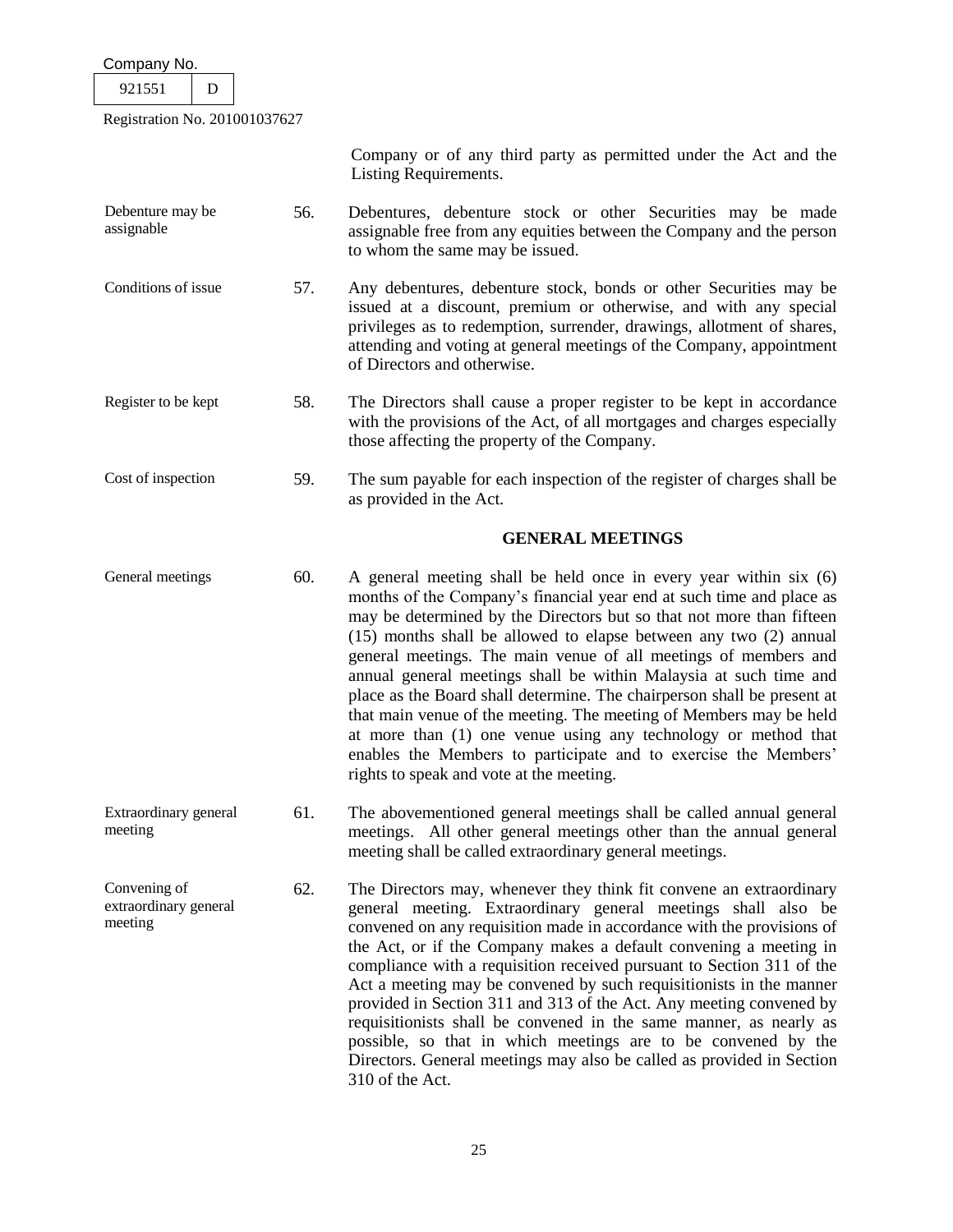meeting and

| 55.<br>- |  |
|----------|--|
|          |  |

Registration No. 201001037627

# **NOTICE OF GENERAL MEETINGS**

- Notice of general advertisement of notice 63. Subject to the provisions of the Act, the notices convening meetings shall be given to all Members (other than those who under the provisions of this Constitution or the terms of issue of the shares held by them are not entitled to receive notices of general meetings of the Company), the Directors, the auditors for the time being of the Company and the share registrar, at least fourteen (14) days before the meeting or at least twenty-one (21) days before the meeting where any special resolution is proposed or where it is an annual general meeting. At least fourteen (14) days' notice or twenty-one (21) days' notice in the case where any special resolution is proposed or where it is the annual general meeting, of every such meeting shall be given by advertisement in at least one (1) nationally circulated Bahasa Malaysia or English daily newspaper and in writing to the Stock Exchange and each stock exchange on which the Company is listed. Provided that the accidental omission to give notice to or the non-receipt of a notice by, any person entitled thereto shall not invalidate the proceedings at any general meeting.
- Content of notice 64. (1) Every notice calling a general meeting shall specify the place and the day and hour of the meeting and there shall appear with reasonable prominence in every such notice a statement that a Member entitled to attend and vote at the meeting is entitled to appoint a proxy or proxies to attend and vote instead of him.
	- (2) In the case of an annual general meeting, the notice shall also specify the meeting as such.
	- (3) In the case of any general meeting at which business other than ordinary business is to be transacted, the notice shall specify the general nature of such special business and shall be accompanied by a statement regarding the effect of any proposed resolution in respect of such business and if any resolution is to be proposed as a special resolution, the notice shall contain a statement to that effect and shall be accompanied by a statement regarding the effect of the proposed resolution.
- Meeting called at short notice 65. A general meeting shall, notwithstanding that it is called by a shorter notice than is required under the Act, be deemed to be duly called if it is so agreed:-
	- (1) in the case of an annual general meeting, by all the Members entitled to attend and vote thereat; or
	- (2) in the case of an extraordinary general meeting, by a majority in number of the Members having a right to attend and vote thereat, being a majority which together holds not less than ninety-five percent (95%) of the total number of shares giving a right to attend and vote.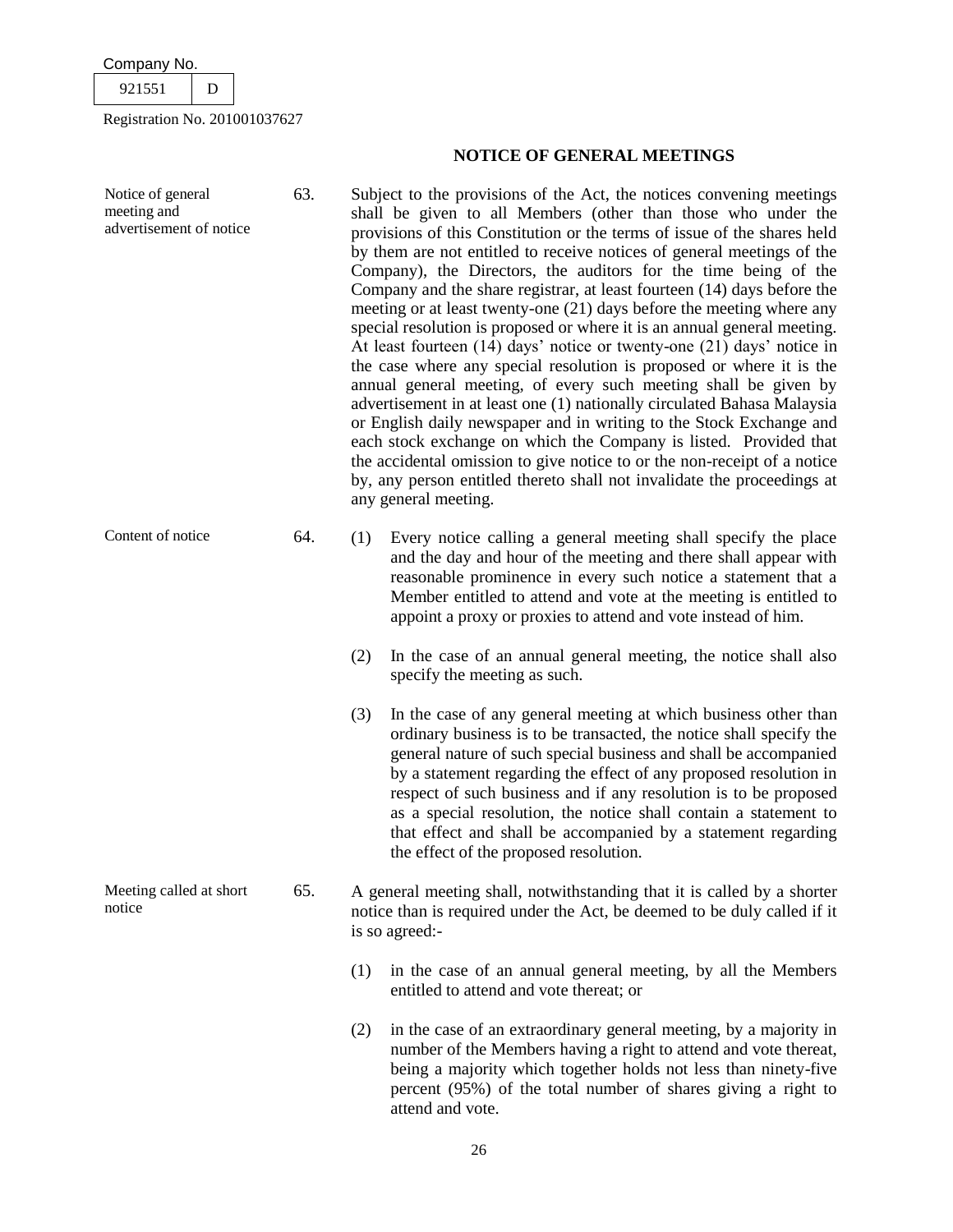| Company No. |  |
|-------------|--|
|             |  |

| л.<br>╯<br>---<br>- |  |
|---------------------|--|
|                     |  |

٦

| Record of Depositors                                                     | 66. | (1)   | The Company shall request Bursa Depository in accordance with<br>the Rules, to issue the Record of Depositors to whom notices of<br>general meetings shall be given by the Company.                                                                                                                                                                                                                                                                                                                                                                                                                                              |
|--------------------------------------------------------------------------|-----|-------|----------------------------------------------------------------------------------------------------------------------------------------------------------------------------------------------------------------------------------------------------------------------------------------------------------------------------------------------------------------------------------------------------------------------------------------------------------------------------------------------------------------------------------------------------------------------------------------------------------------------------------|
| Company to request for<br><b>General Meeting</b><br>Record of Depositors |     | (2)   | The Company shall also request Bursa Depository in accordance<br>with the Rules, to issue the Record of Depositors as at the latest<br>date which is reasonably practicable which shall in any event be<br>not less than three (3) Market Days before the general meeting<br>(hereinafter referred to as the "General Meeting Record of<br>Depositors"). The General Meeting Record of Depositors shall<br>be the final record of all Depositors who shall be deemed to be<br>the registered holders of ordinary shares of the Company eligible<br>to be present and vote at such meeting.                                       |
|                                                                          |     | (3)   | Subject to the Securities Industries (Central Depositories)<br>(Foreign Ownership) Regulations 1996 (where applicable), a<br>Depositor shall not be regarded as a Member entitled to attend<br>any general meeting and to speak and vote thereat unless his<br>name appears in the General Meeting Record of Depositors.                                                                                                                                                                                                                                                                                                         |
|                                                                          |     |       | PROCEEDINGS AT GENERAL MEETINGS                                                                                                                                                                                                                                                                                                                                                                                                                                                                                                                                                                                                  |
| Annual General meeting                                                   | 67. |       | The Company shall hold an annual general meeting every year in<br>addition to any other meetings held during that period, to transact the<br>following business:-                                                                                                                                                                                                                                                                                                                                                                                                                                                                |
|                                                                          |     | (i)   | The laying of audited financial statements and the reports of the<br>Directors and auditors;                                                                                                                                                                                                                                                                                                                                                                                                                                                                                                                                     |
|                                                                          |     | (ii)  | The election of Directors in place of those retiring;                                                                                                                                                                                                                                                                                                                                                                                                                                                                                                                                                                            |
|                                                                          |     | (iii) | The appointment and the fixing of the fee of Directors; and                                                                                                                                                                                                                                                                                                                                                                                                                                                                                                                                                                      |
|                                                                          |     | (iv)  | Any resolution or other business of which notice is given in<br>accordance with the Act or this Constitution.                                                                                                                                                                                                                                                                                                                                                                                                                                                                                                                    |
| Quorum of general<br>meeting                                             | 68. |       | No business shall be transacted at any general meeting unless a<br>quorum is present at the time when the meeting proceeds to business.<br>For all purposes, two (2) Members present in person or by proxy, or in<br>the case of corporations which are Members, present by their<br>representatives appointed pursuant to the provision of this Constitution<br>and entitled to vote shall be a quorum. Notwithstanding the foregoing,<br>a Depositor shall not be regarded as a Member entitled to attend any<br>meeting and to speak and vote thereat unless his name appears in the<br>General Meeting Record of Depositors. |
| If quorum not present                                                    | 69. |       | If within half an hour from the time appointed for the meeting a                                                                                                                                                                                                                                                                                                                                                                                                                                                                                                                                                                 |

# **BURSA DEPOSITORY / RECORD OF DEPOSITORS**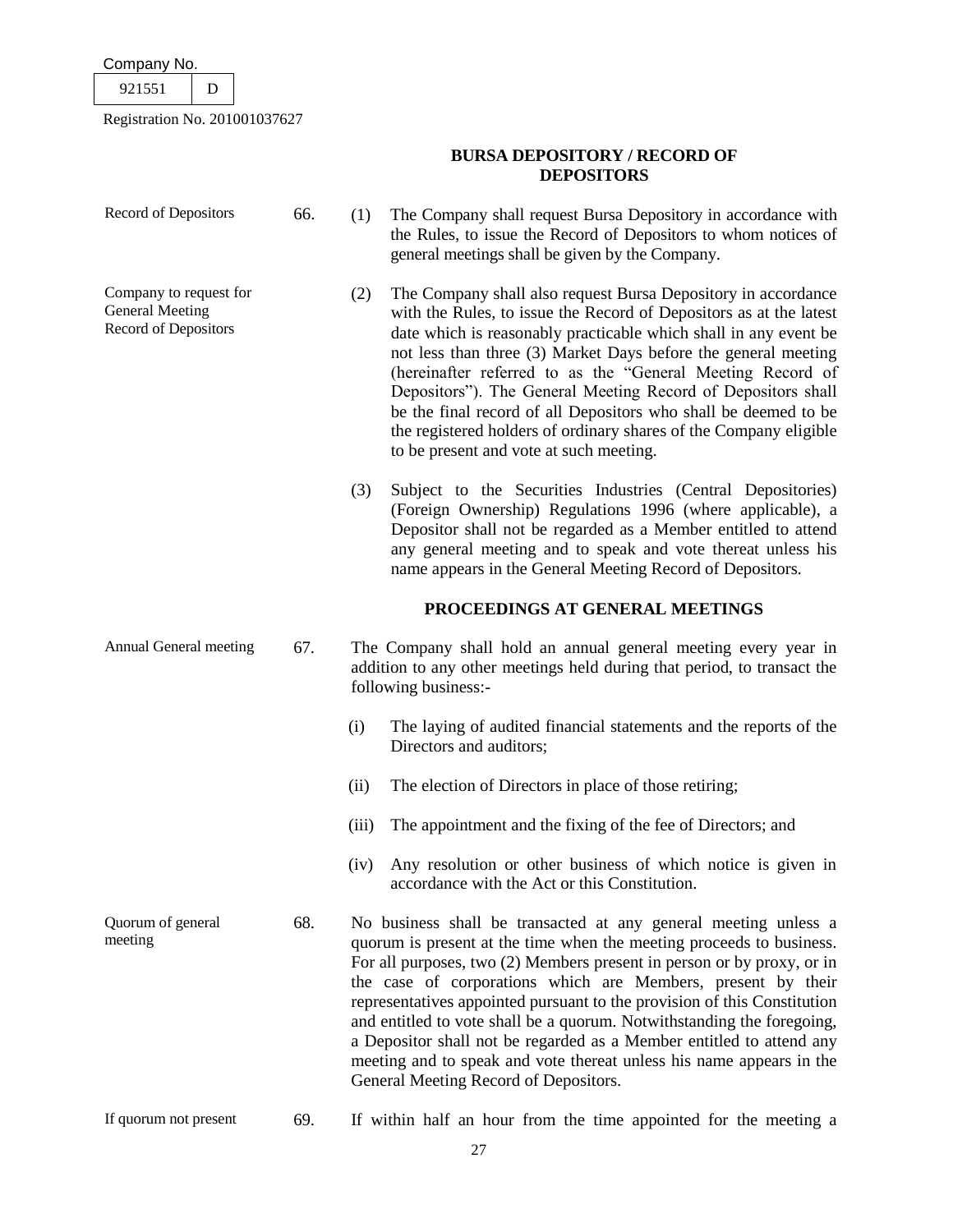| Company No.                       |     |                                                                                                                                                                                                                                                                                                                                                                                                                                                                                                                                                                                                                                                                                                                                                                                                                                                                                                                |
|-----------------------------------|-----|----------------------------------------------------------------------------------------------------------------------------------------------------------------------------------------------------------------------------------------------------------------------------------------------------------------------------------------------------------------------------------------------------------------------------------------------------------------------------------------------------------------------------------------------------------------------------------------------------------------------------------------------------------------------------------------------------------------------------------------------------------------------------------------------------------------------------------------------------------------------------------------------------------------|
| 921551<br>D                       |     |                                                                                                                                                                                                                                                                                                                                                                                                                                                                                                                                                                                                                                                                                                                                                                                                                                                                                                                |
| Registration No. 201001037627     |     |                                                                                                                                                                                                                                                                                                                                                                                                                                                                                                                                                                                                                                                                                                                                                                                                                                                                                                                |
| meeting adjourned or<br>dissolved |     | quorum is not present, the meeting, if convened on the requisition of<br>Members, shall be dissolved. In any other case it shall stand adjourned<br>to the same day in the next week (or if that day is a public holiday,<br>then to the immediately following day which is not a public holiday)<br>at the same time and place, or to such other day and at such other time<br>and place as the Directors may determine, and if at such adjourned<br>meeting a quorum is not present within half an hour from the time<br>appointed for holding the adjourned meeting, the Members present<br>shall be a quorum and may transact the business for which the meeting<br>was called but no notice of any such adjournment as aforesaid shall be<br>required to be given to the Members. Notwithstanding the foregoing,<br>the Stock Exchange shall be advised of any adjournment and the<br>reason(s) therefor. |
| Chairman                          | 70. | The Chairman (if any) of the Board of Directors shall preside as<br>chairman at every general meeting, but if there is no such chairman or<br>if he is not present within fifteen $(15)$ minutes after the time appointed<br>for holding the meeting, any Director shall preside as chairman, but if<br>no Director is present or if there is no Director chosen who shall be<br>willing to act, then the Members present in person or by proxy and<br>entitled to vote shall choose one of their own Members to act as<br>chairman of the meeting.                                                                                                                                                                                                                                                                                                                                                            |
| Notice of adjournment             | 71. | The chairman of the meeting may, with the consent of any meeting at<br>which a quorum is present and shall if so directed by the meeting,<br>adjourn any meeting from time to time and from place to place, but no<br>business shall be transacted at any adjourned meeting other than the<br>business left unfinished at the meeting from which the adjournment<br>took place. When a meeting is adjourned for thirty (30) days or more,<br>notice of the adjourned meeting shall be given in the same manner as<br>in the case of an original meeting. Save as aforesaid, it shall not be<br>necessary to give any notice of an adjournment or of the business to be<br>transacted at an adjourned meeting.                                                                                                                                                                                                  |
| How resolutions to be<br>decided  | 72. | At all general meetings a resolution put to the vote of the meeting<br>shall be decided on a show of hands, unless before or upon the<br>declaration of the result of the show of hands, a poll is demanded:-<br>by the chairman of the meeting; or<br>(a)<br>by at least three (3) Members present in person or by proxy; or<br>(b)<br>by any Member or Members present in person or by proxy and<br>(c)<br>representing not less than one-tenth $(1/10)$ of the total voting<br>rights of all the Members having the right to vote at the meeting;<br><b>or</b><br>by a Member or Members holding shares in the Company<br>(d)<br>conferring a right to vote at the meeting being shares on which<br>an aggregate sum has been paid-up equal to not less than one-<br>tenth $(1/10)$ of the total sum paid-up on all the shares conferring<br>that right.                                                    |

28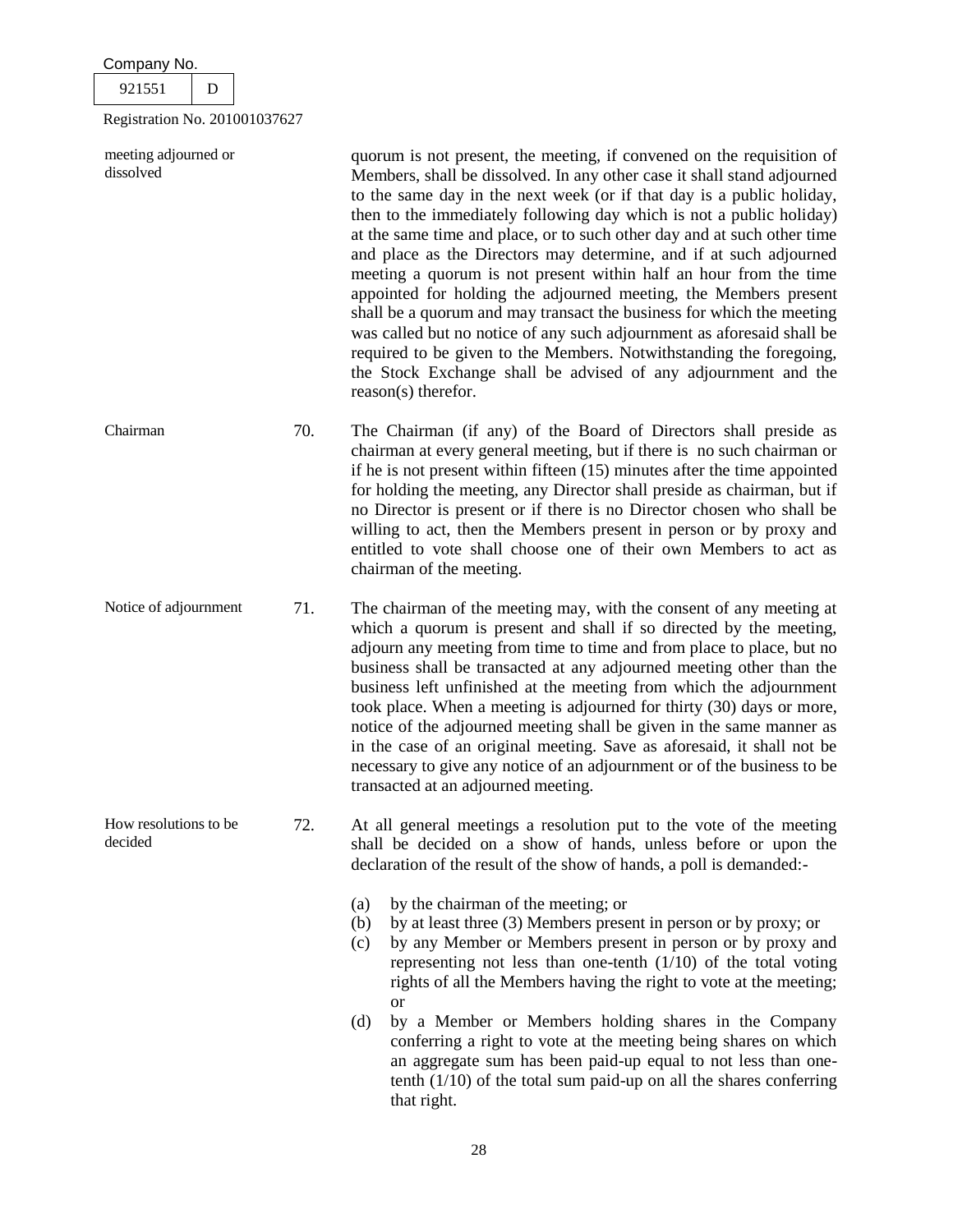| Company No.                                  |     |                                                                                                                                                                                                                                                                                                                                                                                                                                                                                                                                                                                                                                                                                                                                                                                 |  |  |
|----------------------------------------------|-----|---------------------------------------------------------------------------------------------------------------------------------------------------------------------------------------------------------------------------------------------------------------------------------------------------------------------------------------------------------------------------------------------------------------------------------------------------------------------------------------------------------------------------------------------------------------------------------------------------------------------------------------------------------------------------------------------------------------------------------------------------------------------------------|--|--|
| 921551<br>D                                  |     |                                                                                                                                                                                                                                                                                                                                                                                                                                                                                                                                                                                                                                                                                                                                                                                 |  |  |
| Registration No. 201001037627                |     |                                                                                                                                                                                                                                                                                                                                                                                                                                                                                                                                                                                                                                                                                                                                                                                 |  |  |
| Votes counted in error                       | 73. | If any votes shall have been counted which ought not to have been<br>counted, or might have been rejected, the error shall not vitiate the<br>result of the voting unless it is pointed out at the same meeting or at<br>any adjournment thereof, and unless in the opinion of the chairman of<br>the meeting, it shall be of sufficient importance to vitiate the result of<br>the voting.                                                                                                                                                                                                                                                                                                                                                                                     |  |  |
| Objections                                   | 74. | No objection shall be raised to the qualification of any voter except at<br>the meeting or adjourned meeting at which the vote objected to is<br>given or tendered, and every vote not disallowed at such meeting shall<br>be valid for all purposes. Any such objection made in due time shall<br>be referred to the chairman of the meeting, whose decision shall be<br>final and conclusive                                                                                                                                                                                                                                                                                                                                                                                  |  |  |
| Poll to be taken as<br>Chairman shall direct | 75. | If a poll is duly demanded in the manner aforesaid, it shall be taken at<br>such time and place and in such manner as the chairman shall direct,<br>and the result of the poll shall be deemed to be the resolution of the<br>meeting at which the poll was demanded. The poll may be carried out<br>either by using polling forms or by way of electronic polling at the<br>discretion of the chairman. The electronic polling shall be carried out<br>in such manner that the Board of Directors has approved prior to the<br>general meeting, where such procedures will ensure the integrity of<br>the vote. Any vote cast by way of electronic polling shall be deemed<br>to constitute a vote by the Members (or their proxies) for all purposes<br>of this Constitution. |  |  |
| Result of voting                             | 76. | A demand for a poll may be withdrawn and notice must be given of a<br>poll not taken immediately. Unless a poll be so demanded (and the<br>demand be not withdrawn), a declaration by the chairman that a<br>resolution has on the show of hands been carried, or carried<br>unanimously, or by a particular majority, or lost and an entry to that<br>effect in the minutes book shall be conclusive evidence of the fact<br>without proof of the number or proportion of the votes recorded in<br>favour of or against such resolution.                                                                                                                                                                                                                                       |  |  |
| No poll in certain cases                     | 77. | No poll shall be demanded on the election of a chairman of a meeting,<br>or on any question of adjournment.                                                                                                                                                                                                                                                                                                                                                                                                                                                                                                                                                                                                                                                                     |  |  |
| Casting vote                                 | 78. | In the case of an equality of votes, whether on a show of hands or on a<br>poll, the chairman of the meeting shall be entitled to a second or<br>casting vote.                                                                                                                                                                                                                                                                                                                                                                                                                                                                                                                                                                                                                  |  |  |
| Poll and continuance of<br>meeting           | 79. | The demand for a poll shall not prevent the continuance of a meeting<br>for the transaction of any business, other than the question on which a<br>poll has been demanded.                                                                                                                                                                                                                                                                                                                                                                                                                                                                                                                                                                                                      |  |  |
|                                              |     | <b>VOTES OF MEMBERS</b>                                                                                                                                                                                                                                                                                                                                                                                                                                                                                                                                                                                                                                                                                                                                                         |  |  |
| Votes of Members                             | 80. | A proxy shall be entitled to vote on a show of hands on any question<br>at any general meeting. On a show of hands every Member who is<br>present in person or by proxy shall have one (1) vote. In the case of a<br>poll every Member who is present in person or by proxy shall have                                                                                                                                                                                                                                                                                                                                                                                                                                                                                          |  |  |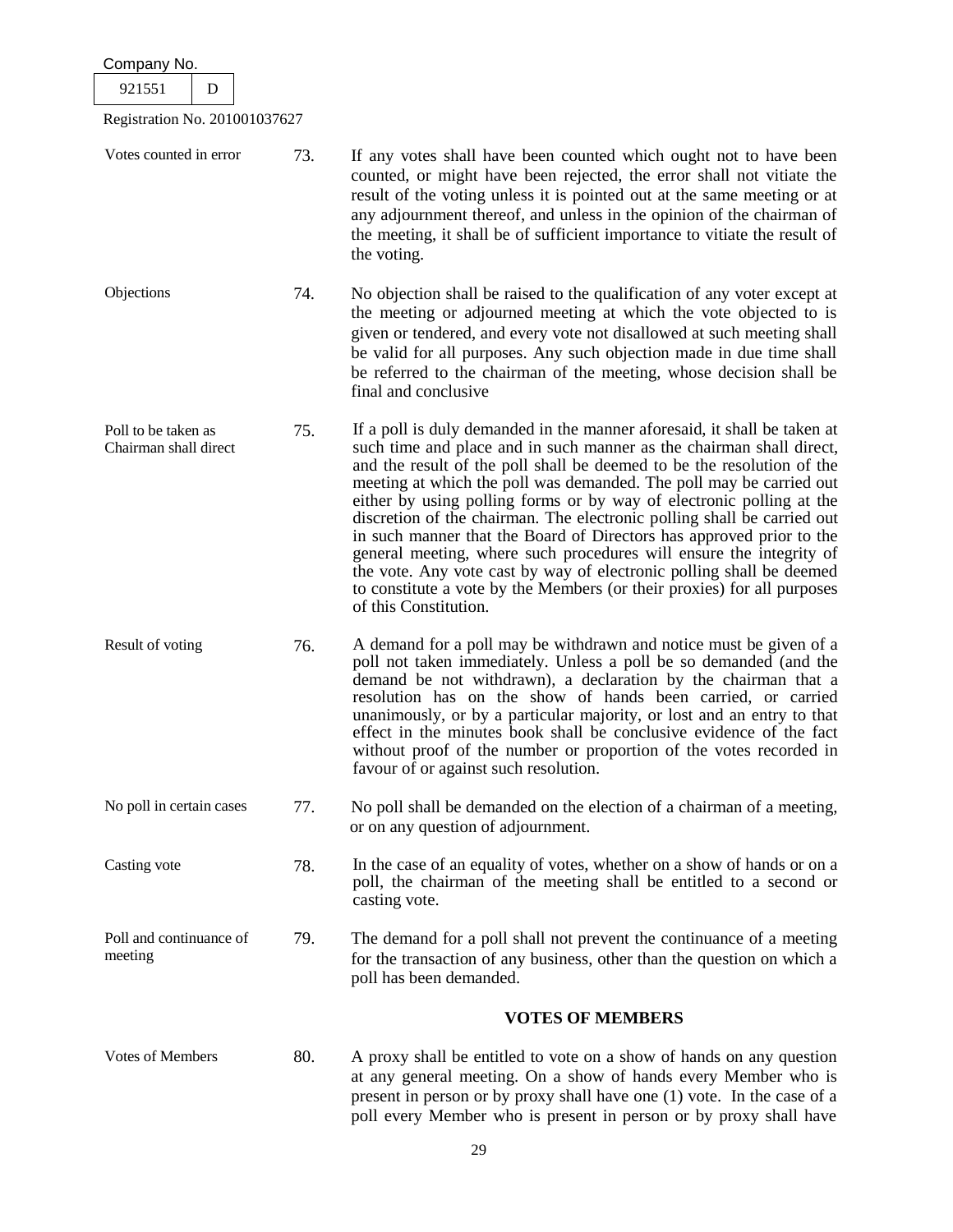| Company No. |  |  |
|-------------|--|--|
| 921551      |  |  |
|             |  |  |

one (1) vote for every share held by him. A vote given in accordance with the terms of an instrument of proxy or attorney shall be valid, notwithstanding the previous death or unsoundness of mind of the principal or the transfer of the share in respect of which the instrument is given, if no intimation in writing of such death, unsoundness of mind or transfer as aforesaid has been received by the Company at its Office before the commencement of the meeting or adjourned meeting at which the instrument is used. The termination of proxy shall be in accordance with the Applicable Laws. Vote of lunatic Member 81. If any Member becomes lunatic or be found to be of unsound mind, he may vote by his committee or other legal curator, and such committee or other legal curator may give his or their votes either personally or by proxy. Appointment of proxy and qualification and rights of proxy 82. (1) Subject to Clause 66, a Member shall be entitled to be present and to vote on any question either personally or by proxy, at any general meeting, on a show of hands or upon a poll and to be reckoned in a quorum in respect of any fully paid-up shares and of any shares upon which calls due and payable to the Company shall have been paid. No Member shall be entitled to vote or be recognised in a quorum in respect of any shares upon which any call or other sum so due and payable shall be unpaid. (2) A Member who is entitled to attend and vote at a general meeting of the Company, or at a meeting of any class of Members, may appoint more than one proxy to attend and vote instead of the Member at the meeting. (3) A proxy need not be a Member. There shall be no restriction as to the qualification of the proxy. (4) A proxy appointed to attend and vote at a meeting of the Company shall have the same rights as the Member to speak at the meeting. (5) If a Member has appointed a proxy to attend a meeting and subsequently he attends such meeting in person, the appointment of such proxy shall be null and void, and his proxy shall not be entitled to attend the said meeting. Authorised nominee and exempt authorised nominee 83. (1) Where a Member is an authorised nominee as defined in the Central Depositories Act, it may appoint more than one proxy in respect of each Securities Account it holds in ordinary shares of the Company standing to the credit of the said Securities Account. (2) Where a Member is an exempt authorised nominee which holds ordinary shares in the Company for multiple beneficial owners in one (1) Securities Account ("omnibus account"), there is no

limit to the number of proxies which the exempt authorised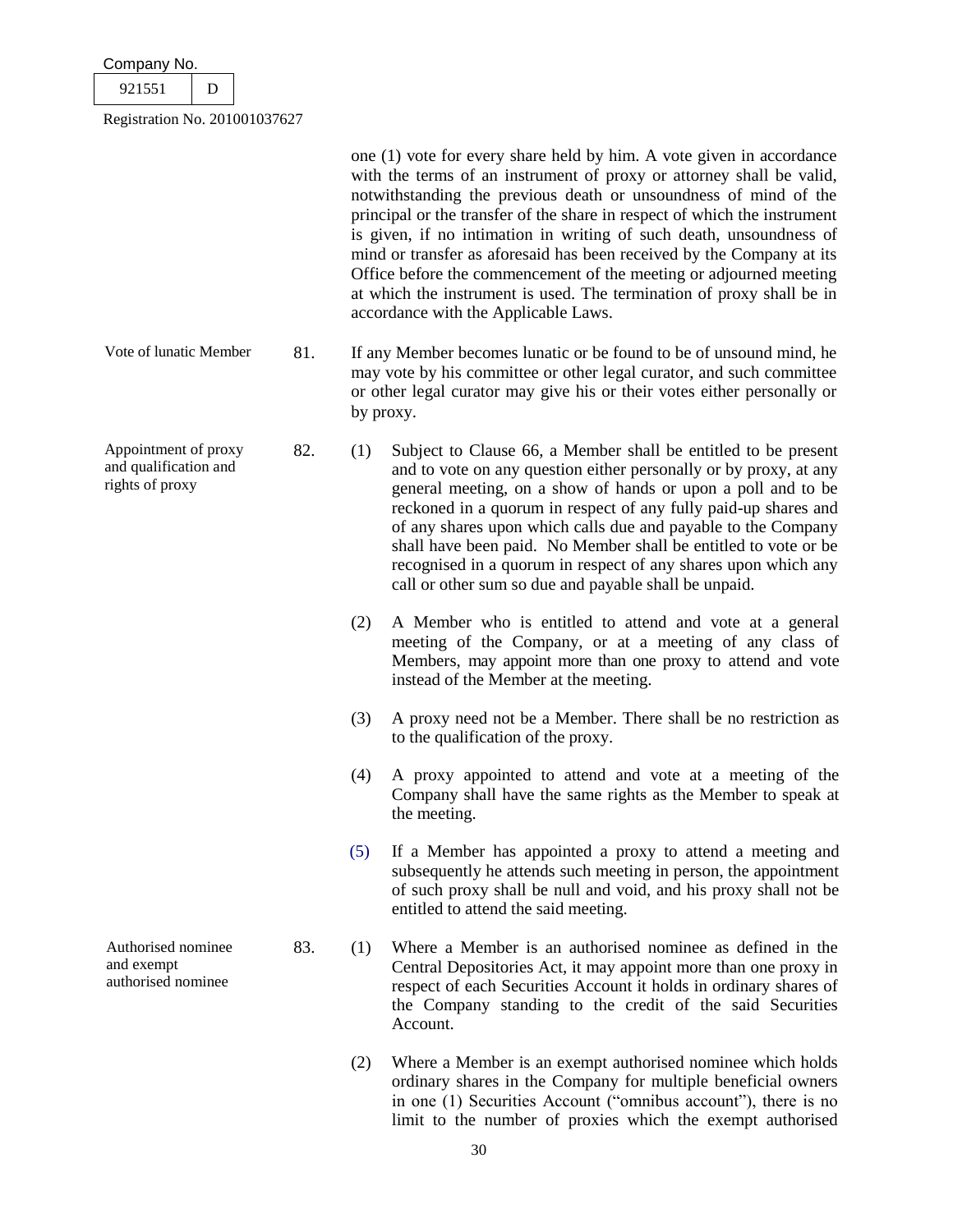| Company No. |  |
|-------------|--|
| 921551      |  |
|             |  |

nominee may appoint in respect of each omnibus account it holds.

An exempt authorised nominee refers to an authorised nominee defined under the Central Depositories Act, which is exempted from compliance with the provisions of subsection 25A(1) of the Central Depositories Act.

- (3) Where a Member or the authorised nominee or an exempt authorised nominee appoints more than one proxy, the proportion of shareholdings to be represented by each proxy must be specified in the instrument appointing the proxies.
- (4) An exempt authorised nominee which intends to appoint multiple proxies, must submit separate instruments of proxy.
- How instrument to be executed 84. The instrument appointing a proxy shall be in writing under the hand of the Member or of his attorney duly authorised in writing or, if such Member is a corporation, either under its common seal or the hand of its officer or attorney duly authorised. An instrument appointing a proxy to vote at a meeting shall be deemed to include the power to demand a poll on behalf of the Member.
- Depositing of proxy form 85. The instrument appointing a proxy, with the power of attorney or other authority (if any) under which it is signed or a notarially certified or office copy of such power of authority, shall be legible and deposited at the Office, or at such other place within Malaysia or in such other manner as is specified for that purpose in the notice convening the meeting, not less than forty-eight (48) hours before the time appointed for holding the meeting or adjourned meeting, as the case may be, at which the person named as proxy in such instrument proposes to vote or, in the case of a poll, not less than twenty-four (24) hours before the time appointed for the taking of the poll; otherwise the person so named shall not be entitled to vote in respect thereof.
- Form of proxy 86. The instrument appointing a proxy shall be in such form as the Directors may from time to time prescribe or approve.

Every right exercisable by attorney 87. Every power, right or privilege herein given to any Member to convene, attend, vote at and in any way take part in any meeting of the Company, may be exercised in the event of such Member being abroad by any attorney or attorneys duly appointed by such Member provided that the power of attorney is produced at or reach the Office either personally, by fax, or by sending it through the post in a prepaid letter during business hours at least forty-eight (48) hours before the same is acted on. And any vote given or things done by such attorney or attorneys shall be valid notwithstanding the previous death of the Member giving such power of attorney or the revocation of such power of attorney provided no intimation in writing of the death or revocation shall have been received at the Office and before such vote is given or thing done.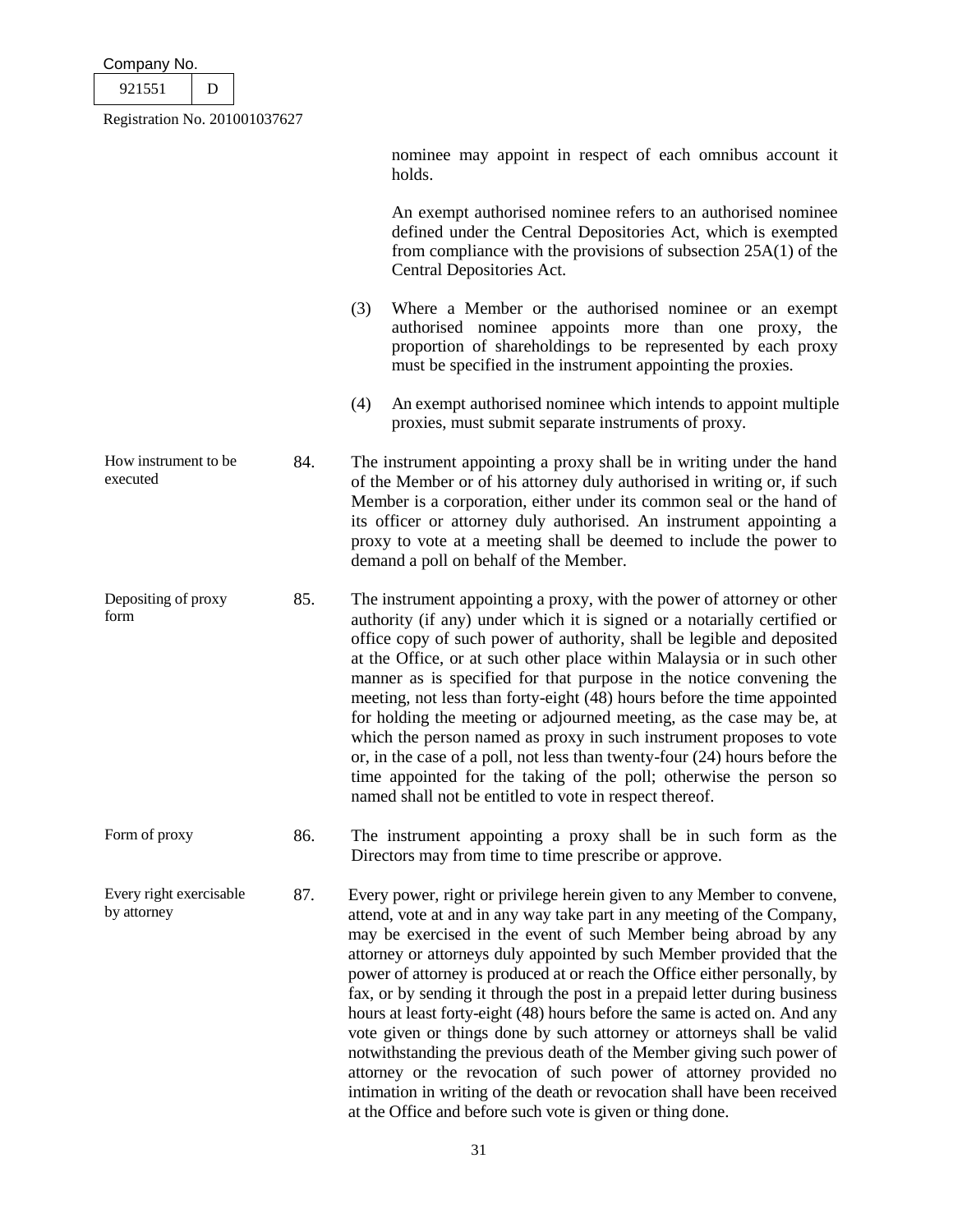921551 D

Registration No. 201001037627

# **DIRECTORS**

| Number of Directors                                              | 88. | Until otherwise determined by the Company in a general meeting, the<br>number of Directors (disregarding alternate directors) shall not be less<br>than two (2). Subject to the Listing Requirements, at least two (2)<br>Directors or one-third $(1/3)$ of the Board of Directors, whichever is<br>higher, shall be Independent Directors.                                                                                                                                    |  |
|------------------------------------------------------------------|-----|--------------------------------------------------------------------------------------------------------------------------------------------------------------------------------------------------------------------------------------------------------------------------------------------------------------------------------------------------------------------------------------------------------------------------------------------------------------------------------|--|
| Appointment of<br>additional Directors                           | 89. | Subject to Clause 88, the Directors shall have power at any time and<br>from time to time to appoint any person to be a Director either to fill a<br>casual vacancy or as an additional Director. Any Director so appointed<br>shall hold office only until the next annual general meeting and shall<br>then be eligible for re-election (but he shall not be taken into account in<br>determining the number of Directors who are to retire by rotation at such<br>meeting). |  |
| Director need not be<br>Member                                   | 90. | It shall not be necessary for a Director to hold any shares in the share<br>capital of the Company in order to qualify to be a Director.                                                                                                                                                                                                                                                                                                                                       |  |
| Qualification, vacation<br>of office and removal of<br>directors | 91. | No person shall be appointed or allowed to act as a Director or be<br>involved whether directly or indirectly in the management of the<br>Company, including acting in an advisory capacity in relation to the<br>Company, if he:-                                                                                                                                                                                                                                             |  |
|                                                                  |     | has been convicted by a court of law, whether within Malaysia<br>(a)<br>or elsewhere, of an offence in connection with the promotion,<br>formation or management of a company;                                                                                                                                                                                                                                                                                                 |  |
|                                                                  |     | has been convicted by a court of law, whether within Malaysia<br>(b)<br>or elsewhere, of an offence, involving fraud or dishonesty or<br>where the conviction involved a finding that he acted<br>fraudulently or dishonestly; or                                                                                                                                                                                                                                              |  |
|                                                                  |     | has been convicted by a court of law of an offence under the<br>(c)<br>securities laws or the Act,                                                                                                                                                                                                                                                                                                                                                                             |  |
|                                                                  |     | within a period of five (5) years (or such period as shall be prescribed<br>by the Stock Exchange) from the date of conviction or if sentenced to<br>imprisonment, from the date of release from prison, as the case may<br>be.                                                                                                                                                                                                                                                |  |
|                                                                  |     | For the purpose of this Clause, "securities laws" means the Capital<br>Markets and Services Act 2007, the Central Depositories Act and the<br>Securities Commission Act 1993, or such other prevailing laws or<br>regulations of the relevant authorities.                                                                                                                                                                                                                     |  |
| Office of Director<br>vacated in certain                         | 92. | Subject as herein otherwise provided and to the terms of any subsisting<br>agreement, the office of a Director shall be vacated:-                                                                                                                                                                                                                                                                                                                                              |  |

vacated in certain circumstances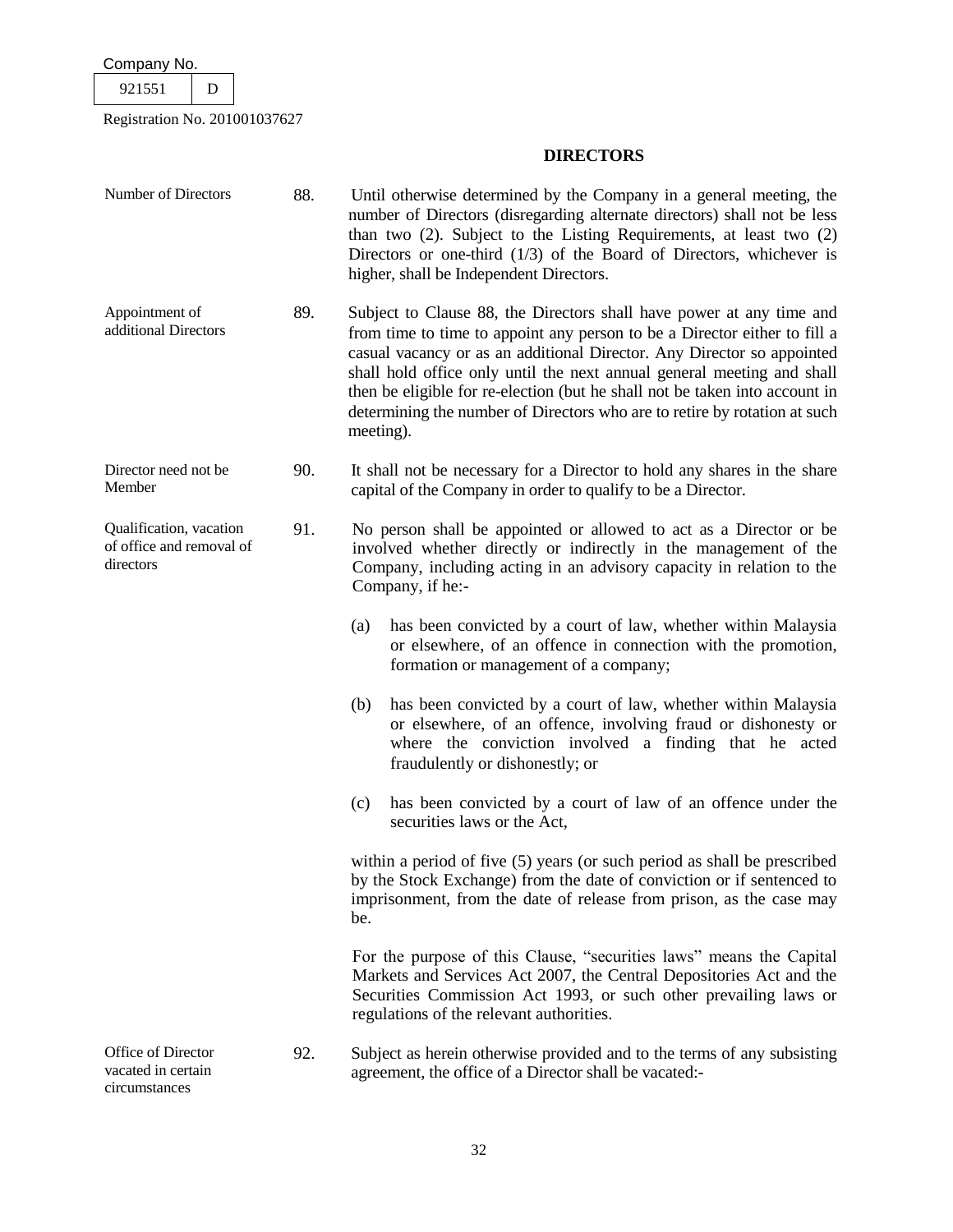| Company No. |  |
|-------------|--|
|-------------|--|

| ۰. |  |
|----|--|
|    |  |

- (a) If he becomes a bankrupt or makes any arrangement or composition with his creditors generally during his term of office;
- (b) If he becomes of unsound mind during his term of office;
- (c) If he ceases to be a Director by virtue of the Act;
- (d) If he resigns from his office by notice in writing given to the Company;
- (e) If he is removed from his office by ordinary resolution of the Company in general meeting of which special notice has been given;
- (f) if he becomes prohibited from being a Director by reason of any order made under the Act;
- (g) If he is absent from more than fifty percent (50%) of the total Directors' meetings held during a financial year of the Company PROVIDED THAT the Stock Exchange may, on application by the Company, allow such Director to continue holding his office on such circumstances as may be approved by the Stock Exchange; or
- (h) If he is convicted by a court of law, whether within Malaysia or elsewhere in relation to the offences set out herein in Clause 91; or
- (i) If he retires in accordance with the Act or under this Constitution and is not re-elected.

# **MANAGING DIRECTORS**

93. (1) The Directors may from time to time appoint or renew the appointment of any one or more of their body to be the managing director(s) of the Company for such period not exceeding such maximum period as shall be permitted by the Listing Requirements, if any and upon such terms as they think fit, and may vest in such managing director(s) such of the powers hereby vested in the Directors generally as they may think fit and such powers may be made exercisable for such period or periods, and upon such conditions, and subject to such restrictions, and generally upon such terms as to remuneration and otherwise as they may determine. The Directors may entrust to and confer upon a managing director any of the powers exercisable by them upon such terms and conditions and with such restrictions as they think fit, subject thereto such managing director, or a person performing the function of a managing director, by whatever name called, shall be subject to the control of the Board of Directors and may from time to time revoke, withdraw, alter, or vary all or any of such powers.

Directors may appoint Managing Director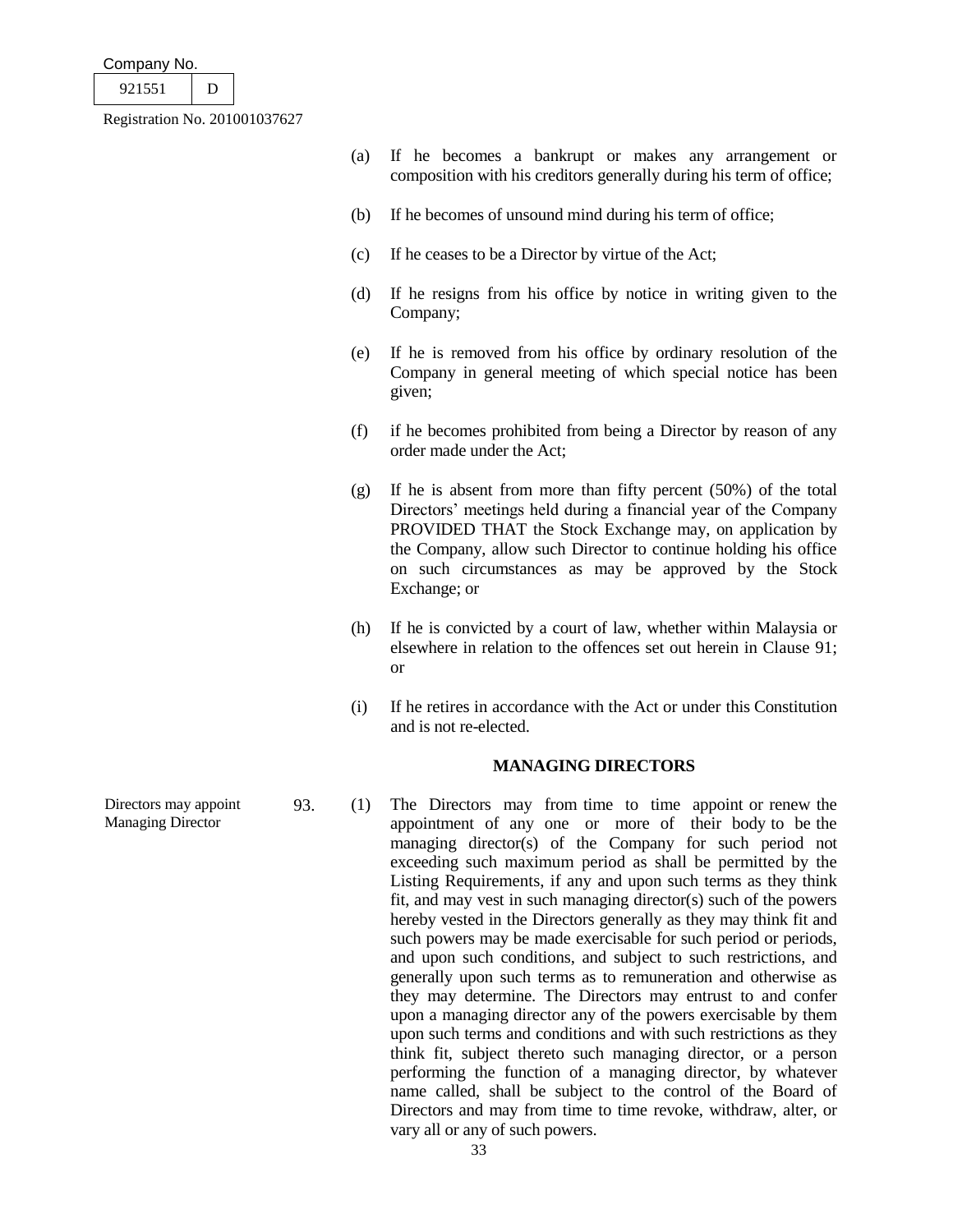| Company No. |  |
|-------------|--|
| 921551      |  |
|             |  |

 $\lceil$ 

Registration No. 201001037627

| Remuneration of<br><b>Managing Director</b>     |     | (2)<br>The remuneration of a managing director shall subject to the terms<br>of any agreement entered into in any particular case, be by way of<br>salary or participation in profits or by any or all of those modes<br>but shall not include a commission on or percentage of turnover<br>but it may be a term of their appointment that they shall receive<br>pension, gratuity or other benefits upon his retirement.                                                                                                                                                        |  |
|-------------------------------------------------|-----|----------------------------------------------------------------------------------------------------------------------------------------------------------------------------------------------------------------------------------------------------------------------------------------------------------------------------------------------------------------------------------------------------------------------------------------------------------------------------------------------------------------------------------------------------------------------------------|--|
| Special position of<br><b>Managing Director</b> | 94. | A managing director shall be subject to the same provisions as to<br>resignation and removal as the other Directors, and shall be subject to<br>retirement by rotation, and be reckoned as Directors for the purpose of<br>determining the rotation or retirement of Directors or in fixing the<br>number of Directors to retire, and if he ceases to hold the office of<br>Director, he shall ipso facto and immediately cease to be a managing<br>director.                                                                                                                    |  |
|                                                 |     | <b>DIRECTORS' REMUNERATION</b>                                                                                                                                                                                                                                                                                                                                                                                                                                                                                                                                                   |  |
| Remuneration of<br>Directors                    | 95. | The fees of the Directors shall be such fixed sum as shall from time<br>to time be determined by an ordinary resolution of the Company and<br>shall (unless such resolution otherwise provides) be divisible among<br>the Directors as they may agree, or, failing agreement, equally, except<br>that any Directors who shall hold office or part only of the period in<br>respect of which such fees are payable shall be entitled only to rank in<br>such division for a proportion of the fees related to the period during<br>which he has held office Provided Always that: |  |
|                                                 |     | fees payable to non-executive Directors shall be by way of a<br>(a)<br>fixed sum and not by a commission on or percentage of profits<br>or turnover;                                                                                                                                                                                                                                                                                                                                                                                                                             |  |
|                                                 |     | salaries payable to executive Directors may not include a<br>(b)<br>commission on or percentage of turnover;                                                                                                                                                                                                                                                                                                                                                                                                                                                                     |  |
|                                                 |     | fees of Directors and benefits payable to Directors shall include<br>(c)<br>any compensation for loss of employment as an Executive<br>Director and be subject to annual shareholders' approval at a<br>general meeting; and                                                                                                                                                                                                                                                                                                                                                     |  |
|                                                 |     | (d)<br>save as expressly set out in this Constitution, any fee paid to an<br>alternate Director shall be agreed upon between himself and the<br>Director nominating him and shall be paid out of the<br>remuneration of the latter.                                                                                                                                                                                                                                                                                                                                              |  |
| Reimbursement of<br>expenses to Directors       | 96. | The Company may reimburse to any Director all such reasonable<br>expenses as he may incur in attending and returning from meetings of<br>the Directors or of any committee of the Directors, or general meetings,<br>or otherwise in or about the business of the Company in the course of                                                                                                                                                                                                                                                                                       |  |

the performance of his duties as a Director.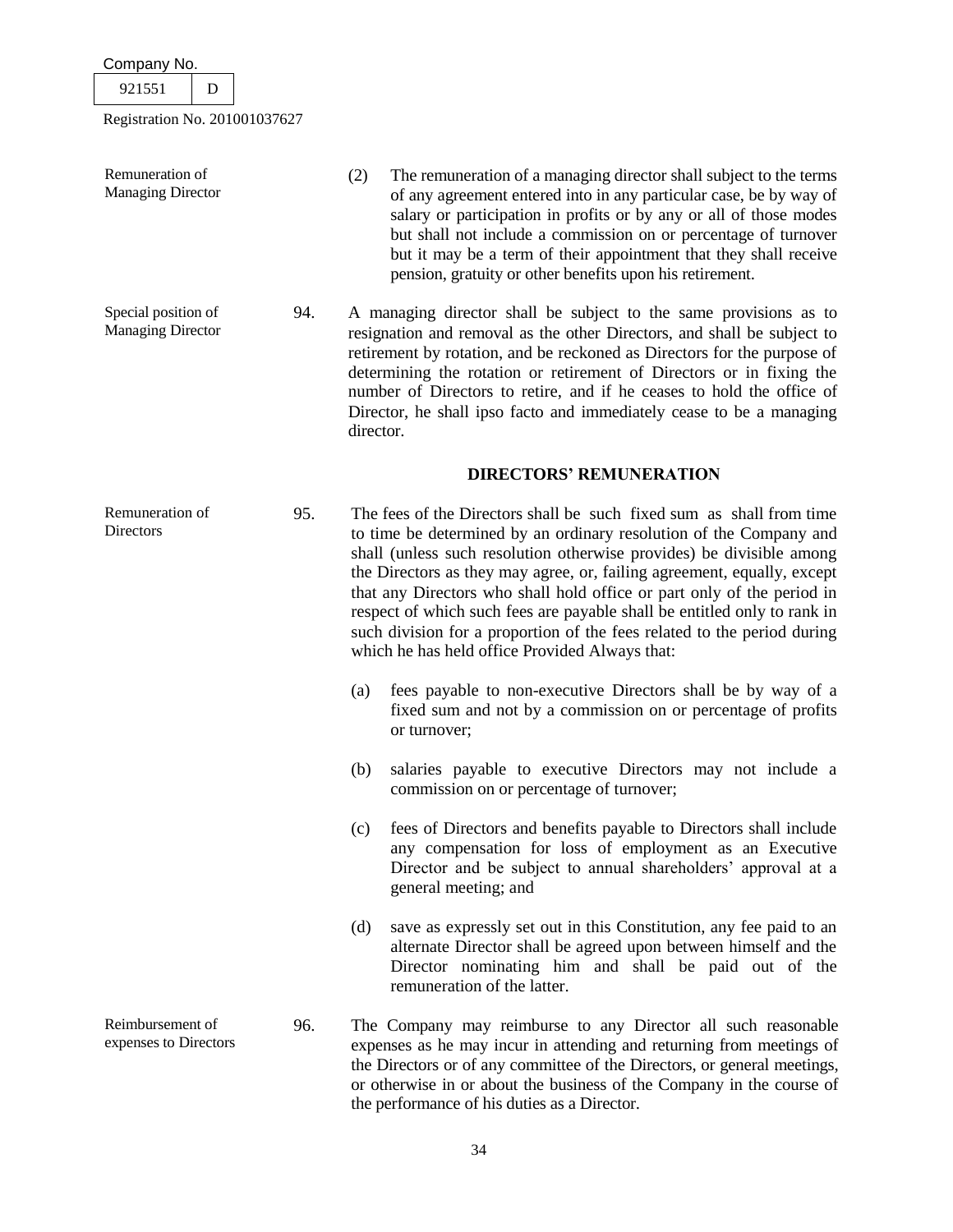| 551 |  |
|-----|--|
|     |  |

Registration No. 201001037627

# Appointment of alternate director and remuneration of alternate director 97. (a) Any Director may at any time by writing under his hand and deposited at the Office appoint any person to be his alternate director provided that such person is not a Director, such person does not act as an alternate for more than one Director, and the appointment is approved by a majority of the other members of the Board. Any fee paid by the Company to the alternate director shall be deducted from the remuneration of the Director who appointed such alternate director. Nomination of alternate director (b) The nomination of an alternate director shall be valid if made by fax or electronic mail, provided that such nomination shall be confirmed by a written nomination complying with the abovementioned requirements. Revocation (c) Any appointment of an alternate director may be revoked at any time by the Director appointing him. Office of alternate director vacated in certain circumstances (d) The appointment of an alternate director shall ipso facto be vacated:- (i) on the happening of any event which if he were a Director Director; (ii) if his appointor ceases for any reason to be a Director; (iii) if his appointor or the majority of the other Directors revoke to the Office; or (iv) if he resigns from his office by notice in writing given to the Company. If however any Director retires by rotation and is re-elected by the retired. Alternate directors entitled to notice (e) An alternate director shall be entitled to receive notices of meetings of the Directors and to attend, speak and vote at any such meeting at which the Director appointing him is not personally present and generally in the absence of his appointor to perform all the functions of his appointor as Director.

**ALTERNATE DIRECTORS**

- would render him legally disqualified from acting as a
- his appointment by delivering a written notice to such effect
- 

Company in general meeting or is deemed to be re-elected at the meeting at which such retirement took effect, any appointment of an alternate director made by him pursuant to this Constitution which was in force immediately prior to his retirement shall continue to operate after such re-election as if he had not so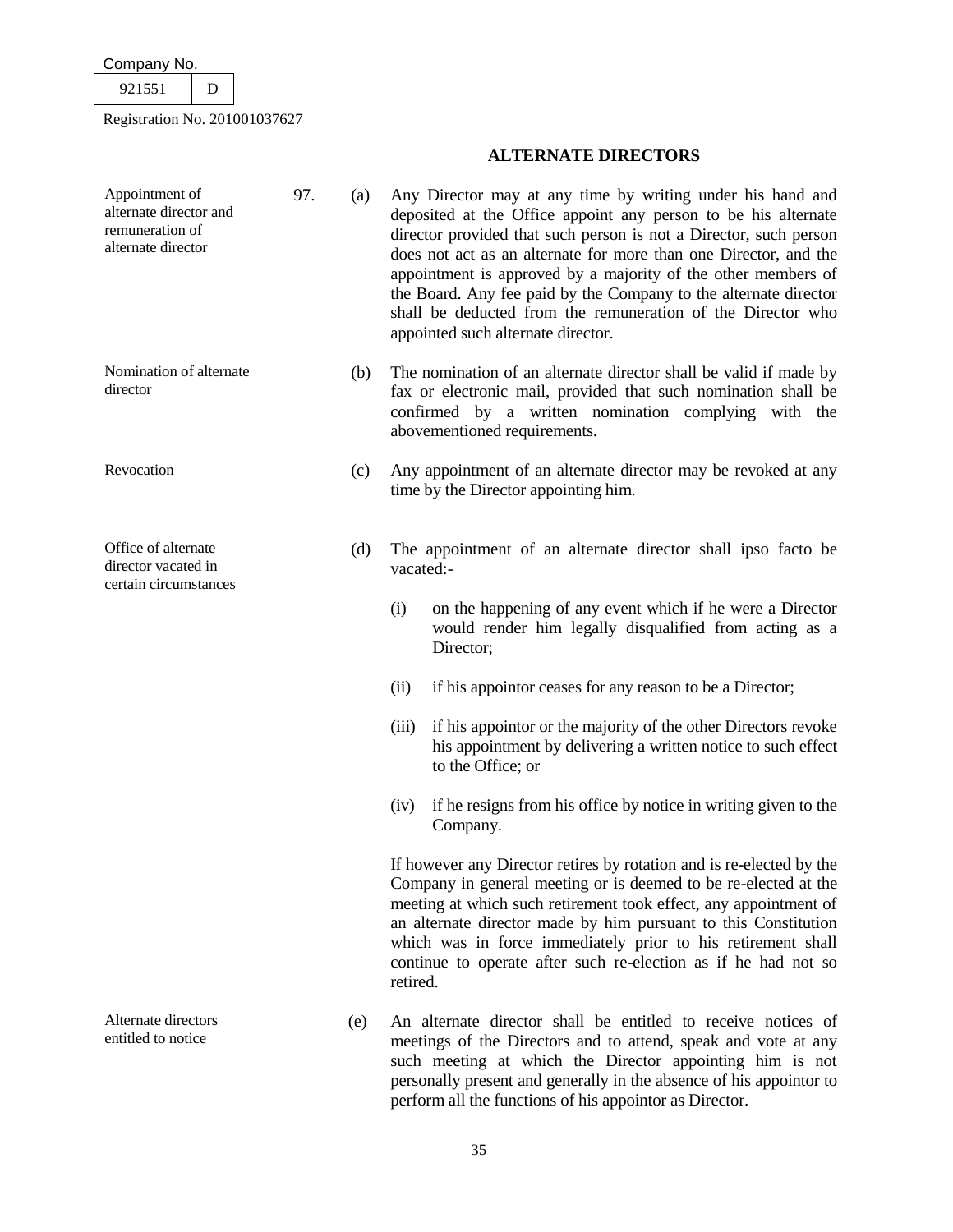921551 D

Registration No. 201001037627

Alternate director an officer of the Company (f) Every person acting as an alternate director shall be an officer of the Company and he shall not be deemed to be an agent of the Director whom he represents. An alternate director may be reimbursed by the Company such expenses as might properly be reimbursed to him as if he were a Director and he shall be entitled to receive from the Company such proportion (if any) of the remuneration otherwise payable to his appointor as such appointor may by notice in writing to the Company from time to time direct, but save as aforesaid and as expressly set out in this Constitution, he shall not in respect of such appointment be entitled to receive any remuneration from the Company.

# **POWERS AND DUTIES OF DIRECTORS**

- General power of Directors to manage 98. The business of the Company shall be managed by the Directors who may exercise all such powers of the Company and do on behalf of the Company all such acts as are within the scope of the Constitution of the Company and as are not by the Act or by this Constitution required to be exercised by the Company in general meeting, subject nevertheless to this Constitution, the provisions of the Act and such regulations not being inconsistent with this Constitution as may be prescribed by the Company in general meeting, but no regulation so made by the Company in general meeting shall invalidate any prior act of the Directors which would have been valid if such regulation had not been made. The general powers given by this Clause shall not be limited or restricted by any special authority or power given to the Directors by any other Clause. Provided that any acquisition or disposal of a substantial portion of the Company's undertaking or property shall be subject to the approval by the Members in general meeting. A Director shall at all times exercise his powers for a proper purpose, in good faith and in the best interest of the Company and shall act honestly and use reasonable care, skill and diligence in the discharge of the duties of his office and shall not make use of any information acquired by virtue of his position to gain directly or indirectly an improper advantage for himself or for any other person or to cause detriment to the Company. Every Director shall give notice to the Company of such events and matters relating to him as may be necessary or expedient to enable the Company and its officers to comply with the requirements of the Act. Directors' borrowing 99. The Directors may exercise all the powers of the Company to borrow or raise money for the purpose of the Company's or any of its related company's business on such terms as they think fit and may secure the
- powers repayment of the same by mortgage or charge upon the whole or any part of the Company's or subsidiaries' undertaking, property (both present and future) and uncalled or unissued capital and may issue bonds, debentures and other securities whether charged upon the whole or part of the assets of the Company or otherwise.
	- 100. The Directors may from time to time and at any time, by power of attorney or otherwise appoint any one or more of their number or any

Company's business

Power to appoint attorneys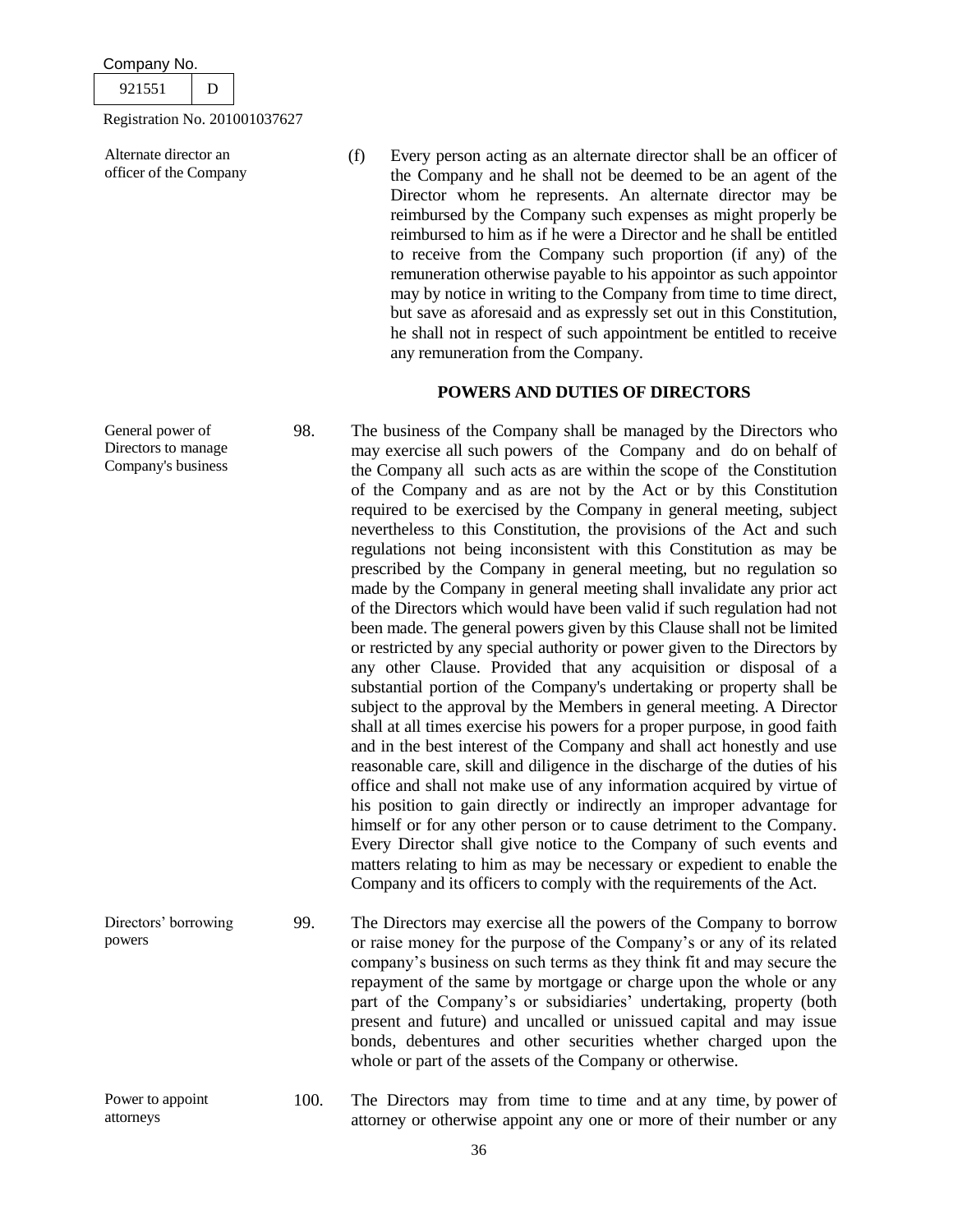| Company No. |  |
|-------------|--|
| 921551      |  |

other person or persons (whether employed by the Company or not) or any company or firm to be attorneys or agents of the Company for such purposes and with such powers, authorities and discretions (not exceeding those vested in or exercisable by the Directors under this Constitution) including the power to sub-delegate and for such period and on such conditions as the Directors may think fit and they may revoke or vary any such appointment or delegation, but no person dealing in good faith and without notice of such revocation or variation shall be affected thereby.

- Use of seal abroad 101. The Company or the Directors on behalf of the Company may exercise the powers conferred by the provisions of the Act with regard to having an official seal for use abroad, and the powers conferred by the provisions of the Act with regard to the keeping of a branch register.
- Signature of cheques and bills 102. All cheques, promissory notes, drafts, bills of exchange and other negotiable or transferable instruments, and all receipts for moneys paid to the Company, shall be signed, drawn, accepted, endorsed or otherwise executed, as the case may be, in such manner as the Directors shall from time to time by resolution determine.
- Continuing Directors may act to fill vacancies or summon meetings 103. The remaining Directors may continue to act at any time, notwithstanding any vacancy in their body but if and so long as their number is reduced below the minimum number fixed by or pursuant to this Constitution, the remaining Directors may, except in an emergency, act only for the purpose of increasing the number of Directors to such minimum number, or to summon a general meeting of the Company, but not for any other purpose.

# **APPOINTMENT AND RETIREMENT OF DIRECTORS**

- Notice for election 104. No person, not being a retiring Director, shall be eligible for election to the office of Director at any general meeting unless a Member intending to propose him for election has, at least eleven (11) clear days before the meeting, left at the Office a notice in writing duly signed by the nominee, giving his consent to the nomination and signifying his candidature for the office, or signifying the intention of such Member to propose him for election, PROVIDED THAT in the case of a person recommended by the Directors for election, nine (9) clear days' notice only shall be necessary. Notice of every candidate for election as a Director shall be served on all Members at least seven (7) days prior to the meeting at which the election is to take place. The cost of serving the notice as aforesaid on the registered holders of shares where the nomination is made by a Member, shall be borne by the Member making the nomination.
- Removal of Directors 105. Subject to the provisions of the Act, the Company may by ordinary resolution of which special notice has been given, remove any Director before the expiration of his period of office, and may, if thought fit, by ordinary resolution appoint another person in his stead. The person so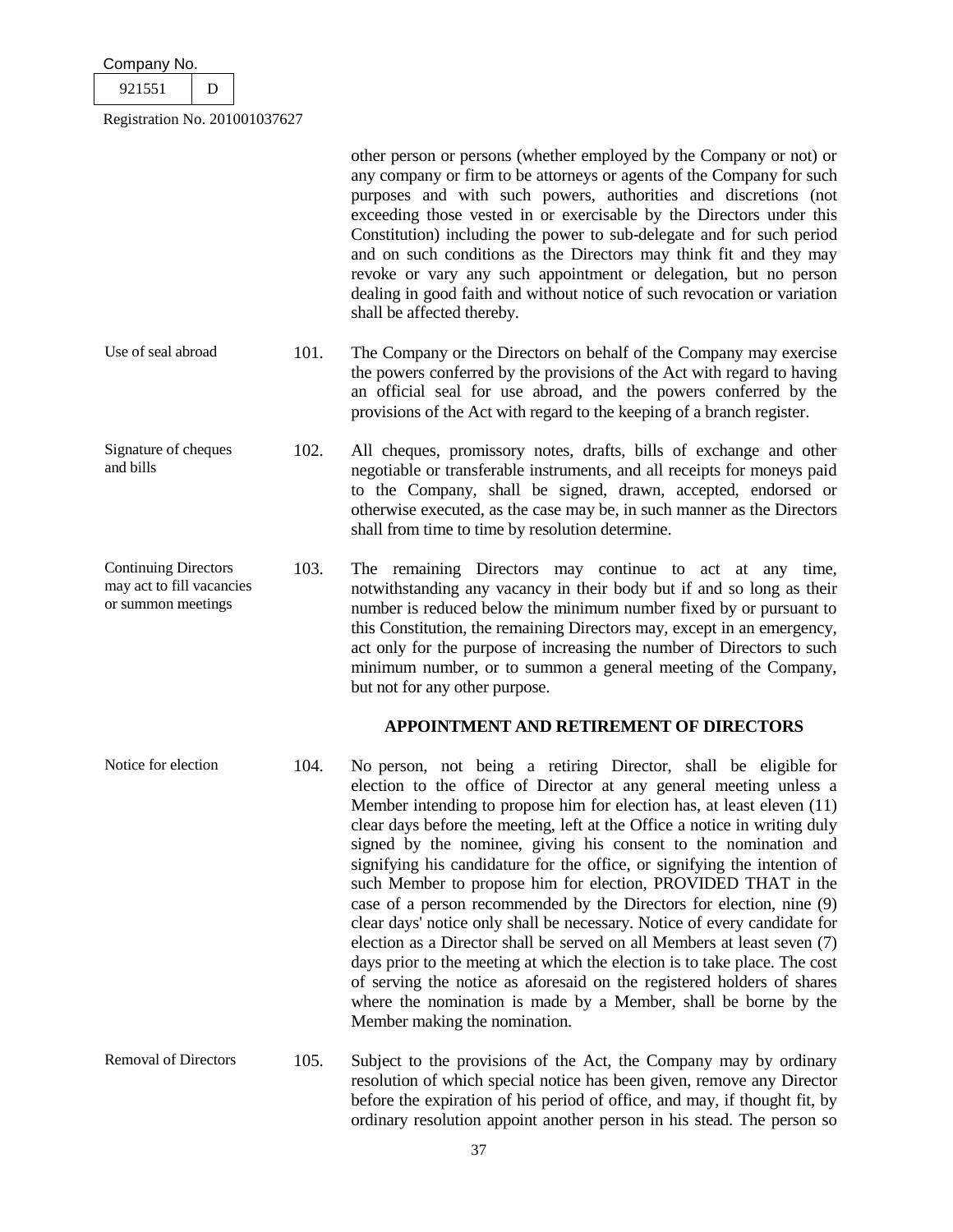| Company No.                   |  |
|-------------------------------|--|
| 921551                        |  |
| Registration No. 201001037627 |  |

Meeting of Directors and notice of meeting

appointed shall be subject to retirement by rotation at the same time as if he had become a Director in whose place he is appointed was last elected a Director. In default of such appointment, the vacancy so arising may be filled by the Directors as a casual vacancy.

| Retirement by rotation               | 106. | (1) | At the first annual general meeting of the Company, all the<br>Directors (including the managing director(s)) shall retire from<br>office, and at the annual general meeting in every subsequent<br>year, one-third $(1/3)$ of the Directors for the time being, or if<br>their number is not three $(3)$ or a multiple of three $(3)$ , then the<br>number nearest to one-third $(1/3)$ shall retire from office. An<br>election of Directors shall take place each year. Each Director<br>shall retire once at least in each three (3) years but shall be<br>eligible for re-election. |
|--------------------------------------|------|-----|------------------------------------------------------------------------------------------------------------------------------------------------------------------------------------------------------------------------------------------------------------------------------------------------------------------------------------------------------------------------------------------------------------------------------------------------------------------------------------------------------------------------------------------------------------------------------------------|
|                                      |      | (2) | The Directors to retire in each year shall be those who, being<br>subject to retirement by rotation, have been longest in office<br>since their last election, but as between persons who became<br>Directors or were last re-elected as Directors on the same day,<br>those to retire shall (unless they otherwise agree among<br>themselves) be determined by lot.                                                                                                                                                                                                                     |
|                                      |      | (3) | A retiring Director shall retain office until the close of the<br>meeting at which he retires.                                                                                                                                                                                                                                                                                                                                                                                                                                                                                           |
|                                      |      | (4) | A retiring Director shall be eligible for re-election.                                                                                                                                                                                                                                                                                                                                                                                                                                                                                                                                   |
| Re-election of retiring<br>Directors | 107. |     | The Company at the meeting at which a Director retires under any<br>provision of this Constitution may by ordinary resolution fill up the<br>vacated office by electing thereto the retiring Director or some other<br>person eligible for appointment. In default the retiring Director shall be<br>deemed to have been re-elected unless:                                                                                                                                                                                                                                              |
|                                      |      | (a) | at such meeting, it is expressly resolved not to fill up such<br>vacated office, or a resolution for the re-election of such Director<br>is put to the meeting and lost; or                                                                                                                                                                                                                                                                                                                                                                                                              |
|                                      |      | (b) | such Director has given notice in writing to the Company that he<br>is unwilling to be re-elected.                                                                                                                                                                                                                                                                                                                                                                                                                                                                                       |
|                                      | 108. |     | At a general meeting at which more than one (1) Director is to be<br>elected, each candidate shall be the subject of a separate motion and<br>vote unless a motion for the appointment of two $(2)$ or more persons                                                                                                                                                                                                                                                                                                                                                                      |

# **PROCEEDINGS OF DIRECTORS**

as Directors by a single resolution shall have first been agreed to by

109. (a) The Directors or a committee of Directors may meet together for the despatch of business, adjourn and otherwise regulate their meetings as they think fit. A Director may, and the Secretary on

the meeting without any vote being given against it.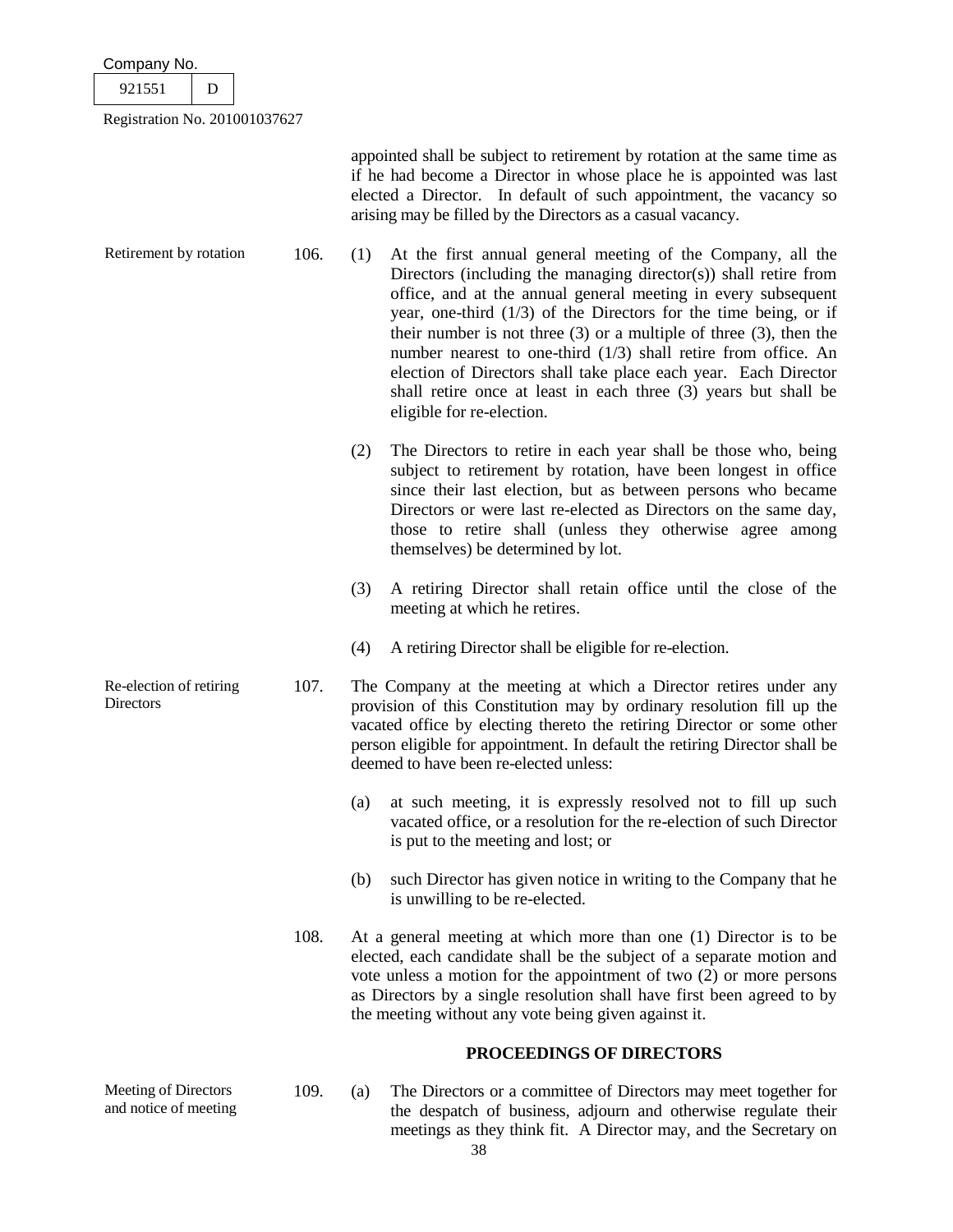| Company No.                   |   |  |
|-------------------------------|---|--|
| 921551                        | Ð |  |
| Registration No. 201001037627 |   |  |

the requisition of a Director shall, at any time summon a meeting of Directors. Notice of meetings shall be given in writing to all Directors. It shall not be necessary to give notice of a meeting of Directors to any Director or Alternate Director for the time being absent from Malaysia. The Third Schedule of the Act does not apply to the Company.

(b) Unless otherwise determined by the Board of Directors from time to time, at least seven (7) days' notice of all Directors' meetings shall be given by hand, post, facsimile, electronic form or other form of electronic communications to all Directors and their alternate Directors who have a registered address in Malaysia, except in the case of an emergency, where reasonable notice of every Directors' meeting shall be given in writing. It shall not be necessary to give any Director or alternate Director, who does not have an address in Malaysia, registered with the Company, notice of a meeting of the Directors by hand or by post. Any Director may waive notice of any meeting either prospectively or retrospectively. The notice of each Directors' meeting shall be deemed to be served on a Director upon delivery if delivered by hand, or immediately if sent by facsimile, electronic form or other form of electronic communications or if sent by post, on the day on which a properly stamped letter containing the notice is posted.

Quorum and voting 110. The quorum necessary for the transaction of business of the Directors shall be two (2) Directors. Questions arising at any meeting of Directors shall be decided by a majority of votes. In the case of an equality of votes, the chairman shall have a second or casting vote, except that where two (2) Directors form a quorum and only two (2) Directors are present, or there are only two (2) Directors who are competent to vote on the question at issue, the Chairman shall not have a casting vote.

- Participation at Directors' meetings by way of teleconferencing 111. Notwithstanding any provisions to the contrary contained in this Constitution, any Director may participate at a meeting of Directors by way of telephone or video conferencing or by means of other communication equipment whereby all persons participating in the meeting are able to hear each other, in which event such Director shall be deemed to be physically present at the meeting whether for the purposes of this Constitution or otherwise. A Director participating in a meeting in the manner aforesaid may also be taken into account in ascertaining the presence of a quorum at the meeting. Any meeting held in such manner shall be deemed to be held at such place as shall be agreed upon by the Directors attending the meeting provided that at least one (1) of the Directors present at the meeting was at such place for the duration of that meeting.
- Election of Chairman 112. The Directors or a committee of Directors may from time to time elect a chairman of the Board of Directors who shall preside at meetings of Directors and determine the period for which he is to hold office. The chairman so elected, shall preside at all Directors' meetings but if no such chairman be elected or if at any meeting, the chairman is not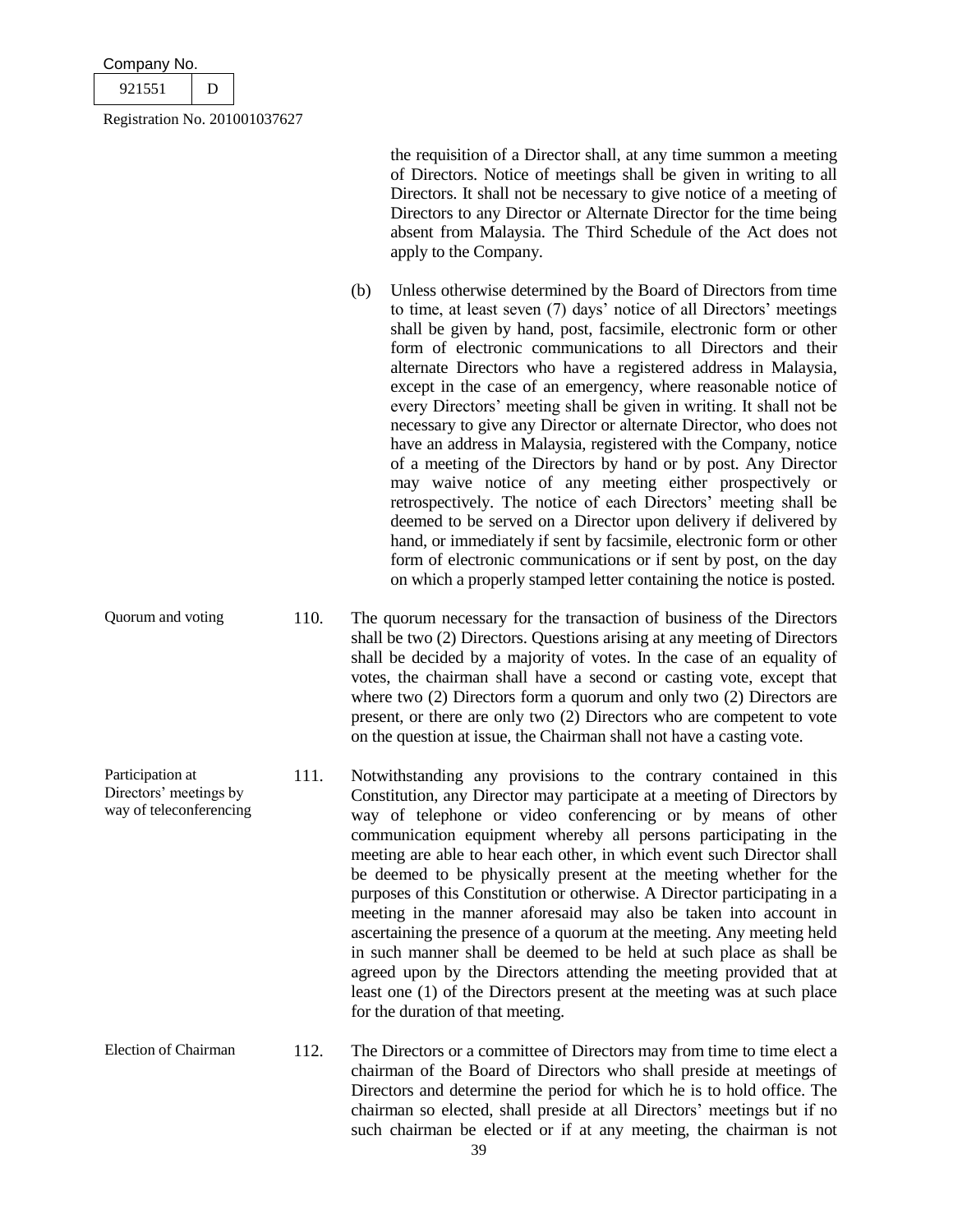| Company No.                                                   |                               |                                                                                                                                                                                                                                                                                                                                                                                                                                                                                                                                                                                                                                                                                                                                                                                                                                                                                                                                                                                                                                                                                                                         |  |  |  |  |  |
|---------------------------------------------------------------|-------------------------------|-------------------------------------------------------------------------------------------------------------------------------------------------------------------------------------------------------------------------------------------------------------------------------------------------------------------------------------------------------------------------------------------------------------------------------------------------------------------------------------------------------------------------------------------------------------------------------------------------------------------------------------------------------------------------------------------------------------------------------------------------------------------------------------------------------------------------------------------------------------------------------------------------------------------------------------------------------------------------------------------------------------------------------------------------------------------------------------------------------------------------|--|--|--|--|--|
| 921551<br>D                                                   |                               |                                                                                                                                                                                                                                                                                                                                                                                                                                                                                                                                                                                                                                                                                                                                                                                                                                                                                                                                                                                                                                                                                                                         |  |  |  |  |  |
|                                                               | Registration No. 201001037627 |                                                                                                                                                                                                                                                                                                                                                                                                                                                                                                                                                                                                                                                                                                                                                                                                                                                                                                                                                                                                                                                                                                                         |  |  |  |  |  |
|                                                               |                               | present within fifteen (15) minutes after the time appointed for holding<br>the same, the Directors present shall choose one of their numbers to act<br>as chairman of such meeting.                                                                                                                                                                                                                                                                                                                                                                                                                                                                                                                                                                                                                                                                                                                                                                                                                                                                                                                                    |  |  |  |  |  |
| Power to appoint<br>committees                                | 113.                          | The Directors may delegate any of their powers to committees<br>consisting of such members of their body or any other person or persons<br>as they think fit. Any committee so formed shall in the exercise of the<br>powers so delegated conform to any regulations that may be imposed on<br>them by the Directors.                                                                                                                                                                                                                                                                                                                                                                                                                                                                                                                                                                                                                                                                                                                                                                                                   |  |  |  |  |  |
| Chairman of<br>committees                                     | 114.                          | A Committee may elect a chairman of its meetings. If no such chairman<br>is elected or if at any meeting the Chairman is not present within fifteen<br>(15) minutes after the time appointed for holding the same, the members<br>present may choose one of their numbers to be chairman of the meeting.<br>In the case of an equality of votes, the Chairman of committee meeting<br>shall have a second or casting vote. However, in the case of an equality<br>of votes and where two $(2)$ committee members form a quorum, the<br>chairman of a meeting at which only such a quorum is present or at<br>which only two $(2)$ committee members are competent to vote on the<br>question at issue, shall not have a casting vote.                                                                                                                                                                                                                                                                                                                                                                                   |  |  |  |  |  |
| Meetings of Committee<br>Meetings                             | 115.                          | A Committee may meet and adjourn its meetings as its members think<br>proper. Questions arising at any meeting shall be determined by a<br>majority of votes of the members present. Meetings and proceedings of<br>the Committee shall be governed by the provisions contained in this<br>Constitution for regulating the meetings and proceedings of the<br>Directors so far as the same are applicable thereto.                                                                                                                                                                                                                                                                                                                                                                                                                                                                                                                                                                                                                                                                                                      |  |  |  |  |  |
| Power to establish local<br>boards and executive<br>committee | 116.                          | The Directors may establish any local boards or executive committee<br>for managing any of the affairs of the Company, either in Malaysia or<br>elsewhere and may lay down, vary or annul such rules and regulations<br>as they think fit for the conduct of the business thereof, and may appoint<br>persons to be members of such local board or executive committee, and<br>may fix their remuneration and may delegate to such local board or<br>executive committee any of the powers, authorities and discretions<br>vested in the Directors with power to sub-delegate, and may authorise<br>the members of such local board or executive committee or any of them<br>to fill any vacancies therein, and to act notwithstanding vacancies, and<br>any such appointment or delegation may be made upon such terms and<br>subject to such conditions as the Directors may think fit, and the<br>Directors may remove any person so appointed and may annul or vary<br>any such delegation, but no person dealing in good faith and without<br>notice of any such annulment or variation shall be affected thereby. |  |  |  |  |  |
| Validity of acts of<br>Directors                              | 117.                          | All acts bona fide done by any meeting of Directors or of a committee<br>of Directors or by any person acting as a Director, local board or<br>executive committee member shall, notwithstanding it be afterwards<br>discovered that there was some defect in the appointment of any such<br>Director or person acting as aforesaid, or that they or any of them were                                                                                                                                                                                                                                                                                                                                                                                                                                                                                                                                                                                                                                                                                                                                                   |  |  |  |  |  |

disqualified, be as valid as if every such person had been duly appointed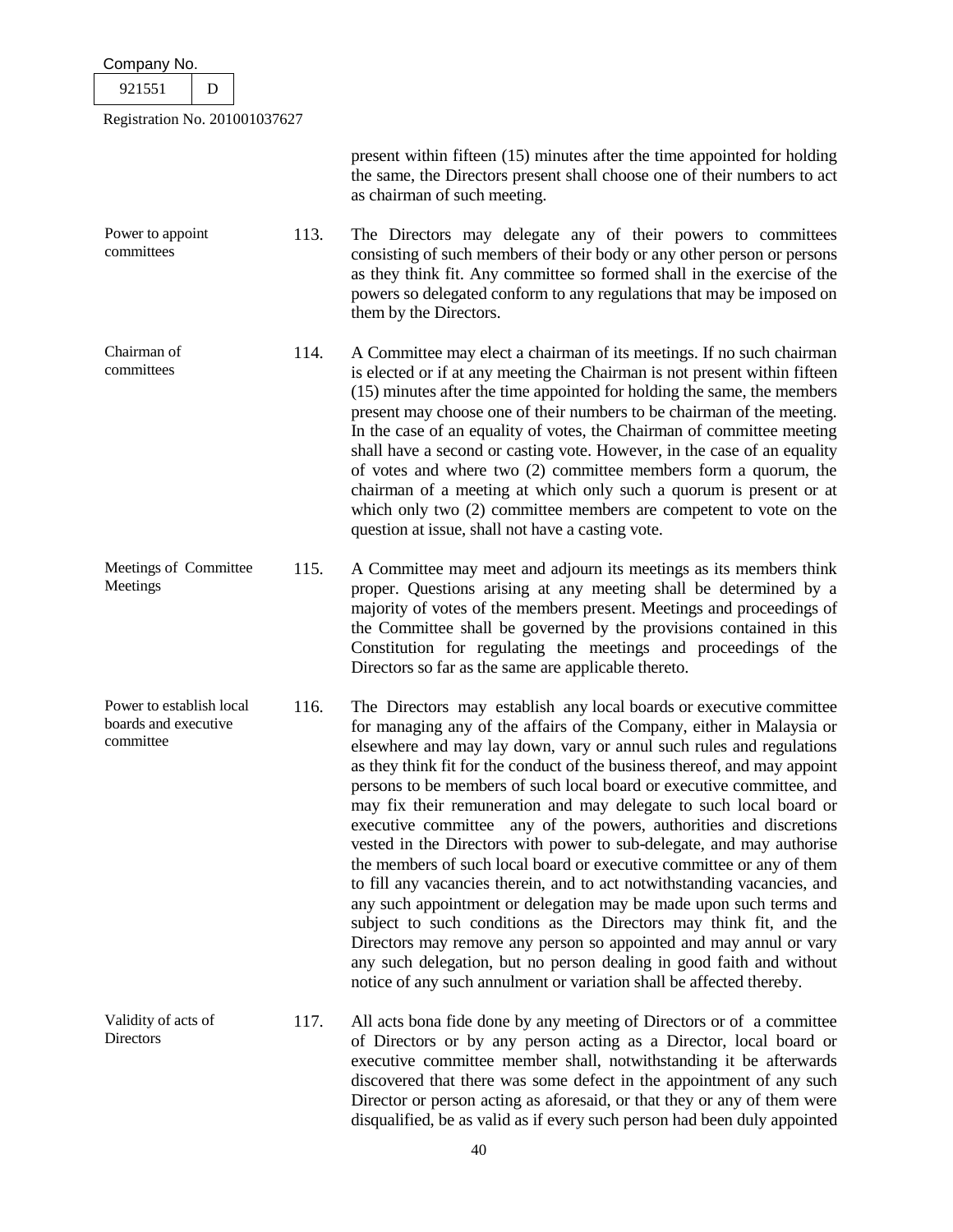| Company No.                                            |      |            |                                                                                                                                                                                                                                                                                                                                                                                                                                                                                                                                                                                                                                                                                                                                                                                                                                                                                                                                                                                                                                                                                    |
|--------------------------------------------------------|------|------------|------------------------------------------------------------------------------------------------------------------------------------------------------------------------------------------------------------------------------------------------------------------------------------------------------------------------------------------------------------------------------------------------------------------------------------------------------------------------------------------------------------------------------------------------------------------------------------------------------------------------------------------------------------------------------------------------------------------------------------------------------------------------------------------------------------------------------------------------------------------------------------------------------------------------------------------------------------------------------------------------------------------------------------------------------------------------------------|
| 921551<br>D                                            |      |            |                                                                                                                                                                                                                                                                                                                                                                                                                                                                                                                                                                                                                                                                                                                                                                                                                                                                                                                                                                                                                                                                                    |
| Registration No. 201001037627                          |      |            |                                                                                                                                                                                                                                                                                                                                                                                                                                                                                                                                                                                                                                                                                                                                                                                                                                                                                                                                                                                                                                                                                    |
|                                                        |      |            | and was qualified to be a Director, local board or executive committee<br>member as aforesaid.                                                                                                                                                                                                                                                                                                                                                                                                                                                                                                                                                                                                                                                                                                                                                                                                                                                                                                                                                                                     |
| Declaration of interest                                | 118. |            | A Director who is in any way, whether directly or indirectly interested in<br>a contract or proposed contract or arrangement with the Company shall<br>declare the nature and extent of his interest in accordance with the<br>provisions of the Act and the Listing Requirements. In addition, a<br>Director shall also declare his interests in a contract, proposed contract<br>or arrangement contract by the Company with any other company in<br>which a Director is interested either as an officer of that other company<br>or as a holder of shares or other securities in that other company.                                                                                                                                                                                                                                                                                                                                                                                                                                                                            |
| Restriction on voting                                  | 119. | (1)<br>(a) | Subject to and save as otherwise provided in the Act, a<br>Director shall not participate in any discussion and shall<br>not vote in regard to any contract or proposed contract or<br>arrangement in which he is directly or indirectly interested<br>nor any contract or proposed contract or arrangement with<br>any other company in which he is interested either as an<br>officer of that other company or as a holder of shares or<br>other securities in that other company, and if he shall do<br>so, his vote shall not be counted                                                                                                                                                                                                                                                                                                                                                                                                                                                                                                                                       |
| Director may hold other<br>office under the<br>Company |      | (b)        | A Director may hold any other office or place of profit<br>under the Company (other than the<br>office of auditor of<br>the Company) in conjunction with his office of Director for<br>such period and on such terms (as to the remuneration and<br>otherwise) as the Directors may determine. No Director or<br>intending Director shall be disqualified by his office from<br>contracting with the Company either with regard to his<br>tenure of any such other office or place of profit or as<br>vendor, purchaser or otherwise, nor shall any such contract,<br>or any contract or arrangement entered into by or on behalf<br>of any company in which any Director is in any way<br>interested, be liable to be avoided, nor shall any Director so<br>contracting or being so interested, be liable to account to the<br>Company for any profit realised by any such contract or<br>arrangement by reason of such Director holding that office<br>or of the fiduciary relation thereby established, provided<br>that disclosure of interest is made as required by the Act. |
| Director may act in a<br>professional capacity         |      | (c)        | Any Director may act by himself or his firm in a<br>professional capacity for the Company, and he or his firm<br>shall be entitled to remuneration for professional services as<br>if he were not a Director, providing that nothing herein<br>contained shall authorise a Director or his firm to act as the<br>auditor of the Company.                                                                                                                                                                                                                                                                                                                                                                                                                                                                                                                                                                                                                                                                                                                                           |
| General notice of<br>interest in contract              |      | (d)        | A general notice that a Director, alternate director or<br>managing director is a Member of or interested in any<br>specified firm or corporation with whom any contract is                                                                                                                                                                                                                                                                                                                                                                                                                                                                                                                                                                                                                                                                                                                                                                                                                                                                                                        |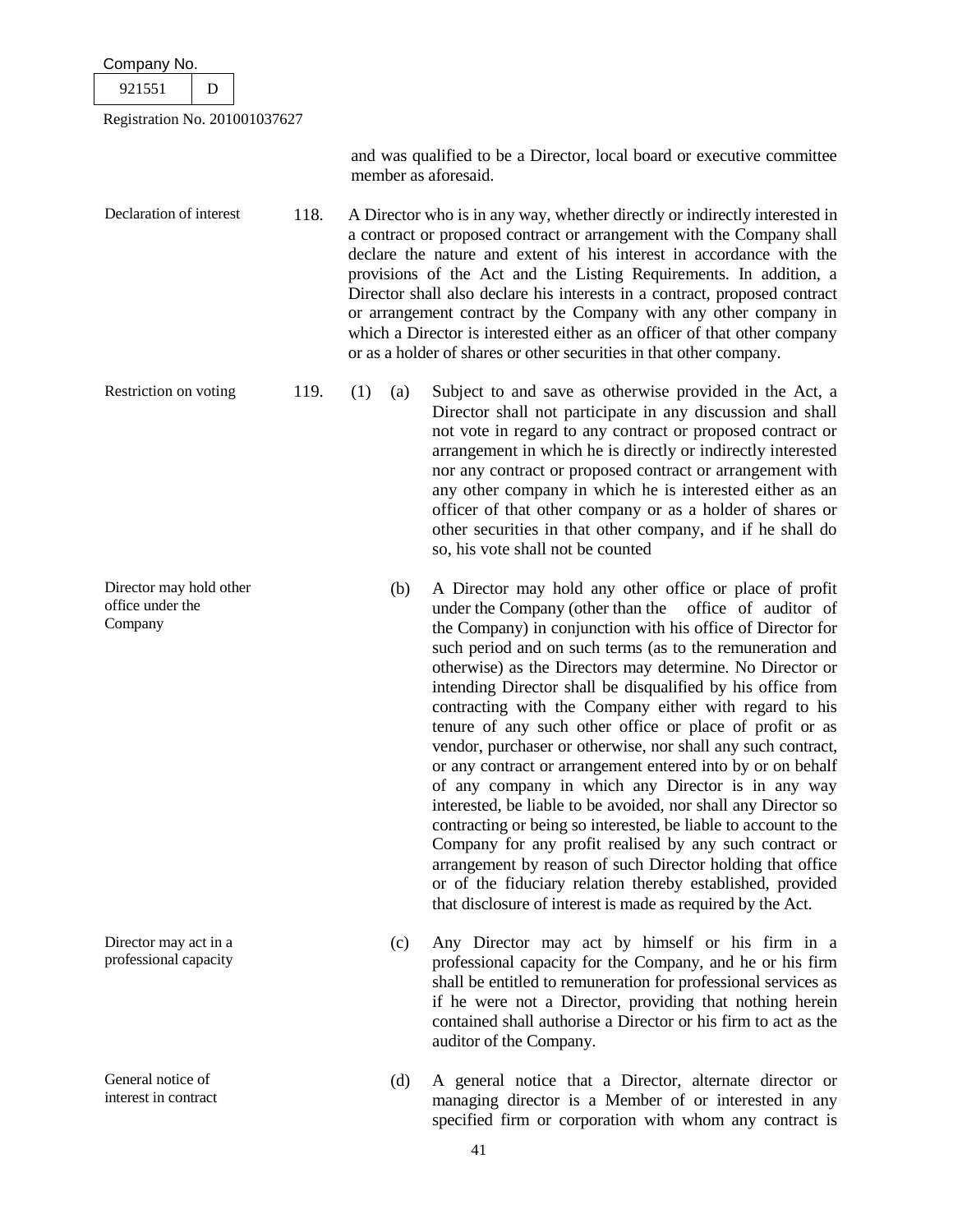| Company No. |  |
|-------------|--|
|             |  |

| –<br>$\sim$ |  |
|-------------|--|
|             |  |

Director's interest in corporation promoted by the Company

proposed to be entered into in relation to the affairs of the Company and is therefore to be regarded as interested in all transactions with such firm or corporation shall be a sufficient disclosure as regards such Director and the said transaction and after such general notice it shall not be necessary for such Director to give any special notice relating to any particular transaction with such firm or corporation.

- (2) A Director may become a director or other officer of or otherwise interested in any corporation promoted by the Company or in which the Company may be interested as shareholder or otherwise and no such Director shall be accountable to the Company for any remuneration or other benefits received by him as a director or officer of, or from his interest in such corporation unless the Company otherwise directs at the time of his appointment. The Directors may exercise the voting power conferred by the shares or other interest in any such other corporation held or owned by the Company, or exercisable by them as directors of such other corporation in such manner and in all respects as they think fit (including the exercise thereof in favour of any resolution appointing themselves or any of the directors or other officers of such corporation), and any Director may vote in favour of the exercise of such voting rights in the manner aforesaid, notwithstanding that he may be, or is about to be appointed a director or other officer of such corporation and as such is or may become interested in the exercise of such voting rights in the manner aforesaid.
- Additional remuneration 120. Any Director who is appointed to any executive office or who serves on any committee or who otherwise performs services which in the opinion of the Directors are outside the scope of the ordinary duties of a Director, may be paid such extra remuneration by way of salary, percentage of profits or otherwise as the Directors may determine but not a commission on or percentage of turnover. Such remuneration payable to this Director shall be subject to annual shareholders' approval at a general meeting.
- Pensions 121. (1) The Directors may pay pensions or allowances (either revocable or irrevocable and either subject or not subject to any terms or conditions) to any full-time Director as hereinafter defined on or at any time after his retirement from his office or employment under the Company, and/or on or after his death to his widow or other dependants.
	- (2) The Directors shall also have power and shall be deemed always to have power to establish and maintain any schemes or funds for providing pensions, sickness or compassionate allowance, life assurances or other benefits for staff (including any Directors for the time being holding any executive office or any office of profit)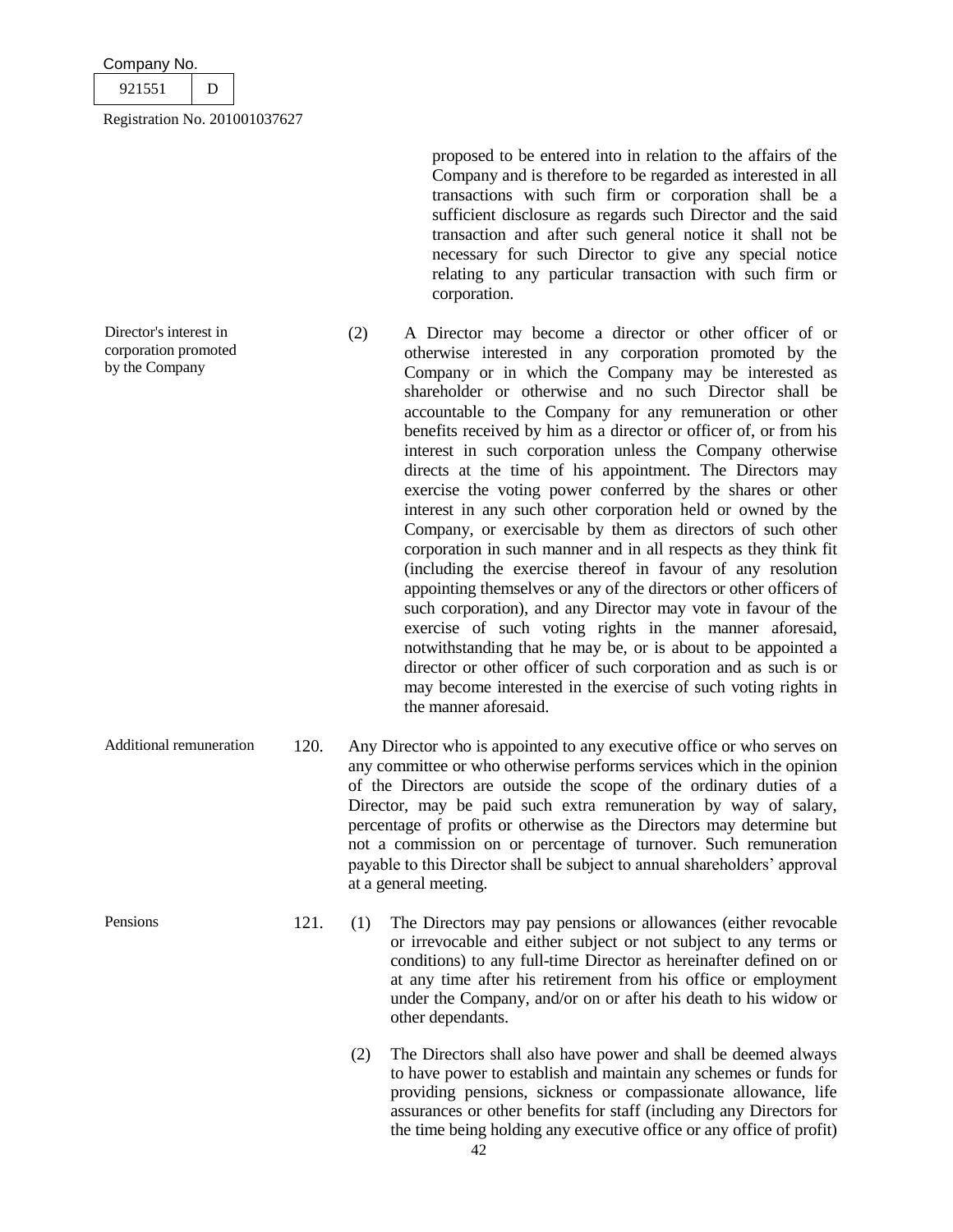| Company No.                   |   |      |  |
|-------------------------------|---|------|--|
| 921551                        | D |      |  |
| Registration No. 201001037627 |   |      |  |
|                               |   |      |  |
|                               |   |      |  |
|                               |   |      |  |
| Minutes to be kept of all     |   | 122. |  |
| Directors' meetings           |   |      |  |

documents

resolutions of the

**Directors** 

- or employees of the Company or for the widow or other dependants of such persons and to make contributions out of the Company's moneys for any such schemes or funds.
- The Directors shall cause proper minutes to be made of all proceedings of each meeting of Directors and of the attendances thereat, and any such minutes signed by the chairman of such meeting or by the chairman of the next meeting, shall be conclusive evidence, without any further proof of the facts therein stated.
- Circular resolutions in writing 123. A resolution in writing signed or approved by a majority of the Directors or members of a Committee for the time being by letter, telefax, electronic mail or any form of electronic approval or electronic signature or digital signature via software, electronic devices or other means of telecommunication apparatus or devices, shall be as valid and effective for all purposes as a resolution passed at a meeting of the Directors or Committee duly convened, held and constituted, and an alternate director may sign such resolution on behalf of his appointor. All such resolutions may consist of several documents in like form, each signed by one (1) or more Directors or members of the Committee, or their alternates.

### **AUTHENTICATION OF DOCUMENTS**

- Power to authenticate 124. Any Director or the Secretary or any person appointed by the Directors for the purpose shall have power to authenticate any documents affecting the constitution of the Company and any resolutions passed by the Company or the Directors, and any books, records, documents and financial statements relating to the business of the Company, and to certify copies thereof or extracts therefrom as true copies of extracts; and where any books, records, documents or financial statements are kept elsewhere than at the Office, the local manager or other officer of the Company having the custody thereof shall be deemed to be a person appointed by the Directors as aforesaid.
- Certified copies of 125. A document purporting to be a copy of a resolution of the Directors or an extract from the minutes of a meeting of the Directors which is certified as such in accordance with the provisions of the last preceding Clause shall be conclusive evidence in favour of all persons dealing with the Company upon the faith thereof that such resolution has been duly passed or as the case may be, that such extract is a true and accurate record of a duly constituted meeting of the Directors.

# **CORPORATIONS ACTING BY REPRESENTATIVES**

Representatives 126. Any corporation which is a Member may by resolution of its directors or other governing body, authorise such person as it thinks fit to act as its representative(s) at any meeting of the Company or of any class of Members, and the person so authorised shall be entitled to exercise the same powers on behalf of such corporation as the corporation could exercise if it were an individual Member.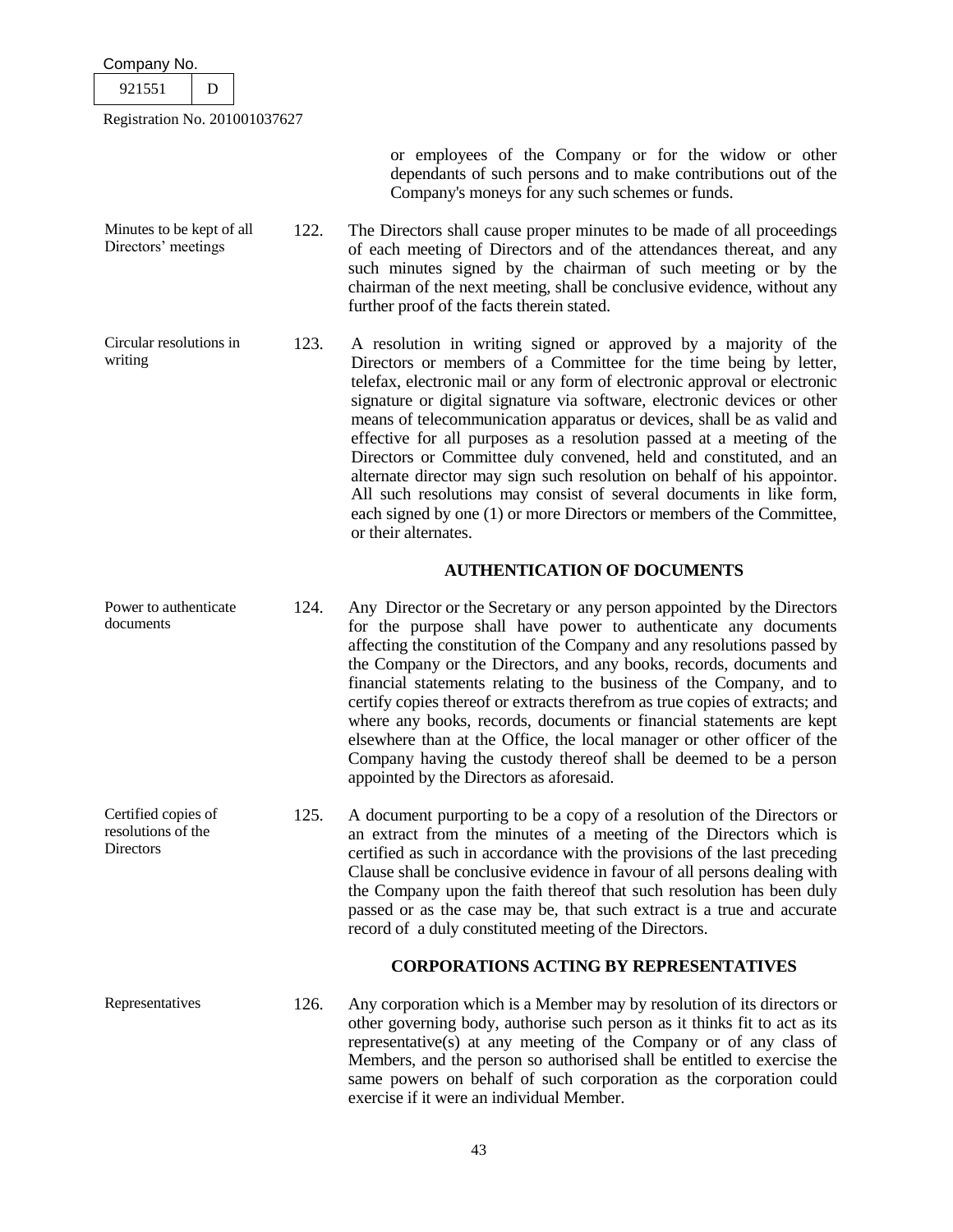Registration No. 201001037627

# **SECRETARY**

| Appointment of<br>Secretary                              | 127. | The Secretary or Secretaries shall be appointed by the Directors for such<br>term or terms at such remuneration and upon such conditions as the<br>Directors may think fit, and any Secretary or Secretaries so appointed<br>may be removed by them, but without prejudice to any claim he or they<br>may have for damages for any breach of contract of service with the<br>Company.                                                                                                                                                                                                                                                                                                                                                                                                                                                                                                                                                                                                                                                                                                                                                                                                                                                                                           |
|----------------------------------------------------------|------|---------------------------------------------------------------------------------------------------------------------------------------------------------------------------------------------------------------------------------------------------------------------------------------------------------------------------------------------------------------------------------------------------------------------------------------------------------------------------------------------------------------------------------------------------------------------------------------------------------------------------------------------------------------------------------------------------------------------------------------------------------------------------------------------------------------------------------------------------------------------------------------------------------------------------------------------------------------------------------------------------------------------------------------------------------------------------------------------------------------------------------------------------------------------------------------------------------------------------------------------------------------------------------|
| Appointment of<br>substitute Secretary                   | 128. | The Directors may from time to time by resolution appoint a temporary<br>substitute for the Secretary, who shall be deemed to be the Secretary<br>during the term of his appointment.                                                                                                                                                                                                                                                                                                                                                                                                                                                                                                                                                                                                                                                                                                                                                                                                                                                                                                                                                                                                                                                                                           |
|                                                          |      | <b>THE SEAL</b>                                                                                                                                                                                                                                                                                                                                                                                                                                                                                                                                                                                                                                                                                                                                                                                                                                                                                                                                                                                                                                                                                                                                                                                                                                                                 |
| Seal to be affixed with<br>authority of the<br>Directors | 129. | The Board shall provide for the safe custody of the Seal which shall only<br>be used pursuant to a resolution of the Directors or a committee of the<br>Board authorised to use the Seal. Every instrument to which the Seal is<br>affixed shall be autographically signed by a Director and either by a<br>second Director or by the Secretary or by another person appointed by<br>the Board for the purpose, save and except that, in the case of a<br>certificate or other document of title in respect of any share, stock, loan<br>stock or debenture as defined in the Act or any other obligations,<br>warrants, call warrants or securities and instruments of any kind<br>whatsoever relating to all the aforesaid created or issued or dealt with or<br>marketed or sold by the Company, such certificate or document of title<br>may be created or issued under the Seal or the Securities Seal (for<br>affixing onto share certificates only pursuant to Clause 131 hereof), as<br>the case may be, of the Company and the Board may by resolution<br>determine that such signatures may be affixed by some mechanical<br>electronic facsimile or autographical means or by such other means to be<br>specified by the Board from time to time in such resolution. |
|                                                          |      | The Company may exercise the powers conferred by Section 62 of the<br>Act with regard to having an official Seal for use abroad and such<br>powers shall be vested in the Board.                                                                                                                                                                                                                                                                                                                                                                                                                                                                                                                                                                                                                                                                                                                                                                                                                                                                                                                                                                                                                                                                                                |
| Share seal                                               | 130. | The Company may also have a Securities Seal pursuant to Section 63 of<br>the Act. The Securities Seal is an exact copy of the Seal of the Company<br>with the addition on its face of the word "Securities" which is<br>specifically used for affixing onto certificates that may be issued by the<br>Company for any share, stock, loan stock, debentures or other<br>marketable security relating to all aforesaid created or issued or dealt<br>with or marketed or sold by the Company and the affixing of the<br>Securities Seal shall be authenticated in the manner set out in Clause 129<br>hereof.                                                                                                                                                                                                                                                                                                                                                                                                                                                                                                                                                                                                                                                                     |
|                                                          |      | <b>DIVIDENDS AND RESERVE FUND</b>                                                                                                                                                                                                                                                                                                                                                                                                                                                                                                                                                                                                                                                                                                                                                                                                                                                                                                                                                                                                                                                                                                                                                                                                                                               |

- Declaration of dividends
- 131. The Directors may, from time to time, declare dividends subject to the provisions of the Act, but no such dividends shall be payable except out of profits of the Company and the declaration of the Directors as to the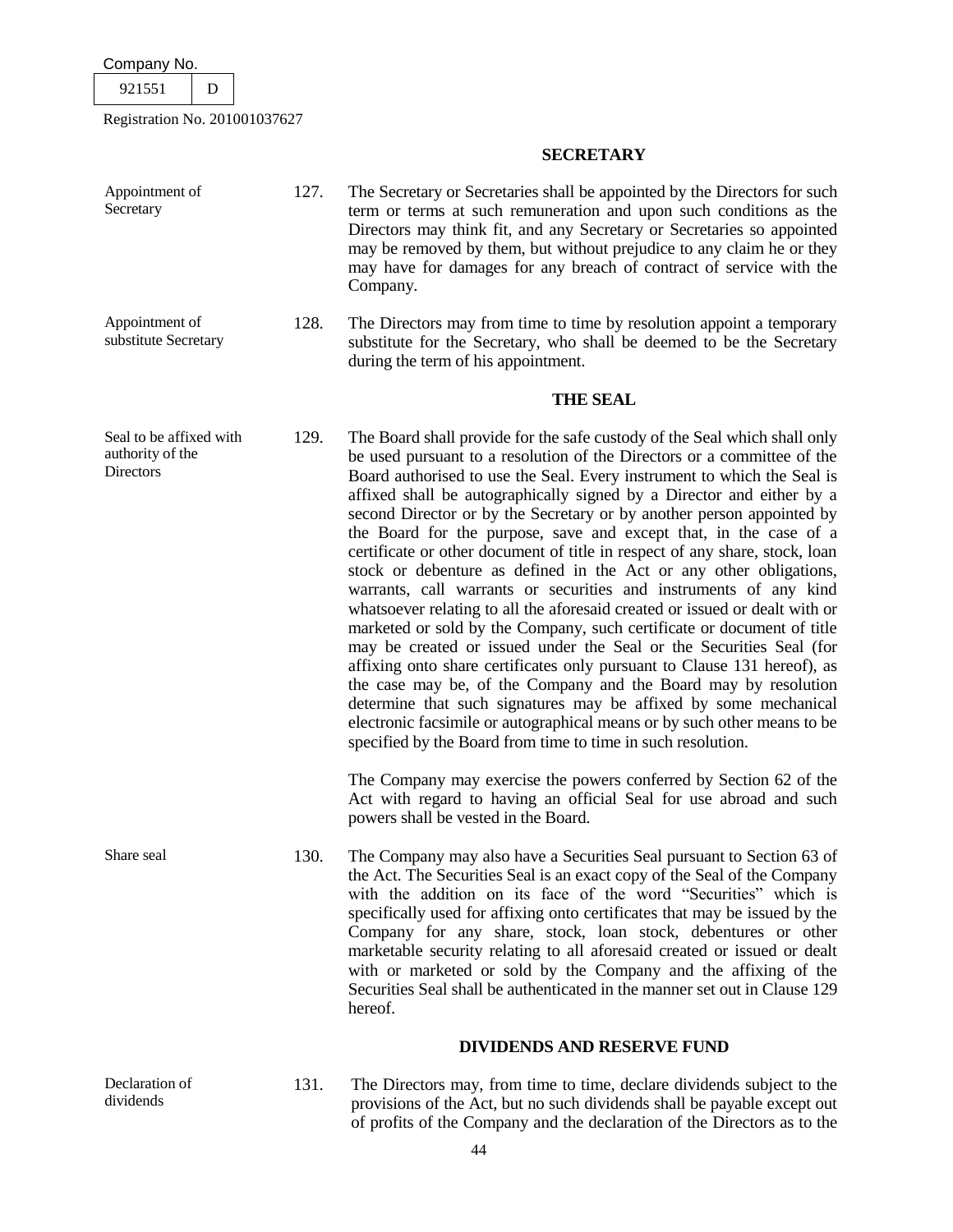| Company No.                   |  |
|-------------------------------|--|
| 921551                        |  |
| Registration No. 201001037627 |  |

amount of the net profits shall be conclusive. The Board of Directors may authorise a distribution at such time and in such amount as the Board considers appropriate, if the Board is satisfied that the Company will be solvent immediately after the distribution is made. The Company is regarded as solvent if the Company is able to pay its debts as and when the debts become due within twelve (12) months immediately after the distribution is made.

Apportionment of dividends 132. Subject to the rights of holders of shares with special rights as to dividend (if any), all dividends shall be declared and paid according to the amounts paid-up on the shares in respect whereof the dividend is paid, but (for the purposes of this Clause only) no amount paid-up on a share in advance of calls shall be treated as paid-up on the share. All dividends shall be apportioned and paid pro-rata according to the amounts paid-up on the shares during any portion or portions of the period in respect of which the dividend is paid, but if any share is issued on terms providing that it shall rank for dividend as if paid-up (in whole or in part) as from a particular date, such share shall rank for dividend accordingly

Power to carry profit to reserve 133. The Directors may, before recommending any dividend, set aside out of the profits of the Company such sums as they think proper as reserves which shall, at the discretion of the Directors, be applicable for meeting contingencies, or for the gradual liquidation of any debt or liability of the Company, or for repairing or maintaining any works connected with the business of the Company or shall with the sanction of the Company in general meeting be, as to the whole or in part, applicable for equalising dividends or for distribution by way of bonus among the Members for the time being on such terms and in such manner as the Company in general meeting shall from time to time determine, and pending such application the Directors may employ the sums from time to time so set apart as aforesaid in the business of the Company or invest the same in such securities as they may select, or subject to the Act and the Listing Requirements, for the purchase of the shares of the Company. The Directors may also from time to time carry forward such sums as may be deemed expedient in the interest of the Company.

Payment of dividends in specie 134. The Company may, upon the recommendation of the Directors, by ordinary resolution direct payment of a dividend, either in whole or in part by the distribution of specific assets and in particular of paid-up shares, debentures or debenture stock of any other company or in any one or more of such ways; and the Directors shall give effect to such resolution, and where any difficulty arises in regard to such distribution, the Directors may settle the same as they think expedient and in particular may issue fractional certificates and fix the value for distribution of such specific assets or any part thereof and may determine that cash payments shall be made to any Members upon the footing of the value so fixed in order to adjust the rights of all parties and may vest any such specific assets in trustees upon such trusts for the persons entitled to the dividend as may seem expedient to the Directors.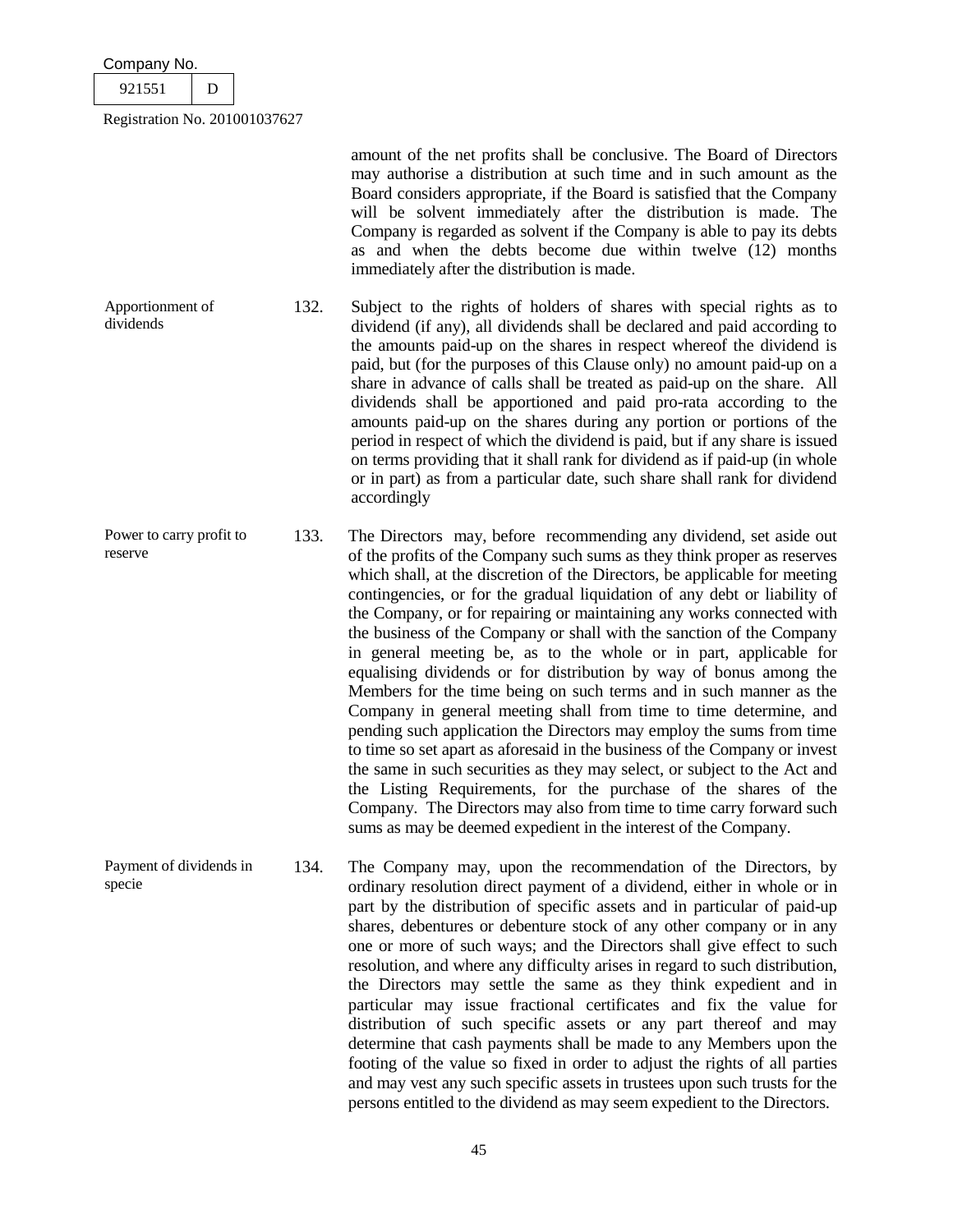|  |  | Company No. |  |
|--|--|-------------|--|
|--|--|-------------|--|

No alteration to dividend

power to retain dividends

Interest on dividend and

921551 D

Registration No. 201001037627

Payment of dividends 135. Any dividend, interest or other monies payable in cash in respect of shares or other Securities may be paid by cheque or warrant sent through the post directed to the registered address of the Member or person entitled thereto as it appears in the Register, or paid via electronic transfer or remittance to the bank account provided by the Member or person entitled thereto who is named in the Register and/or Record of Depositors, or if several persons registered as joint holders of the shares or Securities are entitled thereto, to the registered address or via electronic transfer or remittance to the bank account provided by the joint holder first named on the Register or to the extent permissible under the Central Depositories Act and the Rules, in the Record of Depositors or to such person and to such address or bank account as the holder or first named joint holder may in writing direct, or if several persons are entitled thereto in consequence of the death or bankruptcy of the holder, to any one of such persons and to such address or bank account as such persons may in writing direct. Every such cheque or warrant or electronic transfer or remittance shall be made payable to the order of the person to whom it is sent or to such person as the holder or joint holders or person or persons entitled to the shares or Securities in consequence of the death or bankruptcy of the holder may direct. The payment of any such cheque or warrant or electronic transfer or remittance shall operate as a good discharge to the Company in respect of the dividend represented thereby, notwithstanding that it may subsequently appear that the same has been stolen or that the endorsement thereon or the instruction for the electronic transfer or remittance has been forged, or regardless of any discrepancy in the details of bank account given by the Member. Every such cheque or warrant or electronic transfer or remittance shall be sent at the risk of the person entitled to the money thereby represented and the Company shall have no responsibility for any sums lost or delayed in the course of any transfer or where the Company has acted on any such instructions.

- 136. Unless otherwise permitted by the Listing Requirements or a waiver in writing is obtained from the Stock Exchange, once a dividend has been declared, no subsequent alteration to the dividend and entitlement may be made. All dividends are to be paid within the timeframe as stipulated in the Listing Requirements.
	- 137. (1) Every dividend warrant may be sent by post to the last registered address of the Member entitled thereto, and the receipt by the person, whose name on the date of the declaration of the dividend appears on the Register or Record of Depositors as the owner of any share shall be a good discharge to the Company for all payments made in respect of such share. No dividend or other moneys payable on or in respect of a share shall bear interest against the Company.
		- (2) The Directors may retain any dividend payable to a Member or any part thereof and set the same off against the amount of any
			- 46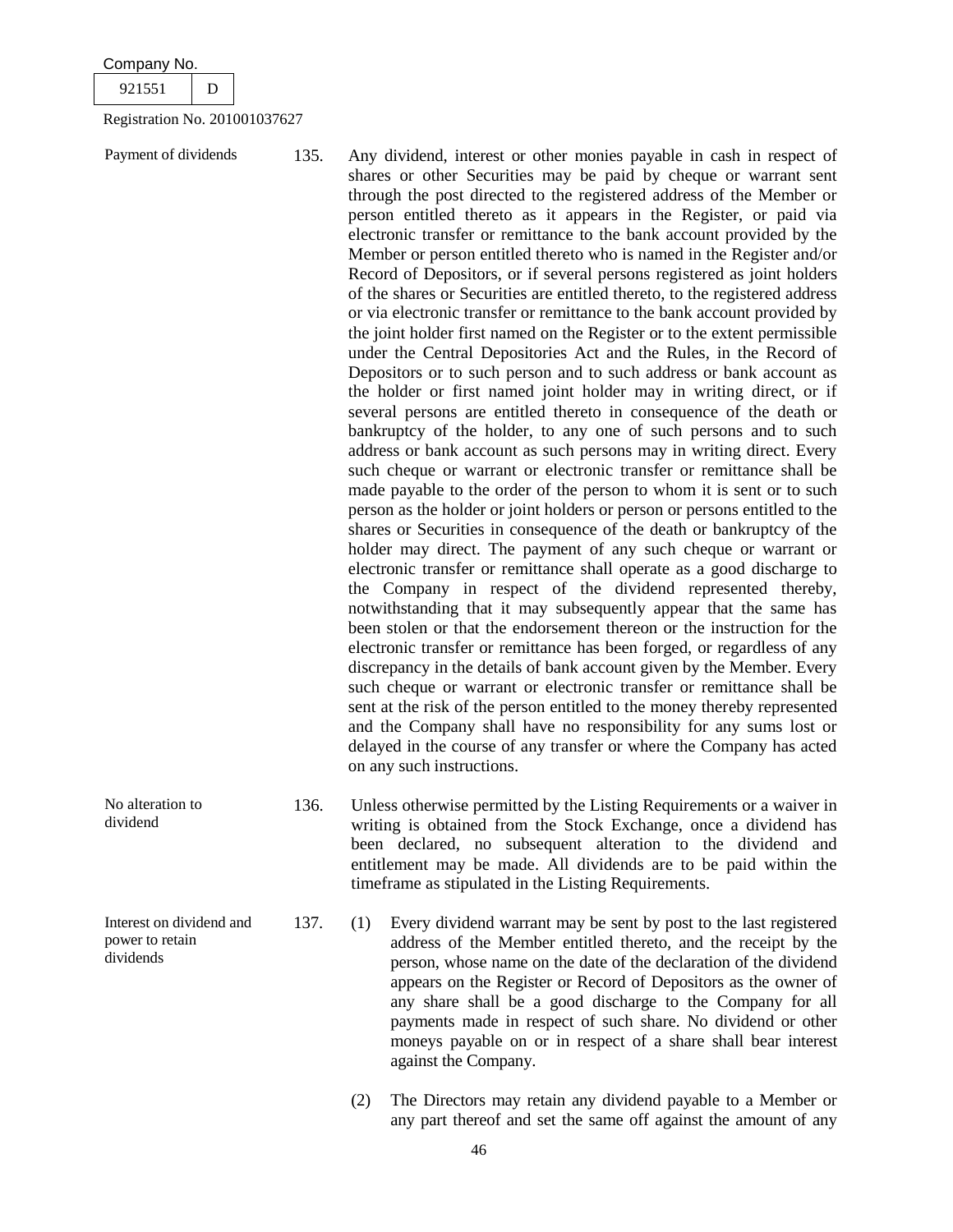| oompany no.                                                                                    |      |                                                                                                                                                                                                                                                                                                                                                                                                                                                                                                                                                                                                                                                                                                                                                                                                                                                                                                                                                                                                                                                                                                                                                                                                                                                  |
|------------------------------------------------------------------------------------------------|------|--------------------------------------------------------------------------------------------------------------------------------------------------------------------------------------------------------------------------------------------------------------------------------------------------------------------------------------------------------------------------------------------------------------------------------------------------------------------------------------------------------------------------------------------------------------------------------------------------------------------------------------------------------------------------------------------------------------------------------------------------------------------------------------------------------------------------------------------------------------------------------------------------------------------------------------------------------------------------------------------------------------------------------------------------------------------------------------------------------------------------------------------------------------------------------------------------------------------------------------------------|
| 921551<br>D                                                                                    |      |                                                                                                                                                                                                                                                                                                                                                                                                                                                                                                                                                                                                                                                                                                                                                                                                                                                                                                                                                                                                                                                                                                                                                                                                                                                  |
| Registration No. 201001037627                                                                  |      |                                                                                                                                                                                                                                                                                                                                                                                                                                                                                                                                                                                                                                                                                                                                                                                                                                                                                                                                                                                                                                                                                                                                                                                                                                                  |
|                                                                                                |      | call made in respect of such Member's shares and unpaid and<br>whether such call shall have been made before or after the<br>declaration of the dividend in question.                                                                                                                                                                                                                                                                                                                                                                                                                                                                                                                                                                                                                                                                                                                                                                                                                                                                                                                                                                                                                                                                            |
| Retention of dividends<br>on shares subject to lien                                            | 138. | Subject to the Listing Requirements, the Act, the Central Depositories<br>Act and the Rules, the Directors may retain any dividend or other<br>moneys payable on or in respect of a share on which the Company has a<br>lien, and may apply the same in or towards satisfaction of the debts,<br>liabilities or engagements in respect of which the lien exists.                                                                                                                                                                                                                                                                                                                                                                                                                                                                                                                                                                                                                                                                                                                                                                                                                                                                                 |
| Retention of dividends<br>on shares pending<br>transmission                                    | 139. | The Directors may retain the dividends payable on shares in respect of<br>which any person is under the provisions as to the transmission of shares<br>hereinbefore contained to become a Member, or which any person under<br>those provisions is entitled to transfer, until such person shall become a<br>Member in respect of such shares or shall duly transfer the same.                                                                                                                                                                                                                                                                                                                                                                                                                                                                                                                                                                                                                                                                                                                                                                                                                                                                   |
| Unclaimed dividends                                                                            | 140. | All dividends unclaimed for one (1) year after having been declared and<br>paid, shall be dealt with by the Company in accordance with any law for<br>the time being in force relating to unclaimed moneys. The payment by<br>the Directors of any unclaimed dividend or other moneys payable on or<br>in respect of shares into a separate account shall not constitute the<br>Company a trustee in respect thereof.                                                                                                                                                                                                                                                                                                                                                                                                                                                                                                                                                                                                                                                                                                                                                                                                                            |
| Right to dividend in<br>respect of a Deposited<br>Security credited in a<br>Securities Account | 141. | Notwithstanding anything contained in this Constitution, a Depositor's<br>entitlement to dividends, rights issues, bonus issues or any other rights<br>or options in the Company credited in a Securities Account by virtue of<br>any Deposited Security standing to the credit of his Securities Account<br>shall be subject to the Act, the Central Depositories Act and the Rules.                                                                                                                                                                                                                                                                                                                                                                                                                                                                                                                                                                                                                                                                                                                                                                                                                                                            |
|                                                                                                |      | <b>CAPITALISATION OF PROFITS AND RESERVES</b>                                                                                                                                                                                                                                                                                                                                                                                                                                                                                                                                                                                                                                                                                                                                                                                                                                                                                                                                                                                                                                                                                                                                                                                                    |
| Power to capitalise<br>profits                                                                 | 142. | The Company may, upon the recommendation of the Directors, by<br>ordinary resolution resolve that it is desirable to capitalise the whole or<br>any part of the sum for the time being standing to the credit of any of the<br>Company's reserve accounts or any sum for the time being standing to<br>the credit of the income statement or otherwise available for distribution<br>amongst the Members, provided that such sum be not required for<br>paying the dividends on any shares carrying a fixed cumulative<br>preferential dividend, and accordingly that the Directors be authorised<br>and directed to appropriate the sum resolved to be capitalised to the<br>Members in the proportion in which such sum would have been<br>divisible amongst them had the same been applied or been applicable in<br>paying dividends, and to apply such sum on their behalf either in or<br>towards paying up the amounts, if any, for the time being unpaid on any<br>shares or debentures of the Company of an amount equal to such sum,<br>such shares or debentures to be allotted, distributed and credited as fully<br>paid-up to and amongst such Members in the proportion aforesaid or<br>partly in one way and partly in the other. |
| Capitalisation of profits                                                                      | 143. | Whenever such a resolution as aforesaid is passed, the Directors shall                                                                                                                                                                                                                                                                                                                                                                                                                                                                                                                                                                                                                                                                                                                                                                                                                                                                                                                                                                                                                                                                                                                                                                           |

make all appropriations and applications of the undivided profits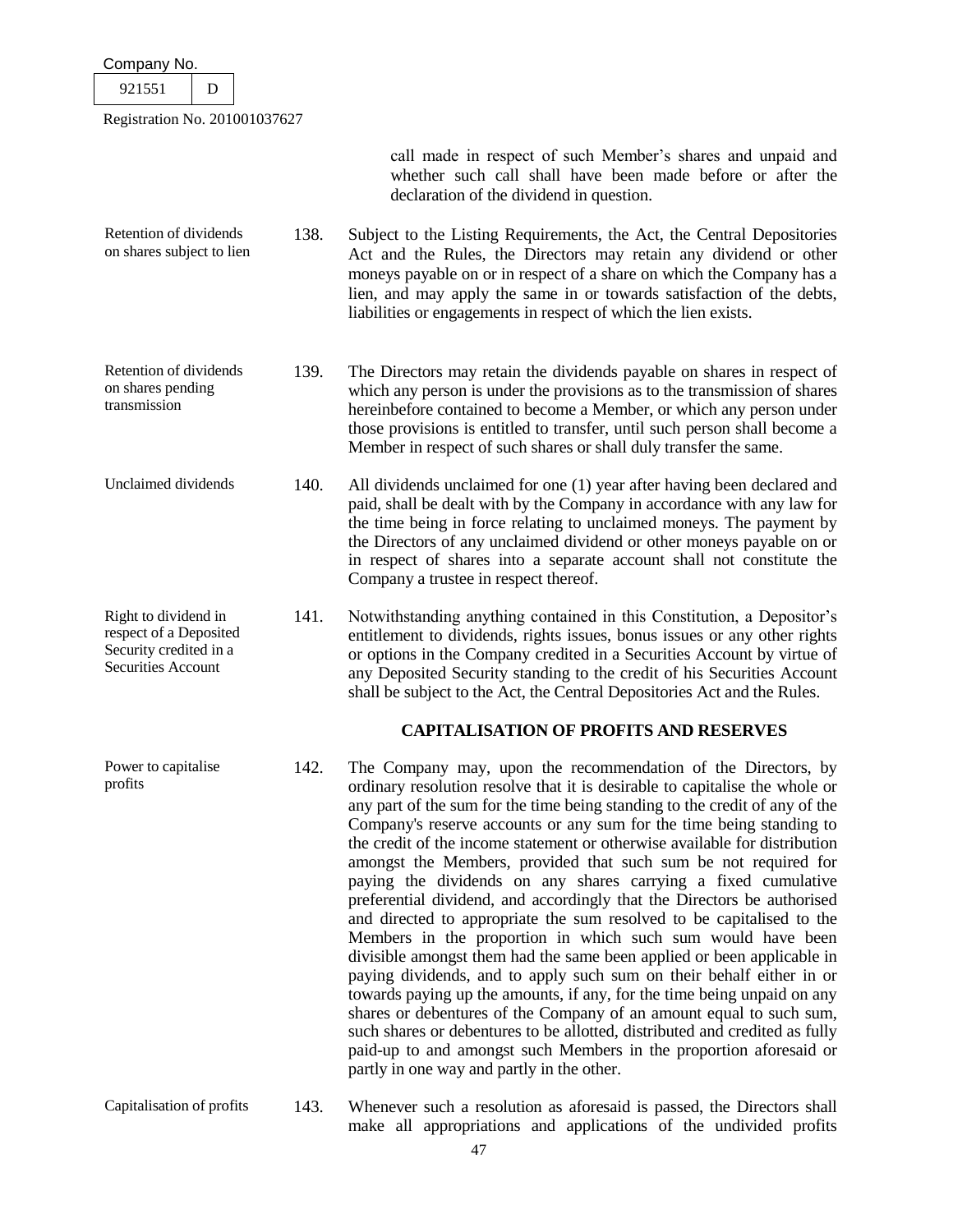| Company No. |           |
|-------------|-----------|
| 921551      |           |
|             | 0.0100100 |

resolved to be capitalised thereby, and all allotments and issues of fully paid shares or debentures, if any, and generally shall do all acts and things required to give effect thereto, with full power to the Directors to make such provision by the issue of fractional certificates or by payment in cash or otherwise as they think fit for the case of shares or debentures becoming distributable in fractions, and also to authorise any person to enter on behalf of all the Members entitled thereto into an agreement with the Company providing for the allotment to them respectively, credited as fully paid-up, of any further shares or debentures to which they may be entitled upon such capitalisation or (as the case may require) for the payment by the Company on their behalf, by the application thereto of their respective proportions of the profits resolved to be capitalised, of the amounts or any part of the amounts remaining unpaid on their existing shares, and any agreement made under such authority shall be effective and binding on all such Members.

# **MINUTES AND REGISTERS**

| Minutes | The Directors shall cause minutes to be made in books to be provided |
|---------|----------------------------------------------------------------------|
|         | for the purpose:-                                                    |

- (a) of all appointments of officers made by the Directors;
- (b) of the names of the Directors present at each meeting of Directors and of any committee of Directors, and of the Members in general meeting; and
- (c) of all resolutions and proceedings at all general meetings of the Company and of any class of Members of the Company, and of the Directors and of the committees of Directors.

Such minutes shall be signed by the chairman of the meeting at which the proceedings were held or by the chairman of the next succeeding meeting and if so signed, shall be conclusive evidence without any further proof of the facts therein stated.

- Keeping of registers 145. The Directors shall duly comply with the provisions of the Act and in particular the provisions in regard to registration of charges created by or affecting properties of the Company, in regard to keeping a register of Directors, managers and Secretaries, the Register, a register of mortgages and charges, a register of Directors' holdings in the Securities of the Company and in regard to the production and furnishing of copies of such registers.
- Form of registers etc 146. Any register, index, minutes book, book of accounts or other books required by this Constitution or the Act to be kept by or on behalf of the Company may be kept either by making entries in bound books or by recording them in any other manner. In any case in which bound books are not used, the Directors shall take adequate precautions for guarding against falsification and for facilitating its discovery.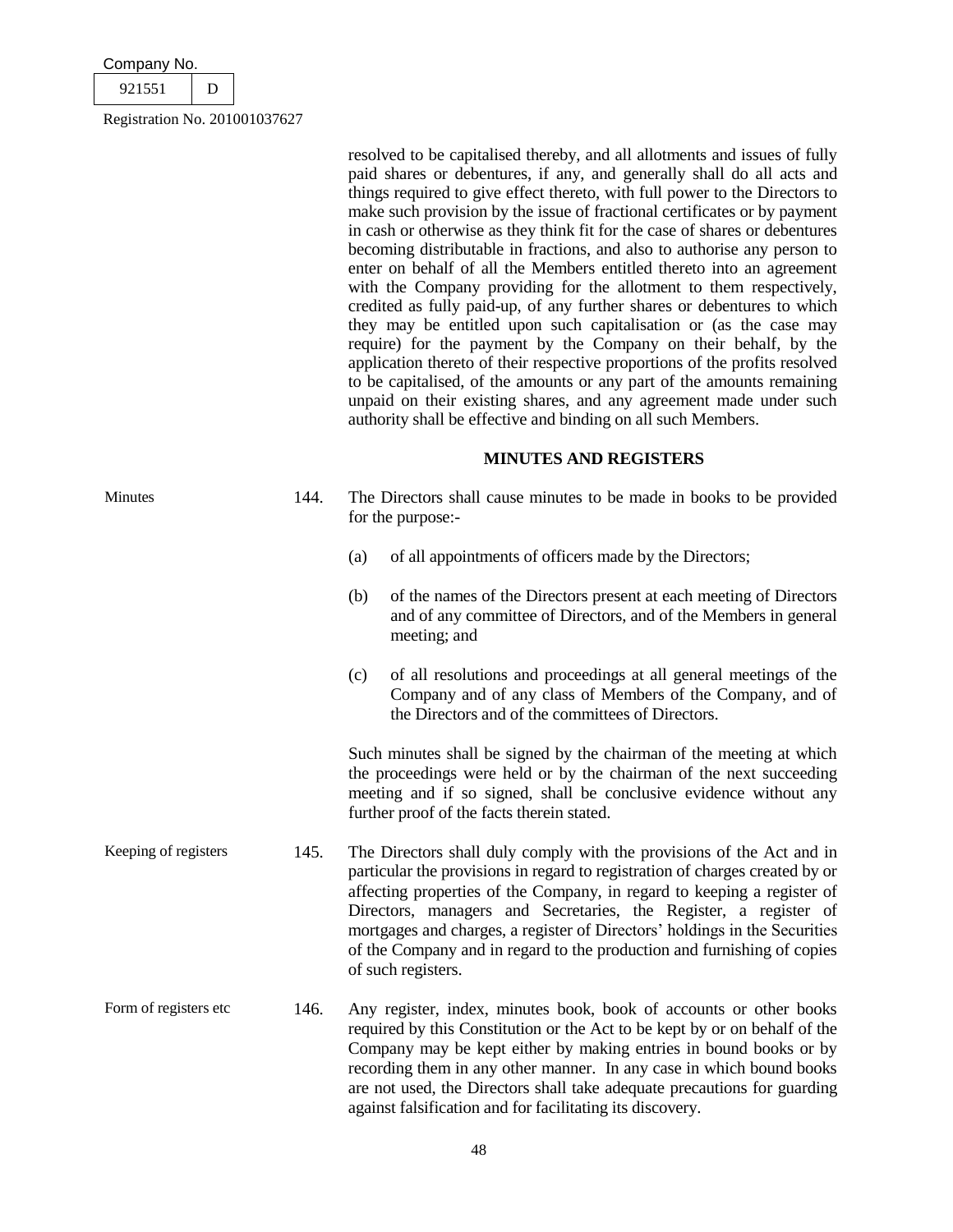Registration No. 201001037627

# **ACCOUNTS AND AUDIT**

- Accounts to be kept 147. The Directors shall cause proper accounting and other records to be kept, as are necessary to comply with provisions of the Act. The Board shall cause to be prepared, sent to every Member and laid before the Company in its annual general meeting the audited financial statements and directors' report in accordance with the Act. The interval between the close of a financial year of the Company and the issue of the audited financial statements, the Directors' and Auditors' reports shall not exceed four (4) months or such other interval as may be specified by the Applicable Laws. Inspection of accounts 148. The books of accounts shall be kept at the Office, or at such other place within Malaysia as the Directors think fit and shall always be open for inspection by the Directors. No Member (other than a Director) shall have any right of inspecting any accounts or book or document of the Company except as conferred by the Act or authorised by the Directors. Audit of financial statements 149. At least once in every year, the financial statements of the Company shall be audited by the auditors of the Company. Presentation and copies of financial statements to Members etc. 150. The Directors shall from time to time in accordance with the provisions of the Act, cause to be prepared and laid before the Company in general meeting, such financial statements and reports as are referred to in the Act. The interval between the close of a financial year of the Company and the issue of the audited financial statements and the Directors' and auditors' reports, shall not exceed four (4) months. A copy of each such document in printed form or in an electronic form that can be downloaded from the Company's website via a QR scan code provided in a written notice to the shareholders or such other form of electronic media shall not less than twenty-one (21) days before the date of the meeting be sent to every Member, every auditor of the Company, every person who is entitled to receive notice of general meetings and to every holder of debentures of the Company, in accordance with the provisions of the Act or of this Constitution. The requisite number of copies of each such document as may be required by the Stock Exchange shall at the same time be likewise sent to the Stock Exchange provided that this Clause shall not require a copy of these documents to be sent to any person of whose address the Company is not aware of but any Member to whom a copy of these documents has not been sent shall be entitled to receive a copy free of charge on application at the Office. Appointment and duties of auditors 151. The auditors shall be appointed in accordance with the Act and their duties regulated in accordance with the provisions of the Act. Validity of acts of auditors in spite of some formal defect 152. Subject to the provisions of the Act, all acts done by any person acting as an auditor shall, as regards all persons dealing in good faith with the
	- Company, be valid notwithstanding that there was some defect in his appointment or that he was at the time of his appointment not qualified for appointment.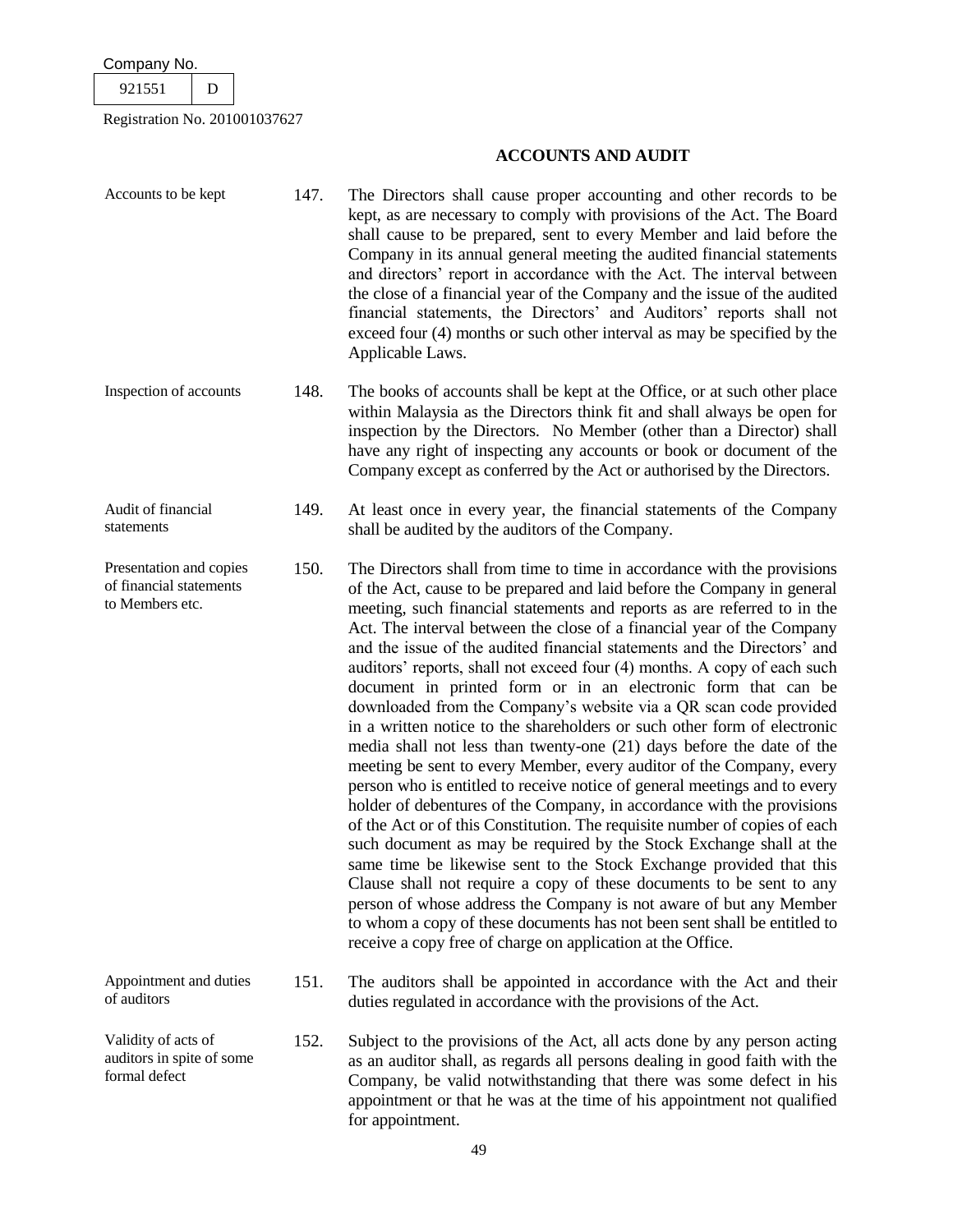Company No. 921551 D

Registration No. 201001037627

Auditor's rights to receive notice of and attend and speak at general meeting 153. The auditors shall be entitled to attend any general meeting and to receive all notices of and other communications relating to any general meeting which any Member is entitled to receive and to be heard at any general meeting on any part of the business of the meeting which concerns the auditors.

# **LANGUAGE**

Language 154. Where any accounts, minutes books or other records required to be kept by the Act are not kept in the Malay or English language, the Directors shall cause a true translation of such accounts, minutes books and other records to be made from time to time at intervals of not more than seven (7) days and shall cause such translation to be kept with the original accounts, minutes books and other records for so long as the original accounts, minutes books and other records are required by the Act to be kept.

# **DESTRUCTION OF DOCUMENTS**

- 155. The Company shall be entitled to destroy all instruments of transfer which shall have been registered at any time after a reasonable time from the date of registration thereof, and all share certificates and dividend mandates which have been cancelled or have ceased to have effect at any time after the expiration of one (1) year from the date of cancellation or cessation thereof, and all notifications of change of name or address after the expiration of one (1) year from the date they were recorded, and in favour of the Company it shall conclusively be presumed that every entry in the register which purports to have been made on the basis of an instrument of transfer or other document so destroyed was duly and properly made and every share certificate so destroyed was a valid certificate duly and properly cancelled and every other document hereinbefore mentioned so destroyed was a valid and effective document in accordance with the recorded particulars thereof in the books or records of the Company provided that:-
	- (a) the foregoing provisions of this Clause shall apply only to the destruction of a document in good faith and without express notice that the preservation of such document was relevant to a claim;
	- (b) nothing contained in this Clause shall be construed as imposing upon the Company any liability in respect of the destruction of any such document earlier than as aforesaid or in any other circumstances which would not attach to the Company but for the provisions of this Clause; and
	- (c) reference in this Clause to the destruction of any document include references to its disposal in any manner.

documents

Right to destroy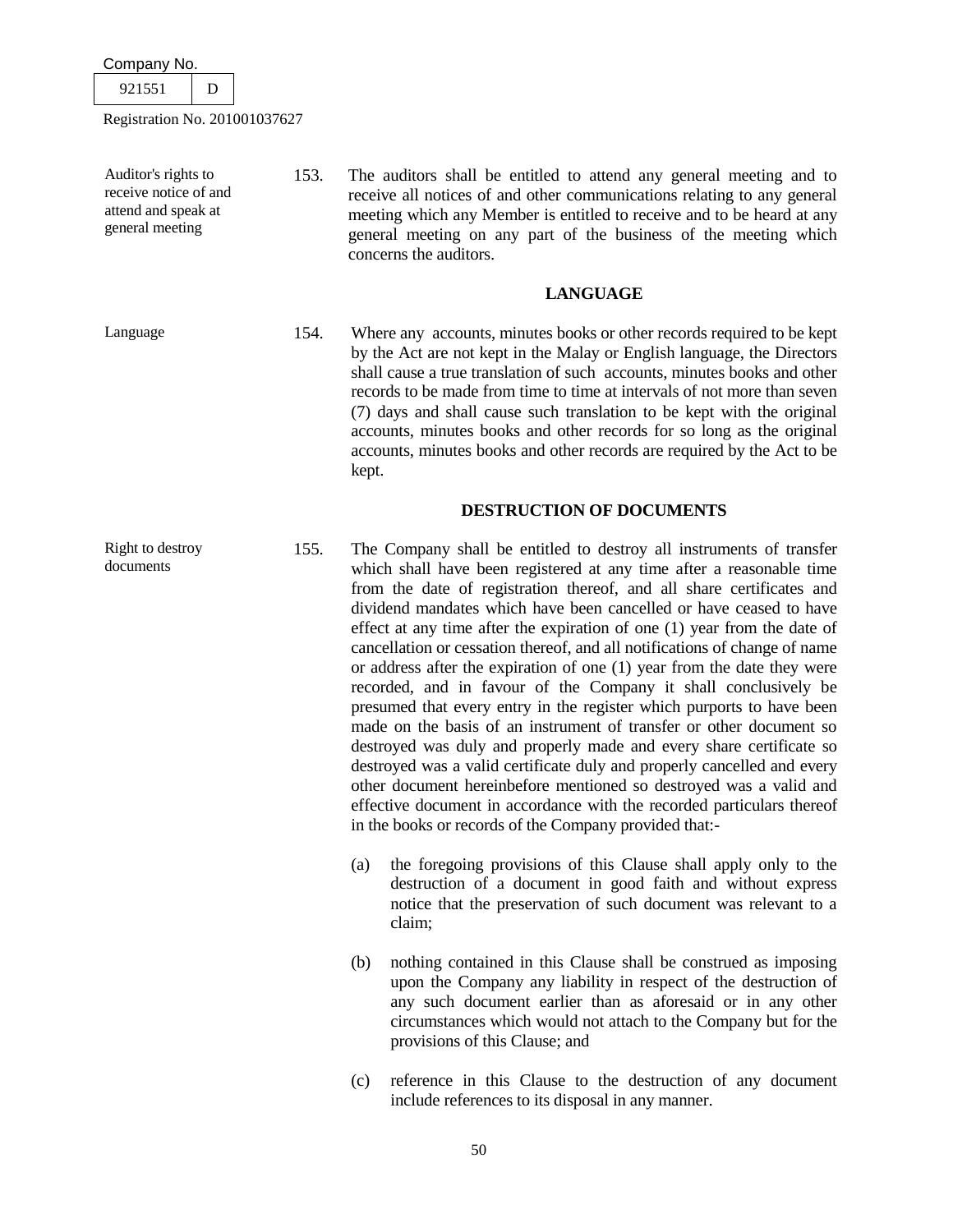| Company No. |  |  |
|-------------|--|--|
|             |  |  |

921551 D

Registration No. 201001037627

# **NOTICES**

Service of notices 156. Subject to the Act, the Central Depositories Act, the Listing Requirements, the Rules and any other law, a notice or document may be served by the Company on a holder of Securities:- (a) in hard copy personally, by fax, or by sending it through the post in a prepaid letter addressed to such holder of Securities at his registered address as appearing in the Register or the Record of Depositors, or (if he has no registered address within Malaysia) to the address supplied by him to the Company as his address for the service of notices; or (b) in electronic form, and sent by the following electronic means:- (i) transmitting to his last known electronic mail address; or (ii) publishing the notice or document on the Company's website provided that a notification of the notice or document on the website via hard copy or electronic mail or short messaging service has been given in accordance with Section 320 of the Act and the Listing Requirements; or (iii) using any other electronic platform maintained by the Company or third parties that can host the information in a secure manner for access by Members provided that a notification of the publication or availability of the notice or document on the electronic platform via hard copy or electronic mail or short messaging service has been given to them accordingly. A Member's address, electronic mail address and any other contact details provided to Bursa Depository shall be deemed as the last known address, electronic mail address and contact details respectively for purposes of communication including but not limited to service of notices and/or documents to the Member. All notices served for and on behalf of the Company or the Directors shall only be effectual if it bears the name of a Director or the Secretary or a duly authorised officer of the Company and which are issued by order of the Board pursuant to a resolution duly passed by the Directors. A notice or other document may also be served by the Company or the Secretary on any Director in hard copy, in electronic form or partly in hard copy and partly in electronic form. Time of service of notices 157. Any notice or document, shall be deemed to be served by the Company:-

(a) if in hard copy and served by post, at the time when the letter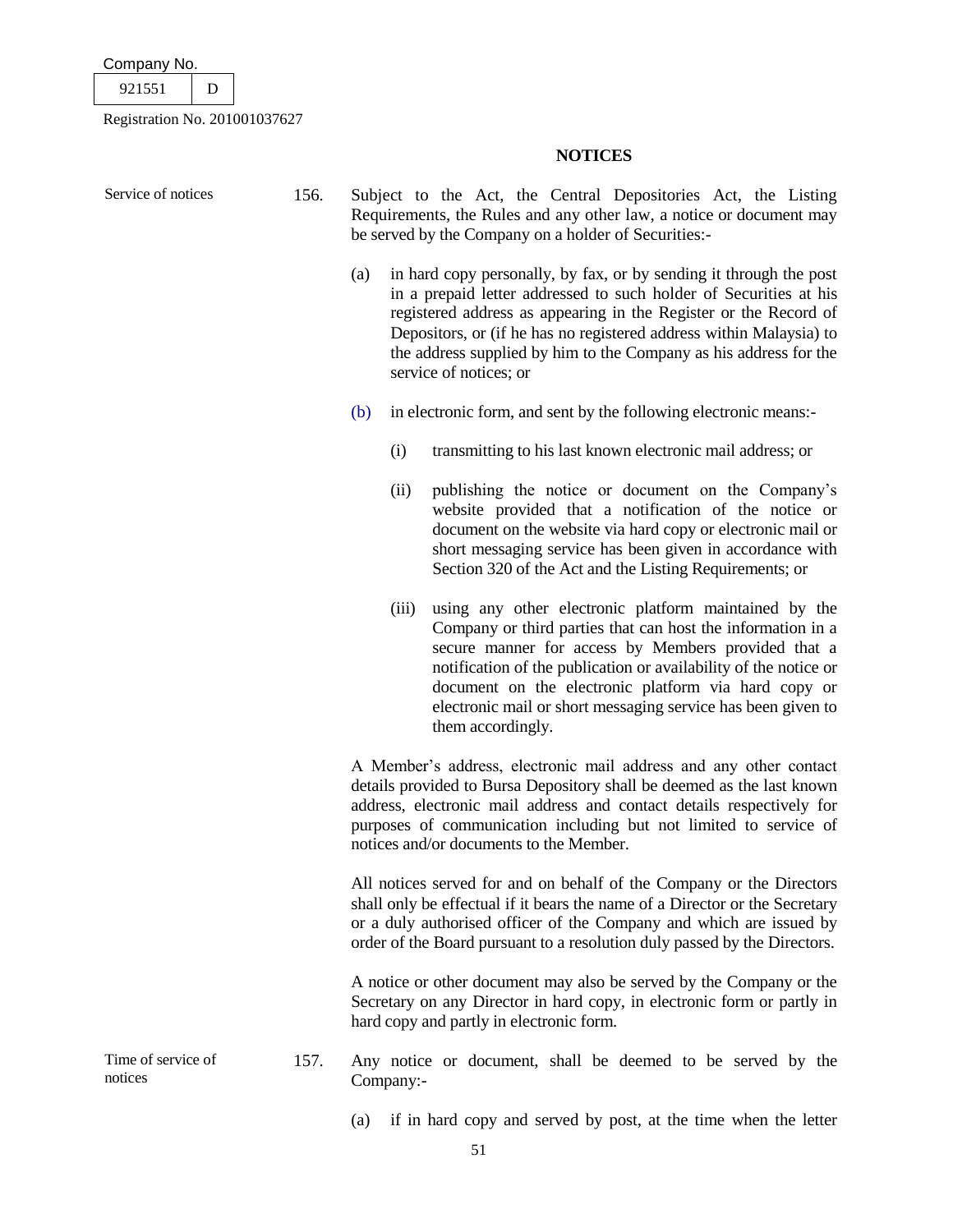| Company No.                   |   |  |
|-------------------------------|---|--|
| 921551                        | D |  |
| Registration No. 201001037627 |   |  |

containing the same is posted, and in proving such service, it shall be sufficient to prove that such letter containing the notice or document was properly addressed, stamped and posted; and

- (b) if sent by electronic means:-
	- (i) via electronic mail, at the time of transmission to a Member's electronic mail address pursuant to Clause 156(b)(i), provided that the Company has record of the electronic mail being sent and that no written notification of delivery failure is received by the Company;
	- (ii) via publication on the Company's website, on the date the notice or document is first made available on the Company's website provided that the notification on the publication of the notice or document on website has been given pursuant to Clause 156(b)(ii); or
	- (iii) via electronic platform maintained by the Company or third parties, on the date the notice or document is first made available thereon provided that the notification on the publication or availability of the notice or document on the relevant electronic platform has been given pursuant to Clause 156(b)(iii).

In the event that service of a notice or document pursuant to Clause 157(b) is unsuccessful, the Company must, within two (2) market days from discovery of delivery failure, make alternative arrangements for service by serving notice or document in hard copy in accordance with Clause 156(a).

Where a given number of days' notice is required to be given, the day of service and the day of meeting shall be excluded.

- Persons entitled to notice 158. Notice of every general meeting shall be given in the manner provided in this Constitution to the following persons:-
	- (a) every Member holding shares conferring the right to attend and vote at the meeting, who at the time of convening of the meeting shall have paid all calls or other sums then payable by him in respect of such shares in the Company;
	- (b) the auditors, the Directors and share registrar (if any) of the Company; and
	- (c) the Stock Exchange.

The accidental omission to give such notice to, or the non-receipt of such notice by any person shall not invalidate the proceedings of any resolution passed at any such meeting.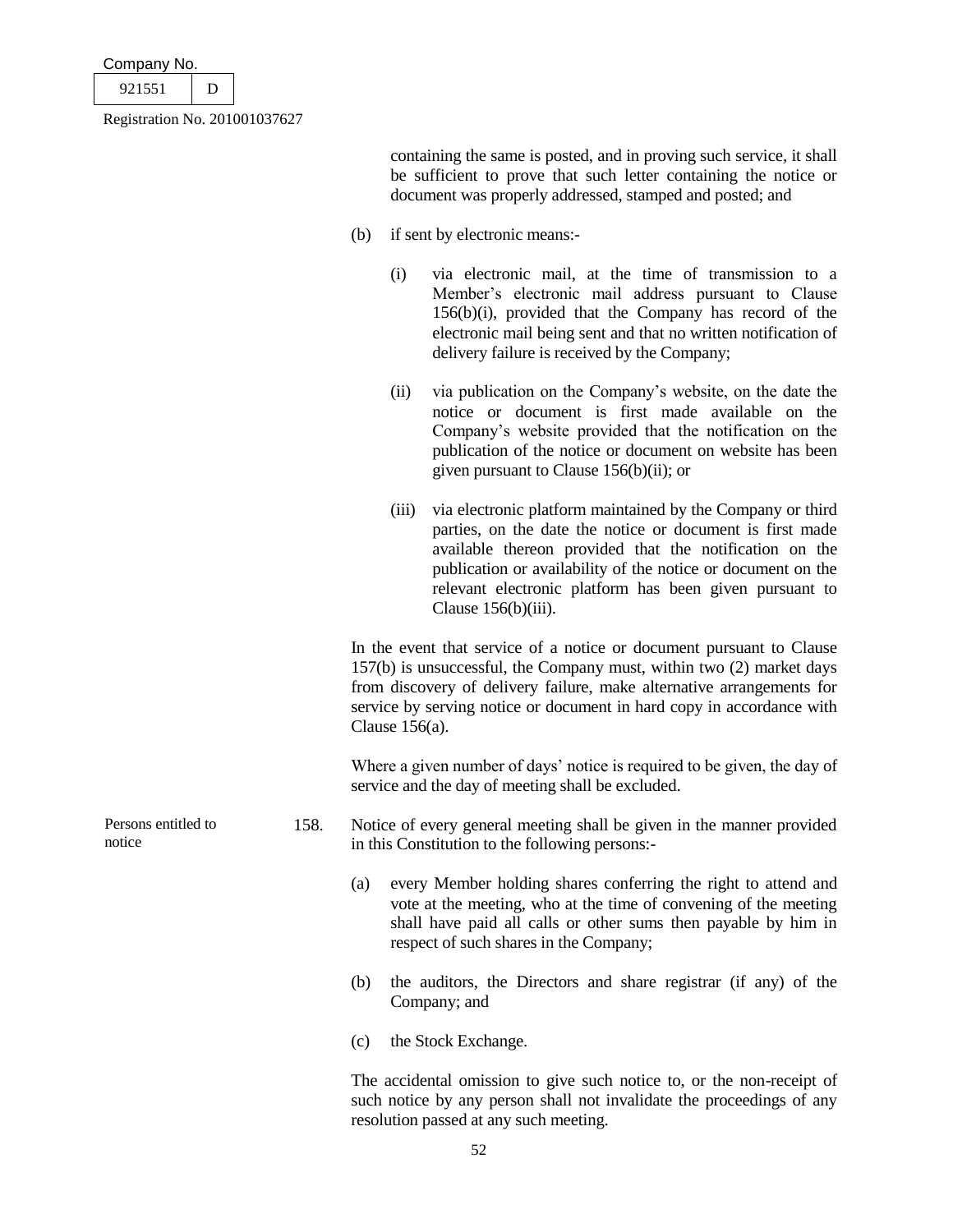| Company No.                                                        |   |  |      |                                                                                                                                                                                                                                                                                                                                                                                                                                                                                                                                                                                                                                                                                                                                                                                                                                                                                                                                                                                                                                                           |
|--------------------------------------------------------------------|---|--|------|-----------------------------------------------------------------------------------------------------------------------------------------------------------------------------------------------------------------------------------------------------------------------------------------------------------------------------------------------------------------------------------------------------------------------------------------------------------------------------------------------------------------------------------------------------------------------------------------------------------------------------------------------------------------------------------------------------------------------------------------------------------------------------------------------------------------------------------------------------------------------------------------------------------------------------------------------------------------------------------------------------------------------------------------------------------|
| 921551                                                             | D |  |      |                                                                                                                                                                                                                                                                                                                                                                                                                                                                                                                                                                                                                                                                                                                                                                                                                                                                                                                                                                                                                                                           |
| Registration No. 201001037627                                      |   |  |      |                                                                                                                                                                                                                                                                                                                                                                                                                                                                                                                                                                                                                                                                                                                                                                                                                                                                                                                                                                                                                                                           |
| Service of notices after<br>death or a bankruptcy<br>of a Member   |   |  | 159. | Subject to the Act, the Central Depositories Act and the Rules, a person<br>entitled to a Security in consequence of the death or bankruptcy of a<br>holder of Securities, upon supplying to the Company such evidence<br>the Directors may reasonably require to show his title to the Securities<br>and upon supplying also an address within Malaysia for the service of<br>notices, shall be entitled to be served upon him at such address any<br>notice or document to which the holder of Securities but for his death or<br>bankruptcy would be entitled, and such service shall for all purposes be<br>deemed a sufficient service of such notice or document on all persons<br>interested in the Securities. Any notice or document delivered or sent by<br>post to, or left at the registered address of any holder of a Security in<br>Malaysia shall, if such holder of a Security be then deceased, and<br>whether or not the Company has notice of his death, be deemed to have<br>been duly served on his legal personal representatives. |
| Binding effect of notice                                           |   |  | 160. | (1)<br>Every person who, by operation of law, transfer, transmission or<br>other means whatsoever, becomes entitled to any Securities, shall<br>be bound by every notice which have been duly served to the<br>person from whom he derives the title of such Securities, prior to<br>his name and address being entered in the Register or Record of<br>Depositors as the registered holder of such Securities.                                                                                                                                                                                                                                                                                                                                                                                                                                                                                                                                                                                                                                           |
|                                                                    |   |  |      | Subject to the Act, the rules laid down by the Stock Exchange and<br>(2)<br>any other provisions in this Constitution requiring notices or<br>documents to be sent by the Company to a holder of Securities by<br>any of the methods stated in this Constitution, any notice required<br>to be given by the Company to a holder of Securities or any of<br>them shall be sufficiently given if given by advertisement in at<br>least one (1) nationally circulated Bahasa Malaysia or English<br>daily newspaper and any such advertisement shall be deemed to<br>have been given on the day on which the advertisement shall first<br>appear.                                                                                                                                                                                                                                                                                                                                                                                                            |
| Holders abroad may<br>give an address for<br>service               |   |  | 161. | Any holder of Securities described in the Register or Record of<br>Depositors by an address not within Malaysia, who shall from time to<br>time give the Company an address within Malaysia at which notices<br>may be served upon him, shall be entitled to have served upon him at<br>such address any notice to which he is entitled under this Constitution.                                                                                                                                                                                                                                                                                                                                                                                                                                                                                                                                                                                                                                                                                          |
| Summons etc. served on<br>the Company or officer<br>of the Company |   |  | 162. | Any summons, notice, order or other document required to be sent to or<br>served on the Company, or on any officer of the Company, may be sent<br>or served by leaving the same or sending it through the post addressed to<br>the Company, or to such officer at the Office.                                                                                                                                                                                                                                                                                                                                                                                                                                                                                                                                                                                                                                                                                                                                                                             |
|                                                                    |   |  |      | <b>WINDING UP</b>                                                                                                                                                                                                                                                                                                                                                                                                                                                                                                                                                                                                                                                                                                                                                                                                                                                                                                                                                                                                                                         |
| Distribution of assets                                             |   |  | 163. | If the Company shall be wound up and the assets available for<br>distribution among the Members as such shall be insufficient to repay<br>the whole of the paid-up capital, such assets shall be distributed so that                                                                                                                                                                                                                                                                                                                                                                                                                                                                                                                                                                                                                                                                                                                                                                                                                                      |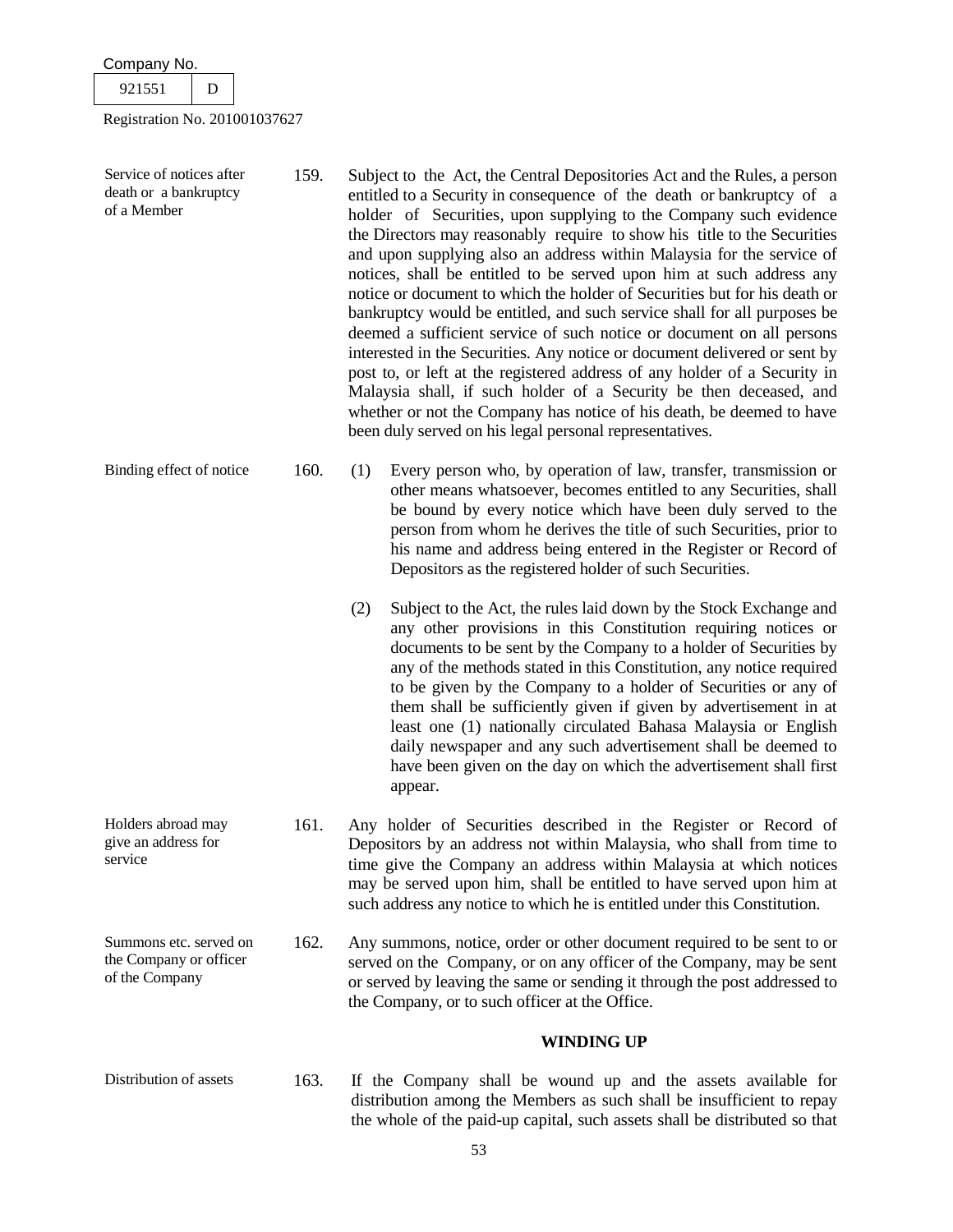| Company No.                   |  |
|-------------------------------|--|
| 921551                        |  |
| Registration No. 201001037627 |  |

as nearly as may be the losses shall be borne by the Members in proportion to the capital paid-up, or which ought to have been paid-up at the commencement of the winding up on the shares held by them respectively. And if in a winding up the assets available for distribution among the Members shall be more than sufficient to repay the whole of the capital paid-up at the commencement of the winding up, the excess shall be distributed among the Members in proportion to the capital, at the commencement of the winding up, paid-up or which ought to have been paid-up on the shares held by them respectively. But this Clause is to be without prejudice to the rights of the holders of shares issued upon special terms and conditions.

Distribution of assets in specie 164. If the Company shall be wound up (whether the liquidation is voluntary, under supervision or by the court) the liquidator may, with the sanction of a special resolution of the Company and any other sanction required by the Act, divide among the Members in specie or kind the whole or any part of the assets of the Company and whether or not the assets shall consist of property of one kind or shall consist of properties of different kinds, and may for such purpose set such value as he deems fair upon any one or more class or classes of property to be divided aforesaid and may determine how such division shall be carried out as between the Members or different classes of Members. The liquidator may, with the like sanction vest any part of the assets in trustees upon such trusts for the benefit of Members as the liquidator shall think fit, and the liquidation of the Company may be closed and the Company dissolved, but so that no contributory shall be compelled to accept any shares in respect of which there is a liability.

### **RECONSTRUCTION**

Reconstruction 165. On the sale of the undertaking of the Company, the Directors or the liquidators on a winding up may, if authorised by a special resolution, accept fully paid or partly paid-up shares, debentures or securities of any other company, either then existing or to be formed for the purchase in whole or in part of the property of the Company, and the Directors (if the profits of the Company permits), or the liquidators (on a winding up), may distribute such shares or securities, or any property of the Company amongst the Members without realisation, or vest the same in trust for them and any special resolution may provide for the distribution or appropriation of the cash, shares or other securities, benefits or property, otherwise than in accordance with the strict legal rights of the Members or contributories of the Company; and for valuation of any such securities or property at such price and in such manner as the meeting may approve, and all holders of shares shall be bound to accept and shall be bound by any valuation or distribution so authorised, and waive all rights in relation thereto, save only in the case of the Company which is proposed to be or is in the course of being wound up, such statutory rights (if any) under the provisions of the Act as are incapable of being varied or excluded by this Constitution.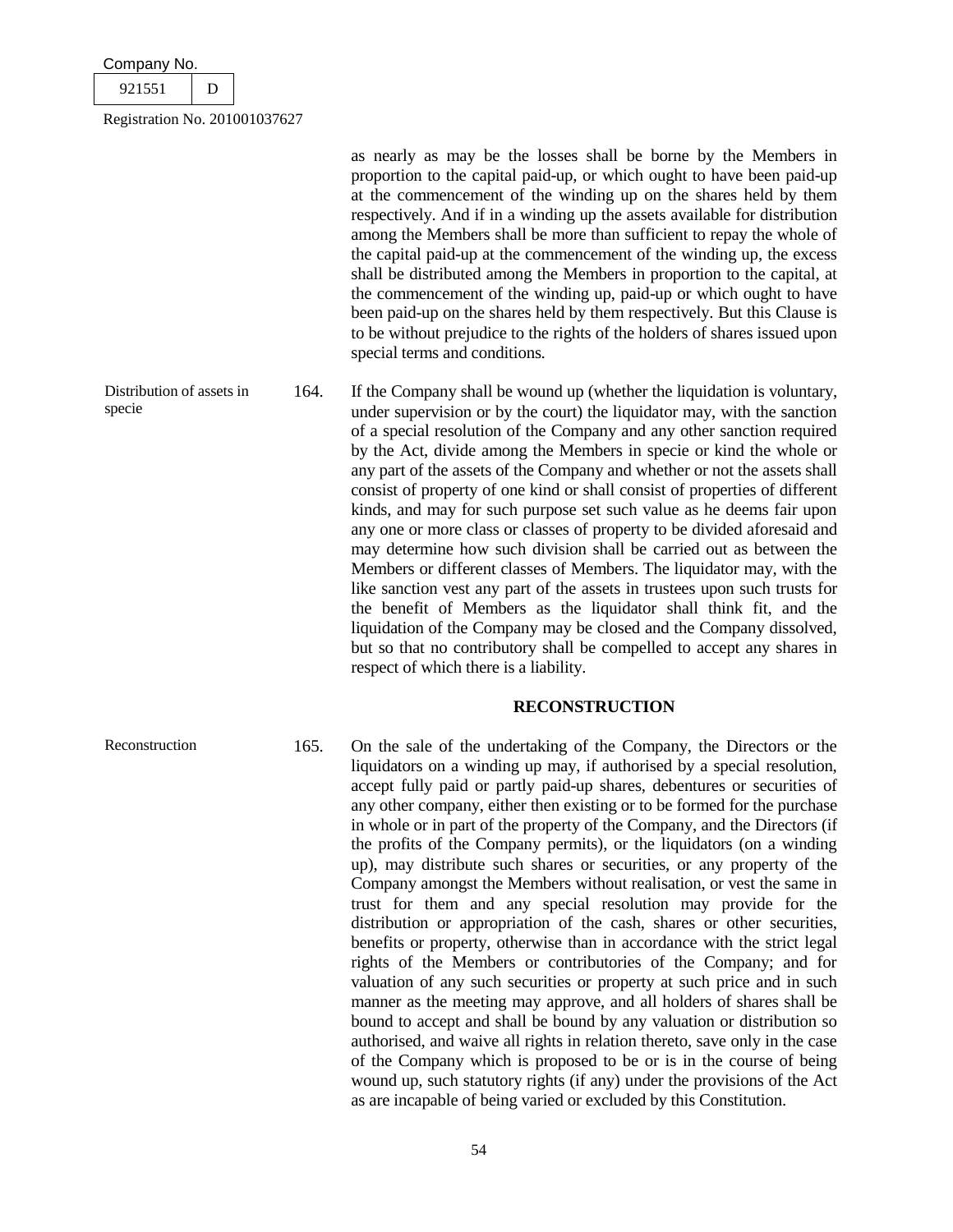

Company's right to secrecy in certain

matters

Registration No. 201001037627

### **SECRECY CLAUSE**

166. Save as may be provided by the Act, no Member shall be entitled to enter into or upon or inspect any premises or property of the Company nor to require discovery of any information respecting any detail of the Company's trading, manufacturing or any matter which is or may be in the nature of a trade secret or secret process which may relate to the conduct of the business of the Company and which in the opinion of the Directors, it would be inexpedient in the interest of the Company to communicate to the public or to any particular Member.

# **INDEMNITY**

Indemnity 167. Subject to the provisions of the Act, the Directors, auditors, managers, agents, Secretary and other officers for the time being of the Company, and any trustee for the time being acting in relation to any of the affairs of the Company and his heirs, executors and administrators respectively shall be indemnified out of the assets of the Company from and against all actions, proceedings, costs, charges, losses, damages and expenses which he shall or may incur or sustain by reason of any act done or omitted in or about the execution of his duty in his respective office or trusts, except such (if any) as he shall incur or sustain by or through his own wilful neglect or default respectively, and such officer or trustee shall not be answerable for the acts, receipts, neglects or defaults, of any other officer or trustee or for joining in any receipt for the sake of conformity, or for the solvency or honesty of any banker or other person with whom any moneys, or effects belonging to the Company may be lodged or deposited for safe custody or for any insufficiency or deficiency of any security upon which any moneys of the Company shall be invested or for any other loss or damage due to any such cause as aforesaid or which may happen in or about the execution of his office or trust, unless the same shall happen through the wilful neglect or default of such officer or trustee.

# **EFFECTS OF THE APPLICABLE LAWS**

- 168. Notwithstanding anything contained in this Constitution:
	- (a) If the Applicable Laws prohibit an act being done, that act shall not be done. Nothing contained in this Constitution prevents an act being done that the Applicable Laws require to be done.
	- (b) If the Applicable Laws require an act to be done or not to be done, authority is given for that act to be done or not to be done (as the case may be).
	- (c) If the Applicable Laws require this Constitution to contain a provision and it does not contain such a provision, this Constitution is deemed to contain that provision.

Effects of the Applicable Laws